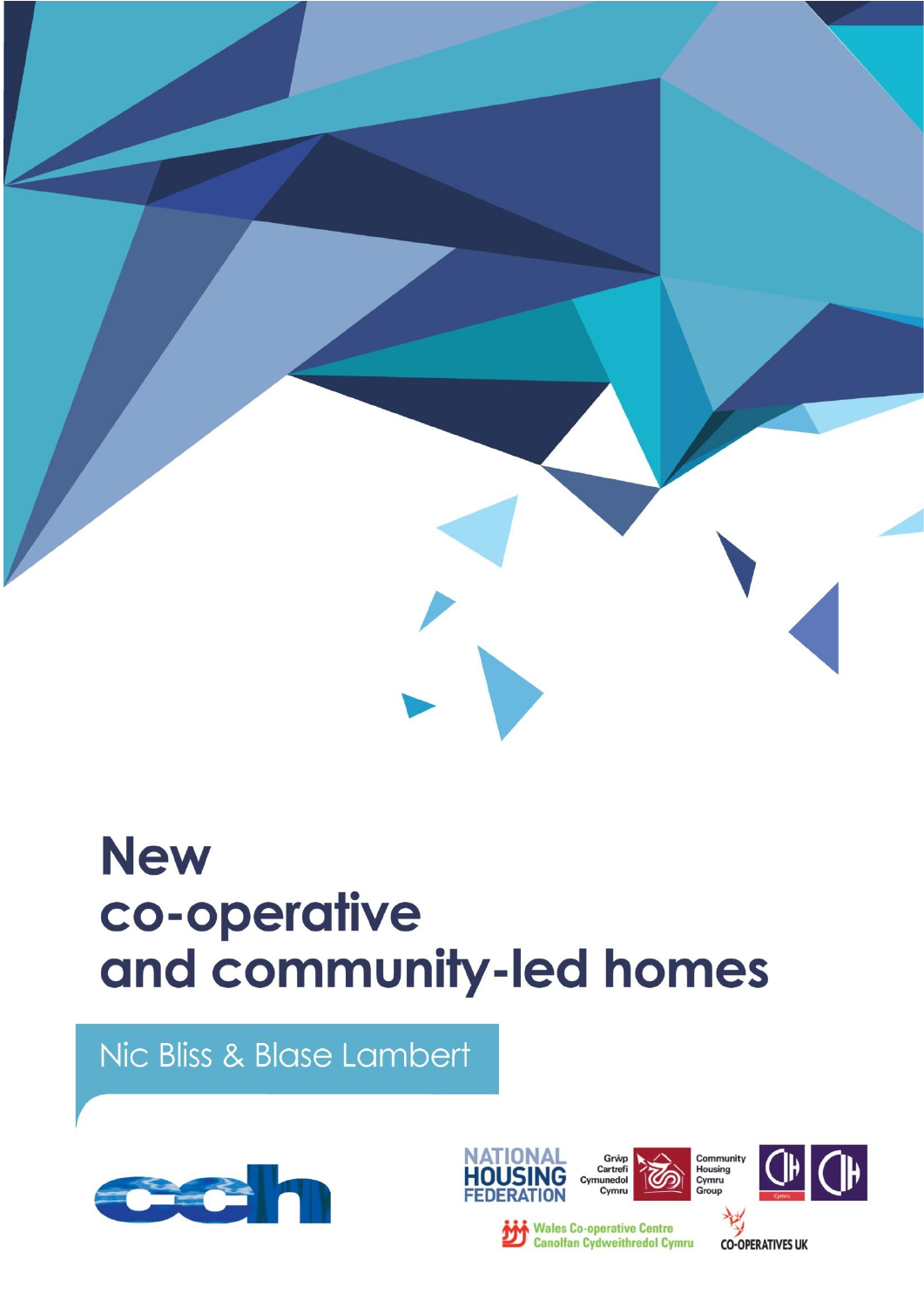# **With thanks to**

Anthony Brand – Homes & Communities Agency Keith Edwards – CIH Cymru Jon Fitzmaurice – Self-Help Housing Jo Gooding – Cohousing Network Dr Chris Handy OBE – Accord Housing Group Catherine Harrington – National CLT Network Rhidian Jones – Welsh Government Debbie Larner - CIH Tom Lloyd-Smith – Greater London Authority Cath Muller - Radical Routes Amanda Oliver – Community Housing Cymru David Palmer – Welsh Co-operative Centre James Proctor – Co-operatives UK Stuart Ropke – National Housing Federation Dave Warlow – Preston Community Gateway Association

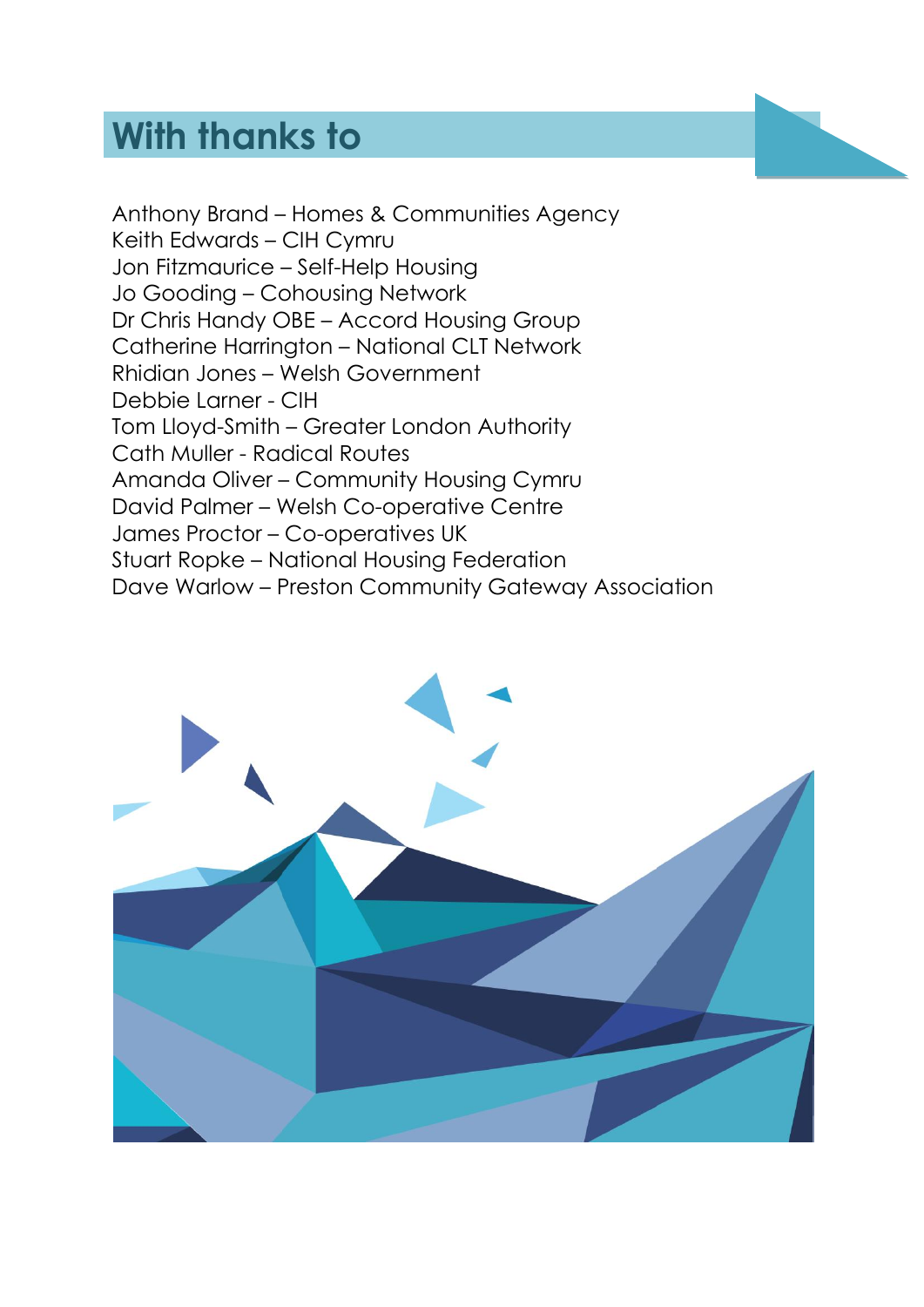# <span id="page-2-0"></span>**New co-operative homes**

People all over the country are talking about co-operative and community-led housing. People in communities, people in existing co-operative housing organisations, people in local authorities, people in housing associations, people in the English and Welsh Governments.

There are lots of different names for the type of housing we are talking about here. It is variously known as co-operative housing, mutual housing, community-led housing, custom build housing and sometimes by other names.

It's all the same thing! We are referring to it here as *co-operative housing* because it's generally about housing developed in accordance with internationally defined co-operative values and principles. In particular, we are discussing housing that:

- $\cdot$  is developed by, with and usually for a democratic community membership organisation
- is controlled (and in some cases owned) by a local democratic community membership organisation

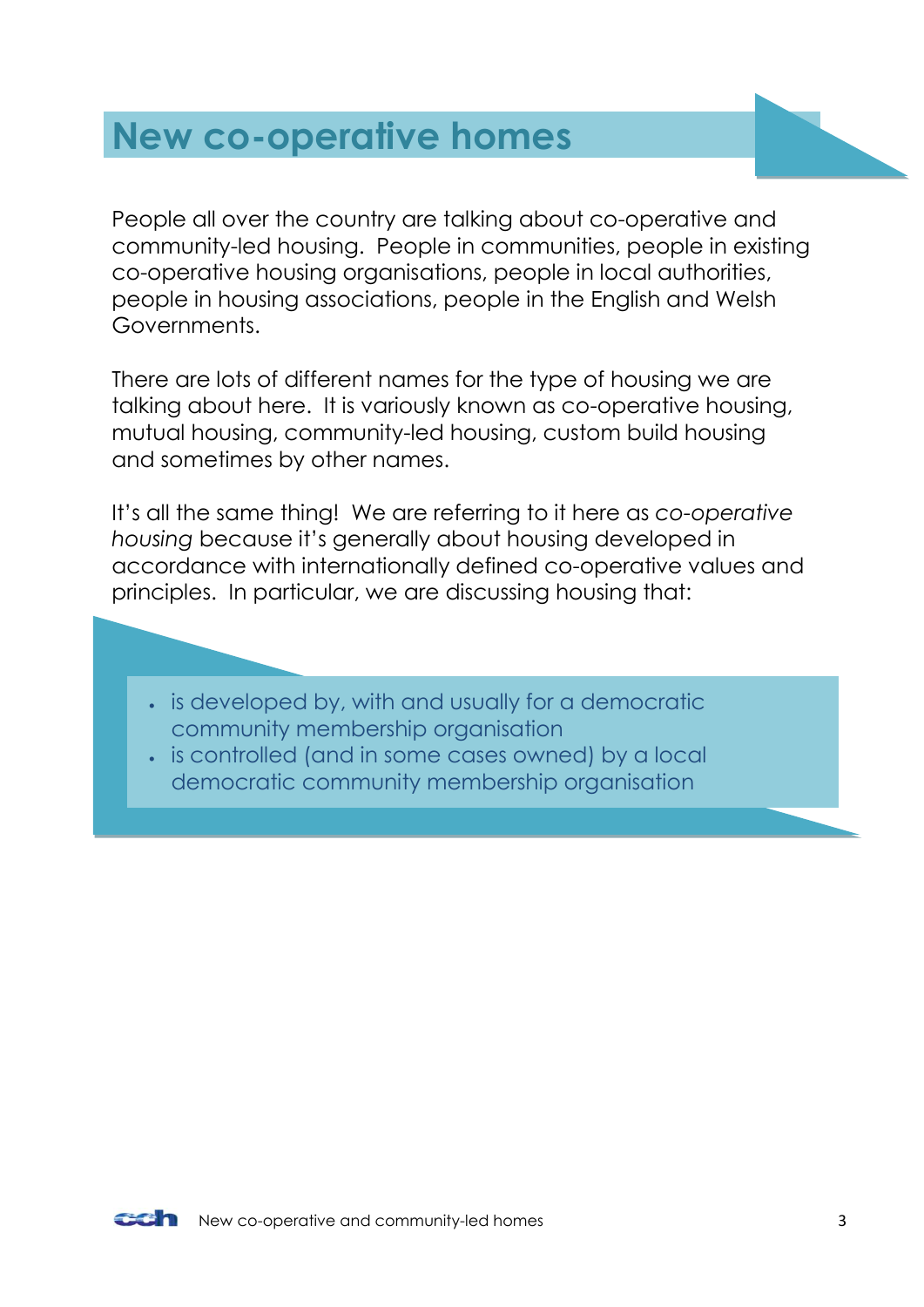

# **Contents**

| Who will be the first members and where do you find them? 15 |  |
|--------------------------------------------------------------|--|
|                                                              |  |
|                                                              |  |
|                                                              |  |
|                                                              |  |
|                                                              |  |
|                                                              |  |
|                                                              |  |
|                                                              |  |
|                                                              |  |

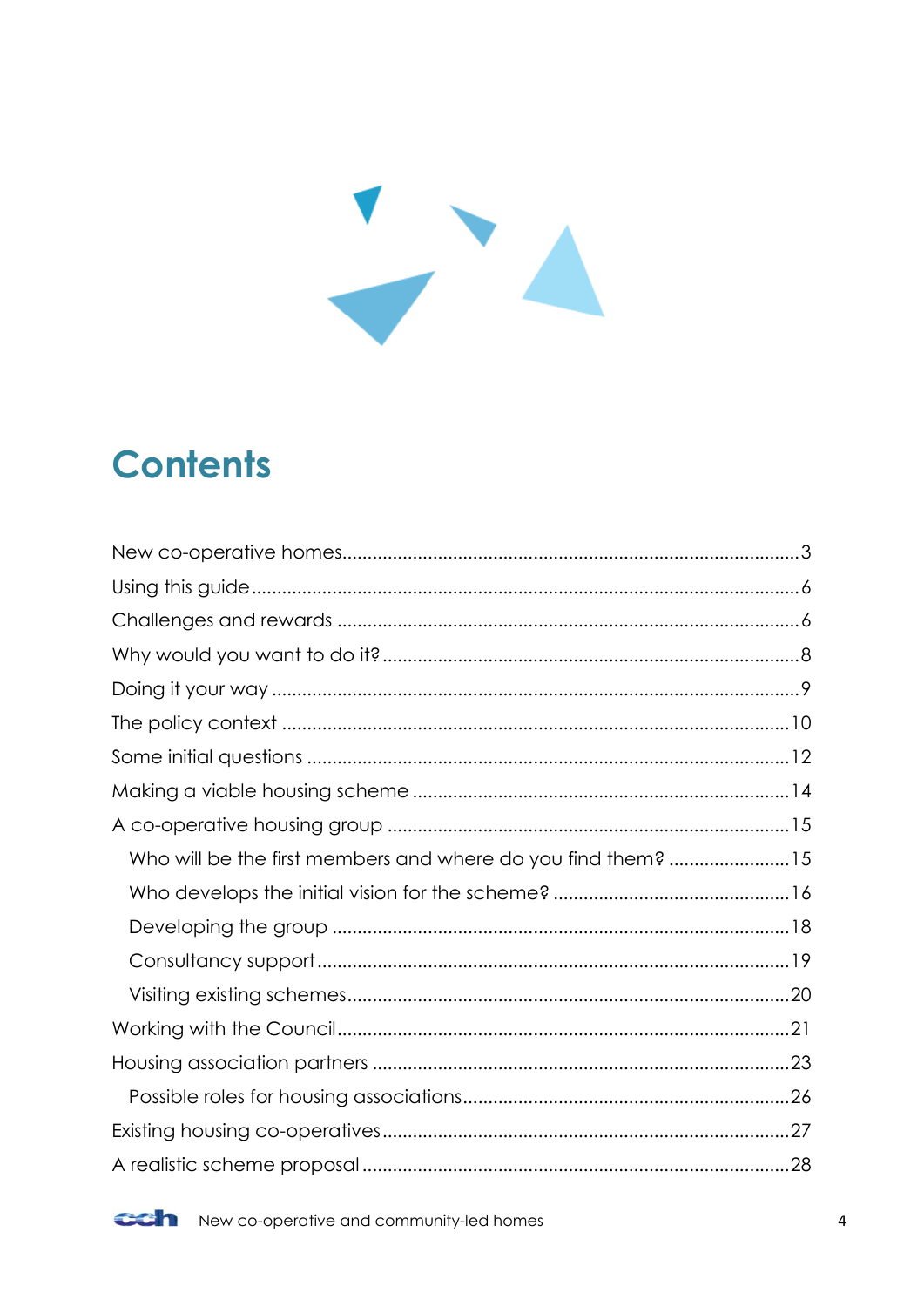| The development model - where does the money come from? 29 |  |
|------------------------------------------------------------|--|
|                                                            |  |
|                                                            |  |
|                                                            |  |
|                                                            |  |
|                                                            |  |
|                                                            |  |
|                                                            |  |
|                                                            |  |
|                                                            |  |
| Current models of co-operative and community-led housing37 |  |
|                                                            |  |
|                                                            |  |
|                                                            |  |
|                                                            |  |
|                                                            |  |
|                                                            |  |
|                                                            |  |

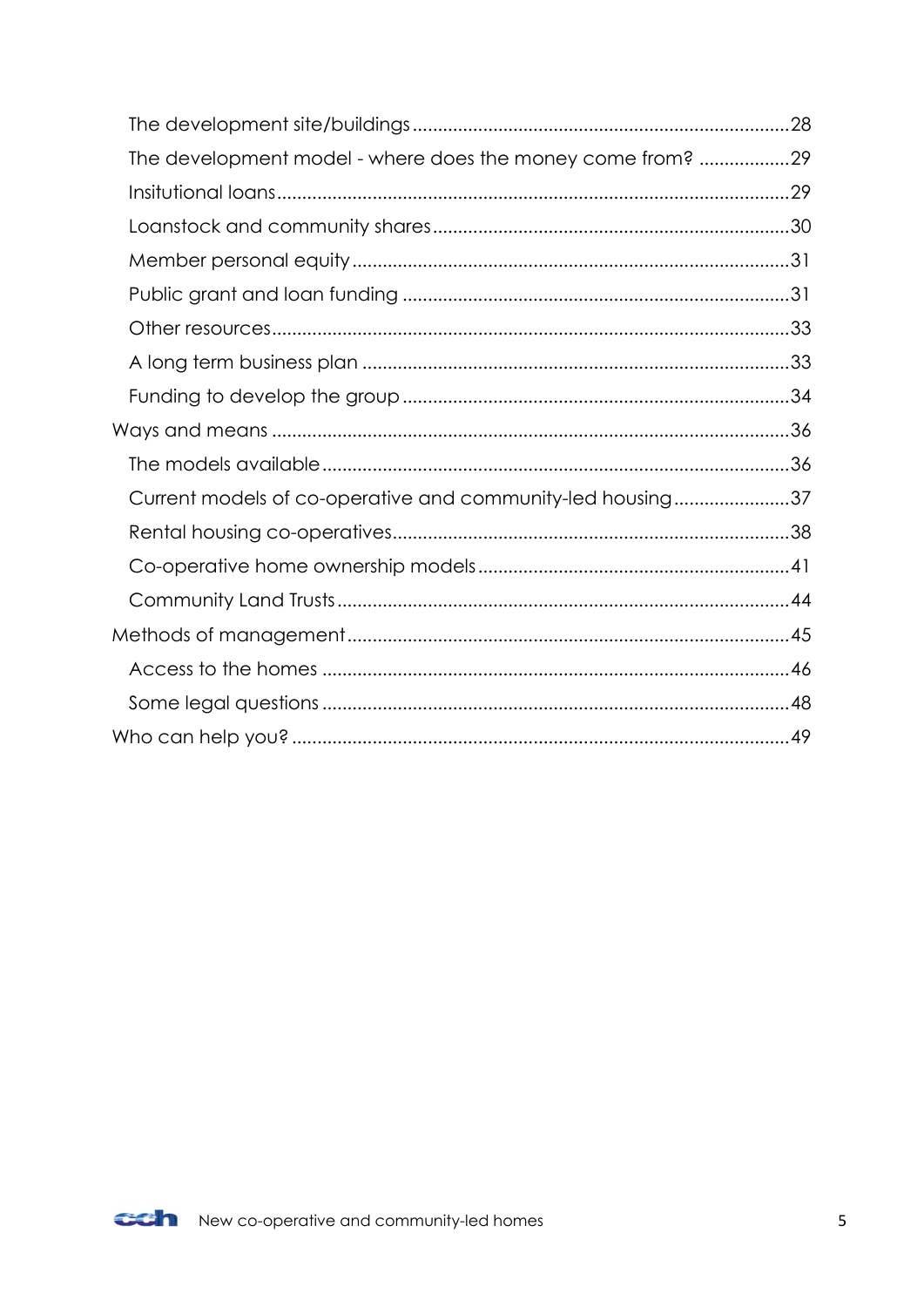# <span id="page-5-0"></span>**Using this guide**

This simple and basic guide is aimed at helping community groups, housing associations and co-ops, local authorities and others in the initial stages of considering how to develop new cooperative homes. It won't answer all the detailed questions needed to make a co-operative housing scheme happen, but it will help to make early decisions about what type of scheme can be developed, and signpost to where further advice is available.

It would usually be expected that a guide of this nature would include examples of the models that the guide is about. We haven't done that. That's because a key message of the guide is that developing co-operative housing is about making bespoke models that work for local communities. Examples exist of most of the models discussed, and we, and others, can put you in touch with them. But if people try to replicate them exactly as they are, chances are they won't work in other circumstances. Hence we have not included examples.

# <span id="page-5-1"></span>**Challenges and rewards**

Developing a co-operative housing scheme requires dedication and commitment over a long period. Usually it takes several years from when people have the initial idea of a scheme to when people actually move into their new homes.

And people are likely to meet challenges along the way. There can be false starts. Sites can be identified and it may not be possible to get permission to build. Negotiations with people who own land or buildings might result in them wanting more money for them than would make a co-operative housing scheme work, and they could decide to sell to others. It may be difficult to get the funding or loans needed for what you want.

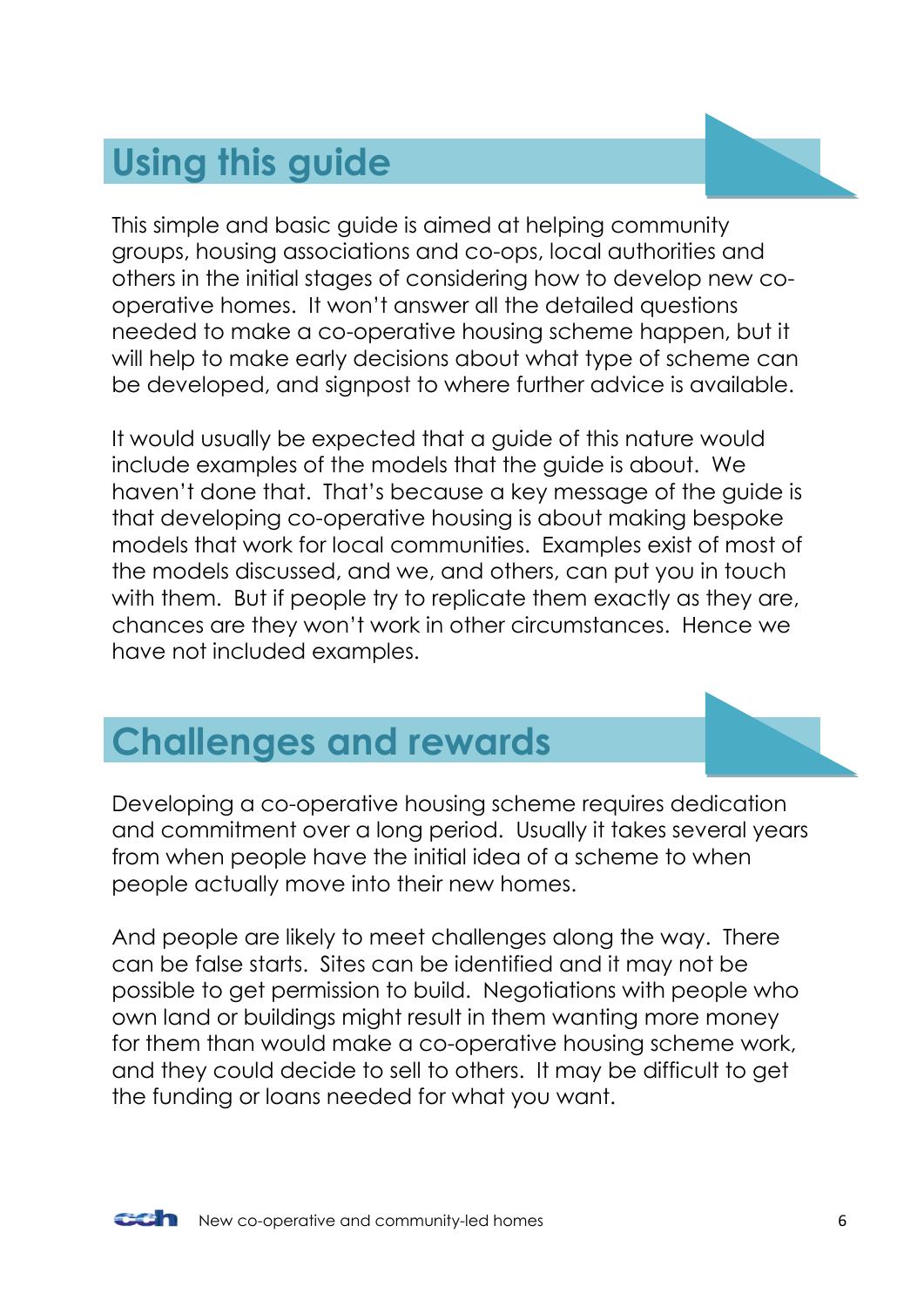Successful schemes are developed by people who stick with it over a period of time, and who can adapt their vision to fit with the available circumstances, whilst remaining true to what made the scheme co-operative in the first place.

When we started producing this guide, we envisaged that it would be a *route map* for how to create a co-operative housing scheme – ie. that it would be a step by step guide where if someone followed all the steps, they would end up meeting their co-operative housing ambitions.

Hmmm. It's not actually like that. It's probably more akin to one of those computer games where players have to pick up different elements at different levels of the game, and if you don't, you have to go back for them.

But our experience is that the long term benefits to communities of co-operative housing are well worth the journey. Co-operative housing is more than a project, a scheme or a development – it's a **movement for change**. In various different ways, it can offer:

- a community-led alternative to the polar opposites of traditional renting and individual home ownership
- a community based method of providing homes and local community networks
- a recognition of the skills of local communities to help themselves manage their own housing solutions, and help them to uncover those skills.

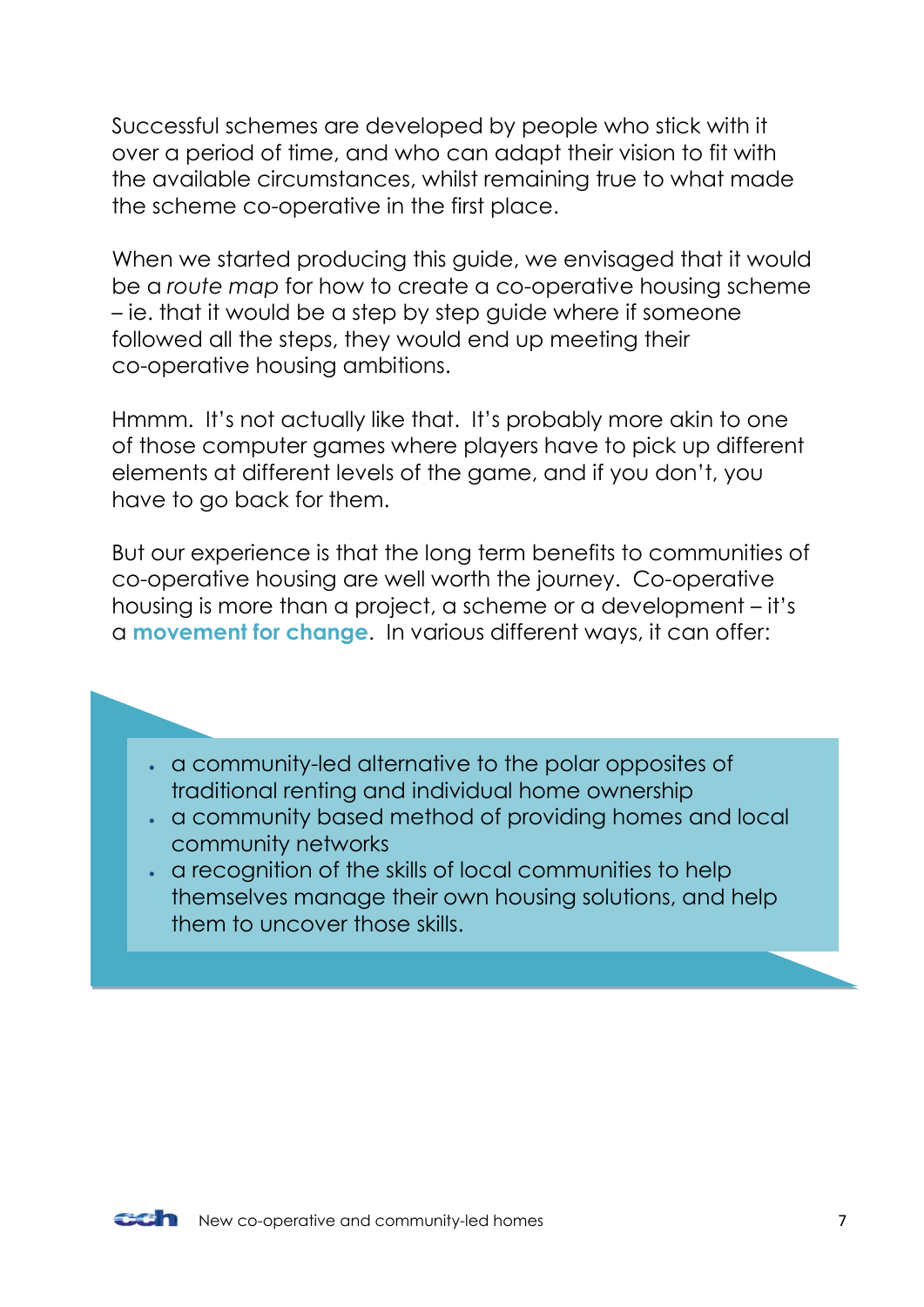# <span id="page-7-0"></span>**Why would you want to do it?**

The CCH promotes co-operative housing because we know it makes positive difference for people and communities. Its benefits can include:

- democratic ownership and management of homes leading to people taking responsibility and feeling a sense of belonging, identity and ownership
- building real and mutually supportive communities a tapestry of human interaction that characterises the sector
- high satisfaction rates amongst co-op housing residents
- comparable quality of service provision to other providers
- helping members of co-operative housing organisations reshape their lives and livelihoods, get skills and get into work
- the transformation of neighbourhoods previously affected by a lack of trust and sense of community
- providing some of the benefits of individual home ownership within a supportive safety net
- meeting individual needs and aspirations through community based businesses

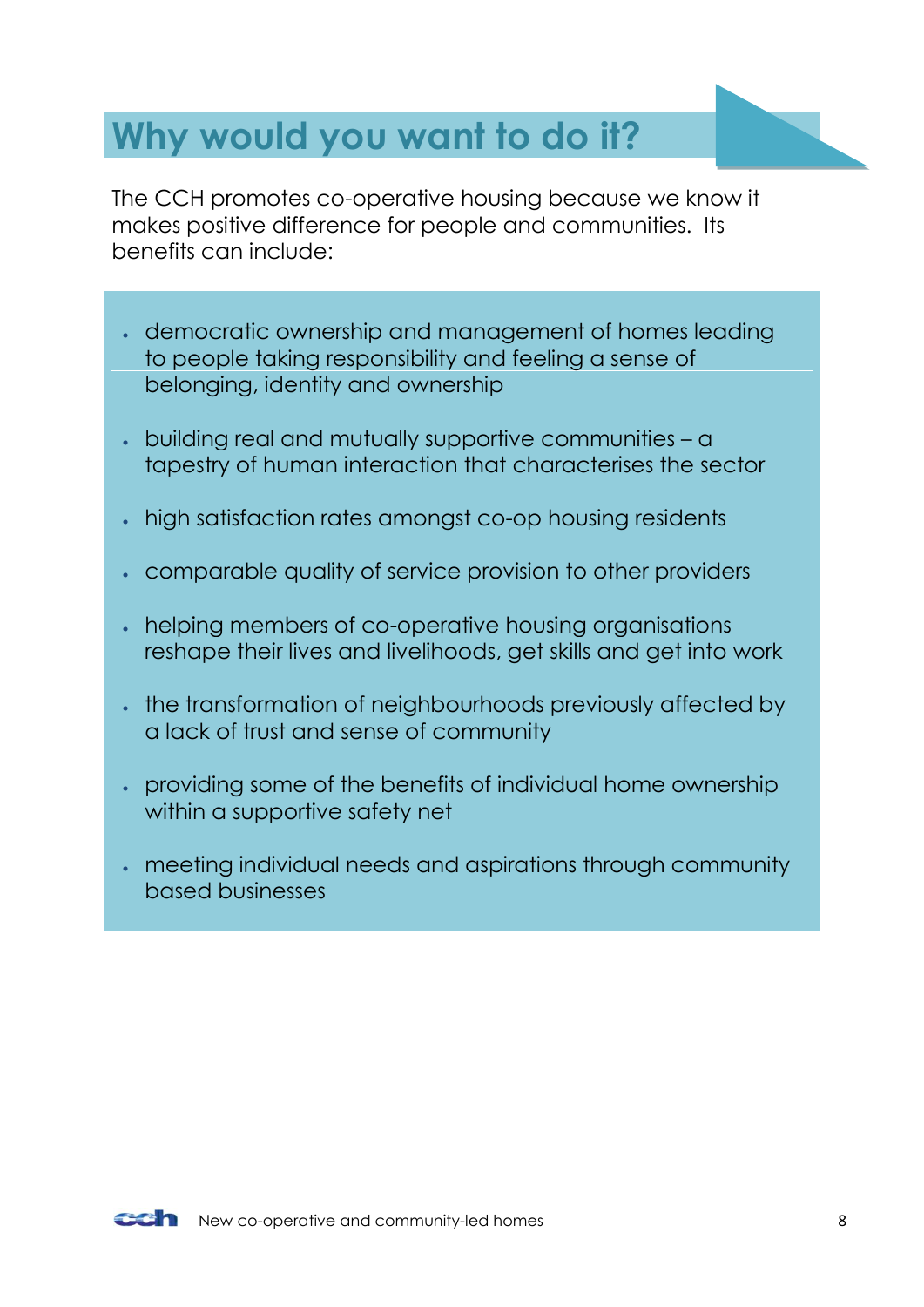# <span id="page-8-0"></span>**Doing it your way**

There are many different ways to develop co-operative housing. That's what makes it successful. It's about people working out how to best meet local housing needs, considering the local environment and resources available and using their own bespoke methods to develop a co-operative housing scheme that is right for them.

Co-operative housing can be for everyone. It can be for people on different income levels. It can be for particular groups of people. It can be about providing different tenures (ie. renting, owning, or asset sharing). It can be about building new homes and it can be about buying and adapting existing residential or other buildings.

There are different models out there to meet different needs, and we discuss them below. But it should be a case of local people identifying what they want to achieve and then developing the model that will best help them get what they want. In most cases, models need to be adapted to meet local needs and no two co-operative housing schemes are quite the same.



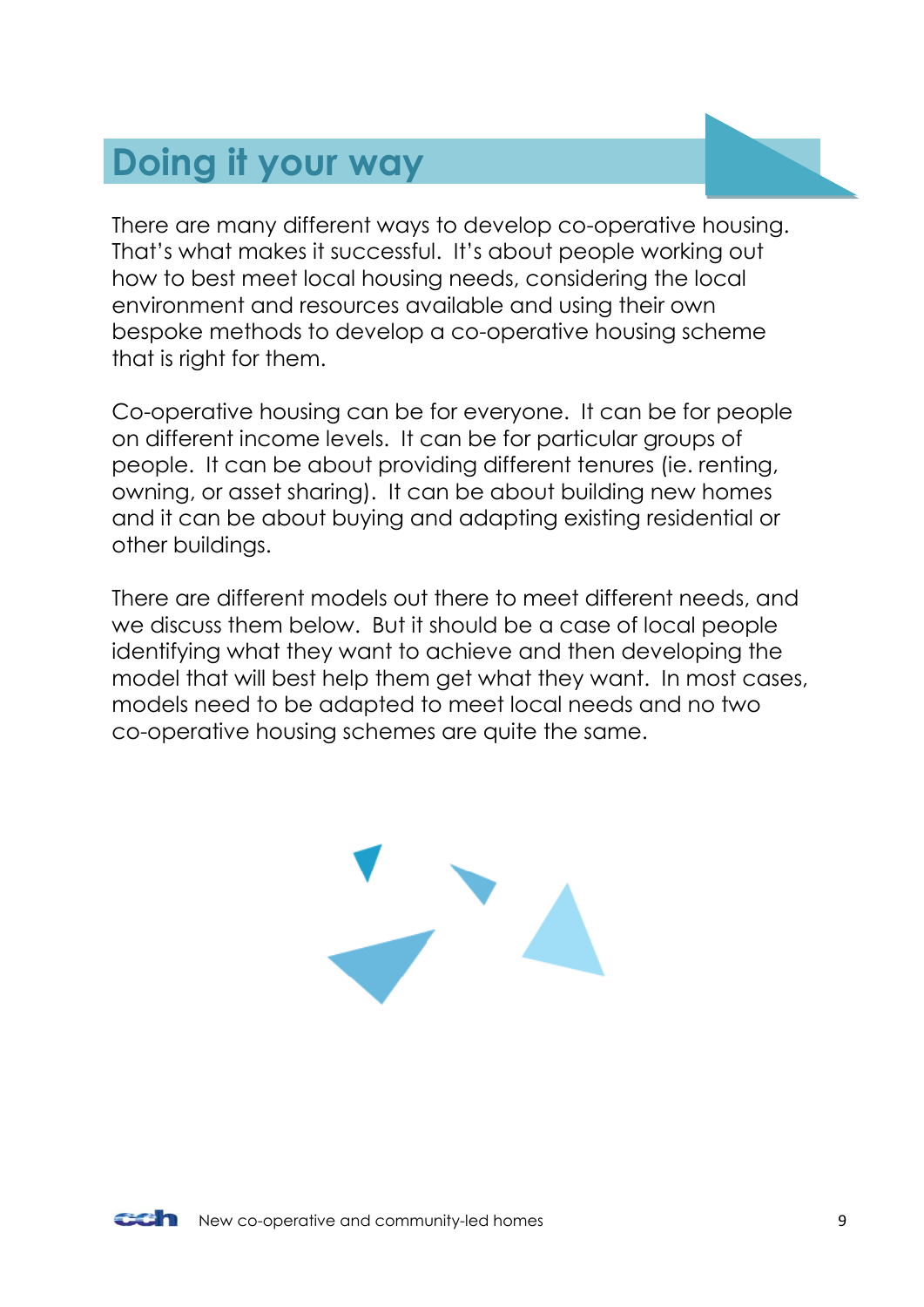# <span id="page-9-0"></span>**The policy context**

We live in interesting times. Former certainties about housing markets were called into question in the global financial crisis of 2008, and national and local Governments, financial institutions, people and communities are still adjusting to the new "normal". Across all walks of life, ordinary are seeking new approaches and new relationships with institutional organisations.



Co-operative and community-led housing is a part of that change. The case for it was made in the independently researched Commission on Co-operative and Mutual Housing's publication "Bringing Democracy Home" in 2009.

"Bringing Democracy Home" Commission on Co-operative and Mutual Housing" 2009 ISBN 978-0-9564332-0-6 - available on CCH website

Co-operative housing organisations are part of an international movement where over 1 billion people are members of several thousand co-operative businesses.

In the midst of uncertainty and suffering, co-operatives provide hope and clarity of direction for citizens around the world. Uniquely amongst models of enterprise, co-operatives bring economic resources under democratic control. The co-operative model is a commercially efficient and effective way of doing business that takes account of a wider range of human needs, of time horizons and of values in decision-making. The co-operative sector is worldwide. Co-operatives develop individual participation, personal self-confidence and resilience, and create social capital. Co-operative institutions create longterm security; they are long-lasting, sustainable and successful.

**Blueprint for a Co-operative Decade – International Co-operative Alliance January 2013**

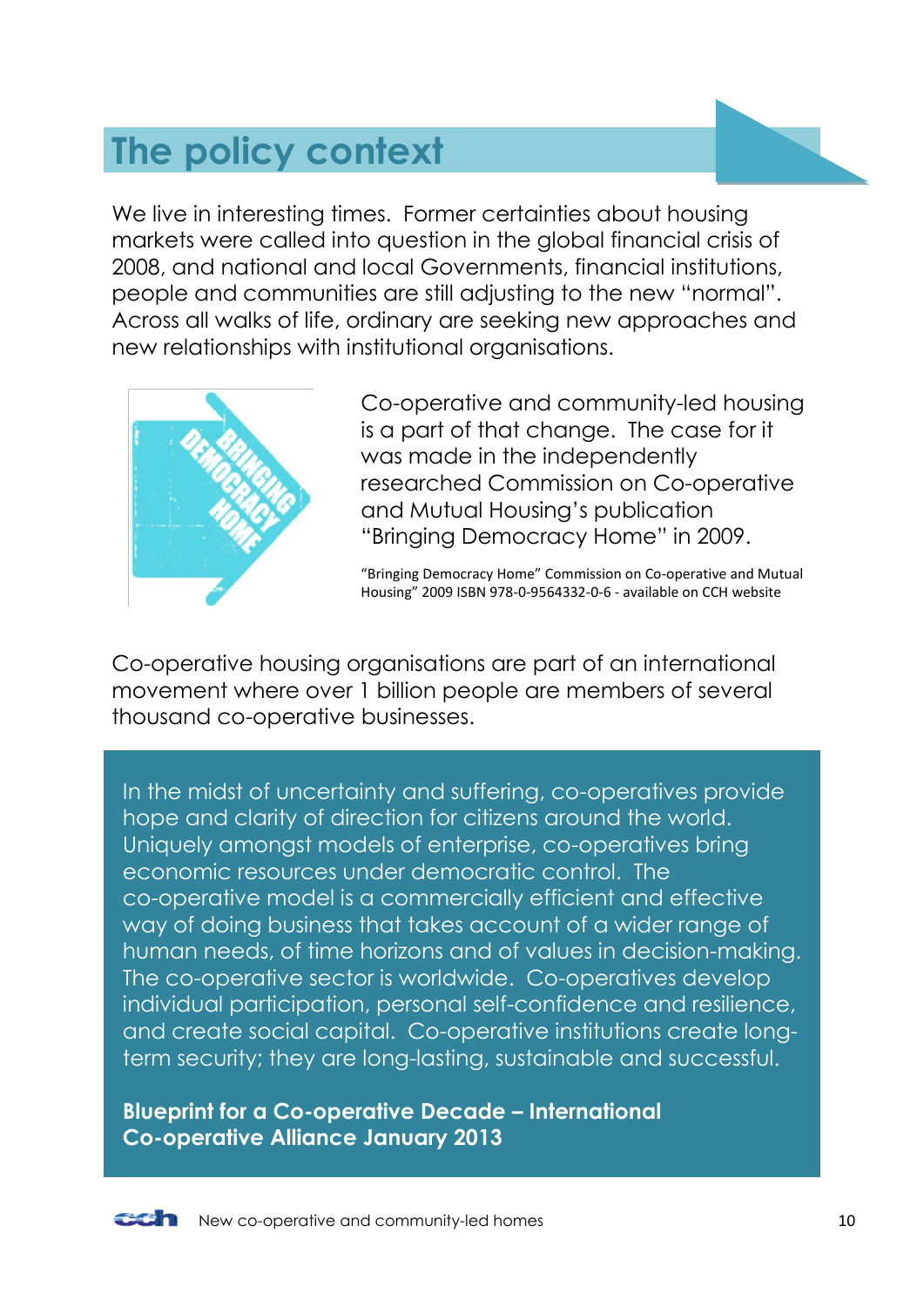In the UK, the media has focussed on the troubled Co-operative Bank, but this hides the positive success stories in more than 6,000 UK co-operatives owned by 15.4 million people, over 1 in 5 of the British population. This sector creates and sustains more than 205,800 jobs, contributing £28.9 billion in turnover and £9.7 billion in assets to the UK economy.

"Co-operatives are a reminder to the international community that it is possible to pursue both economic viability and social responsibility." *Ban Ki-moon, UN Secretary General*

Strong co-operative and mutual housing sectors exist in various countries across the world. Of the 35,000 member organisations of the European housing body CECODHAS, 30,000 of them are co-operative, particularly drawn from Norway, Sweden, Austria, Germany, Poland, Italy and Spain who have extensive co-operative and mutual housing traditions.

All political parties support principles of community self-help and national Governments in England and Wales have established frameworks that can assist the development of co-operative housing.

Several local councils and housing associations are keen to see the development of co-operative housing, and a key part of developing a co-operative housing scheme is likely to be working out what local partners are needed and framing visions in a way that will bring in their support.

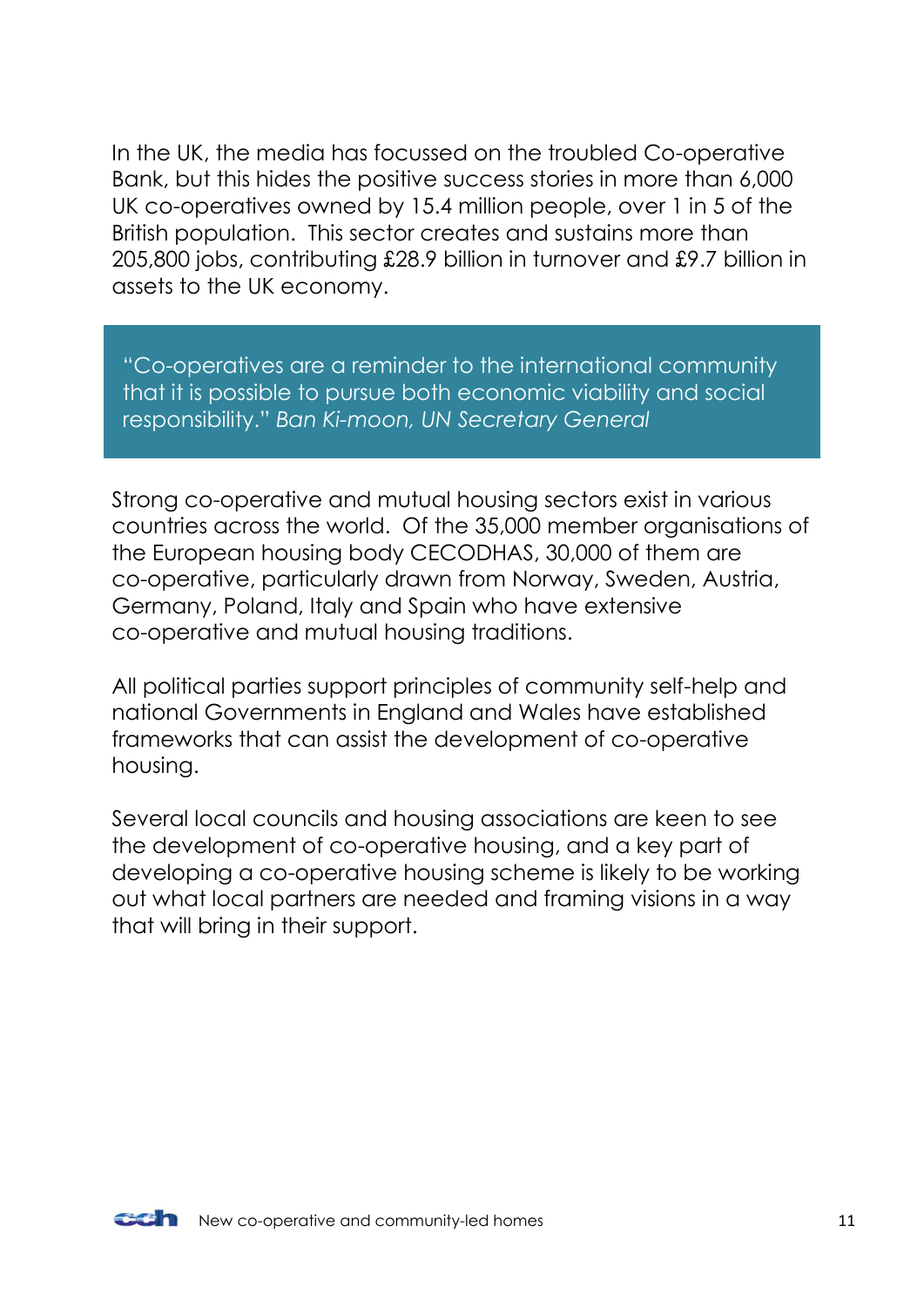# <span id="page-11-0"></span>**Some initial questions**

First – some basic issues about the scale and type of co-operative housing project you are considering:

| If you considering a very<br>small $co$ -op – ie. one<br>shared rented house in an<br>existing building       | then the model used by<br>Radical Routes may be<br>right for you and some of<br>the points we make in this<br>guide may not be<br>applicable                                                                             |
|---------------------------------------------------------------------------------------------------------------|--------------------------------------------------------------------------------------------------------------------------------------------------------------------------------------------------------------------------|
| If you think you already<br>know what model and<br>type of co-op you want                                     | then you probably best<br>to talk to one of the<br>national organisations that<br>represents that model<br>(shown at the end of the<br>guide), but you may still<br>wish to consider some of<br>the points in this guide |
| If you are an individual, a<br>community group, a local<br>authority, a housing<br>association or an existing |                                                                                                                                                                                                                          |

possibilities … … please read on

housing co-op exploring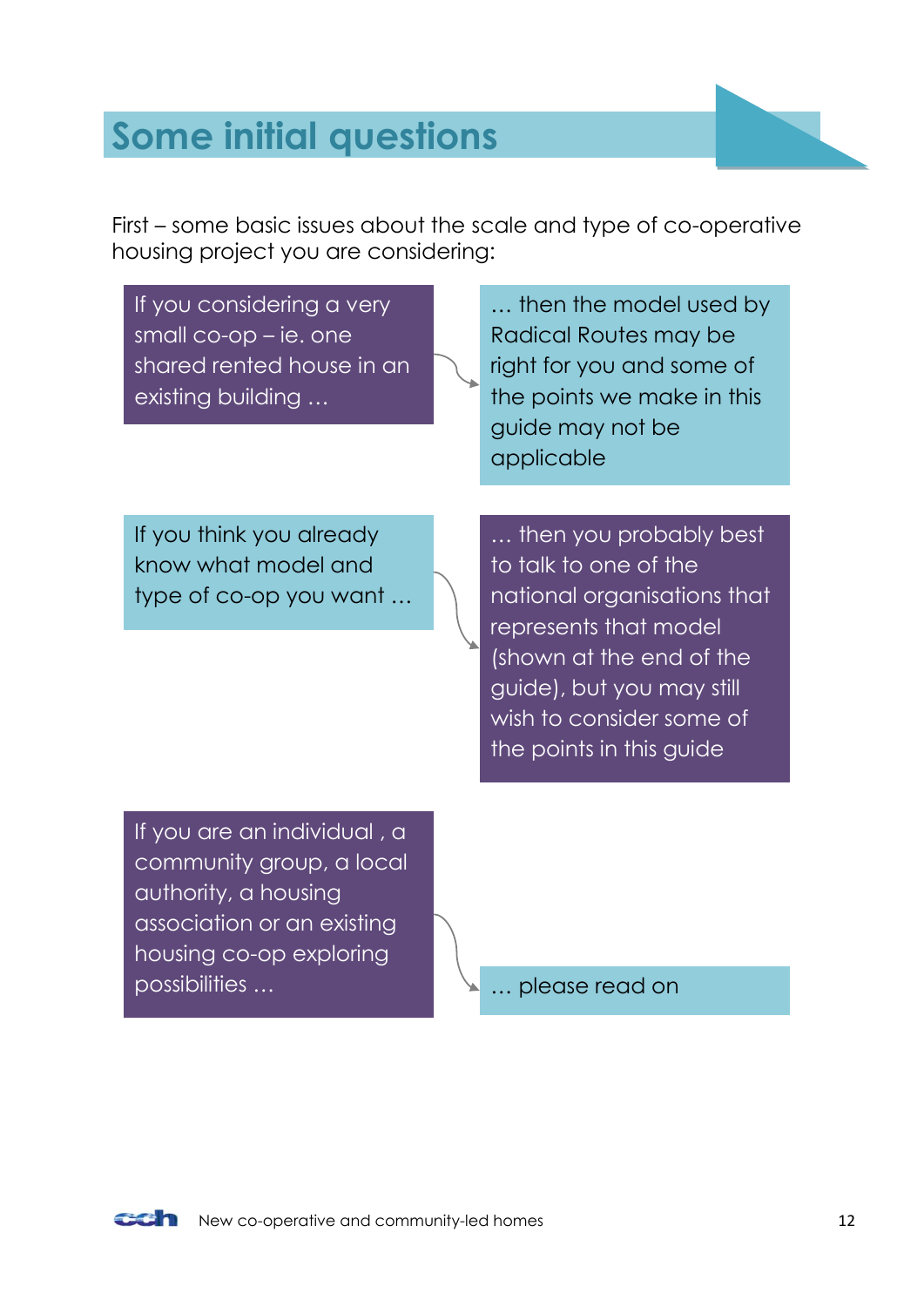New co-operative housing can be initiated in different ways. But each approach usually requires similar components if it is to be successful, and in most cases similar questions need to be asked:

A group of people come together as a community to work together to meet local housing needs

How can the Council find local people to develop a co-op housing scheme? Which partner housing association would be best suited to working with a local housing co-op? What resources are available?

A housing association decides that a new scheme could be co-operative

Who will live in the new homes developed? Will co-op members make the scheme happen? Is a partner association needed? What resources are available?

Does the group have the time and skills to make a housing scheme happen? Can the group get local political support? Does it need a partner housing association? How would that work? What resources are needed to build and develop the co-op?

A local Council wants to offer co-operative housing options to local people

How does it generate a community that could be the founder co-operative members? How could the local Council assist? What resources are available to help develop the co-op?

An existing housing co-op wants to develop new homes or to initiate new co-operative housing

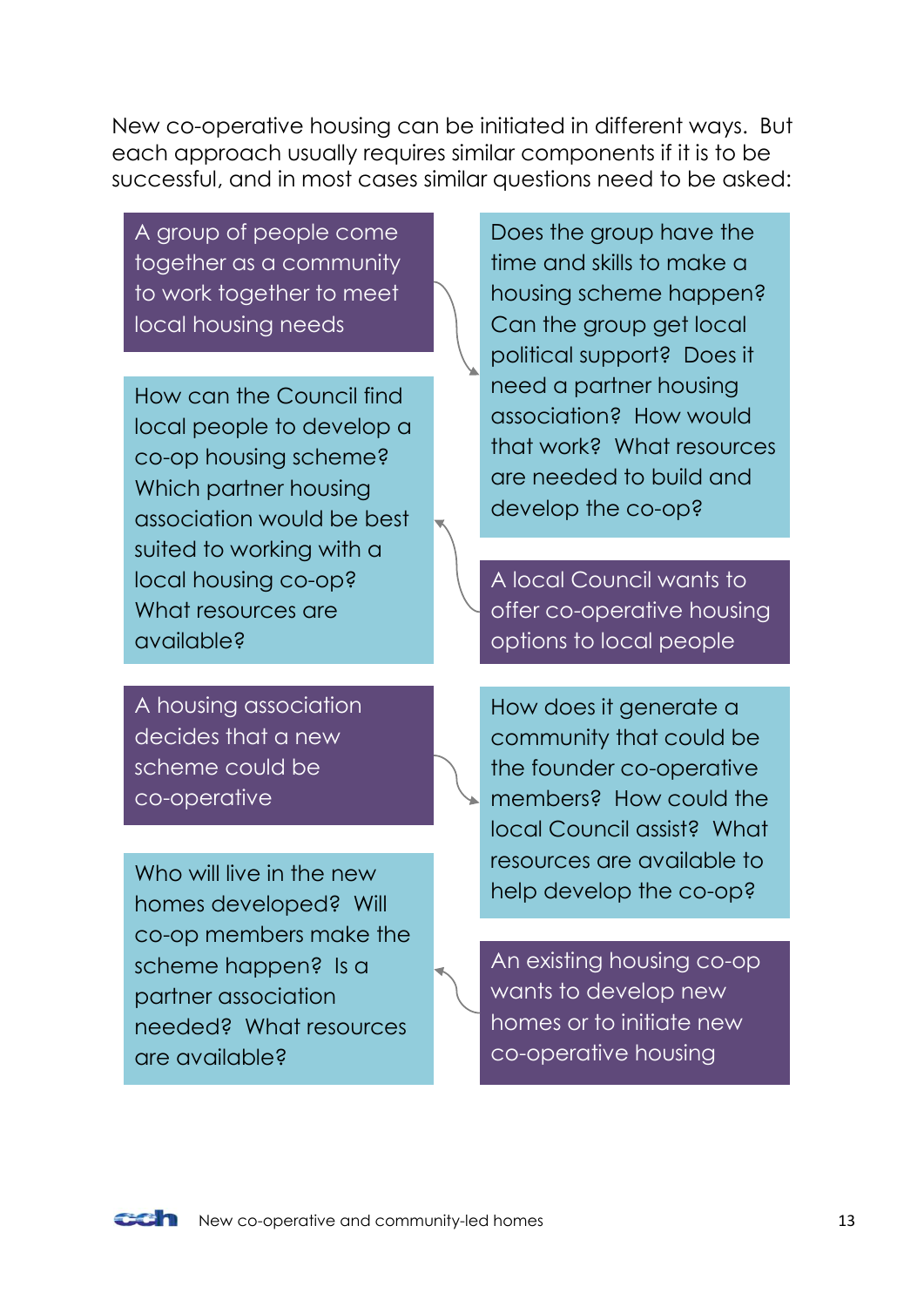# <span id="page-13-0"></span>**Making a viable housing scheme**

We have defined the components of a viable co-operative housing scheme as below. These are the things that would probably be needed in all but very small co-operative housing schemes, although they can happen in different ways and in different sequences.

## A sustainable co-operative housing group

The local Council's support is vital. They have access to or can signpost to potential sites, resources, and partner housing associations. They also set local housing strategies.

### A realistic development partnership

A housing scheme needs either a site where it will be built or existing buildings. It will also need a viable business plan for the development costs and long term management.

There needs to be a group of local people who will form and take responsibility the co-operative housing group. It needs to develop effective governance to be sustainable.

### Active support of the local Council

Most schemes need to be developed in partnership with an existing housing association. They have access to resources, development skills, and partnerships.

A real site/building(s) and a realistic scheme proposal

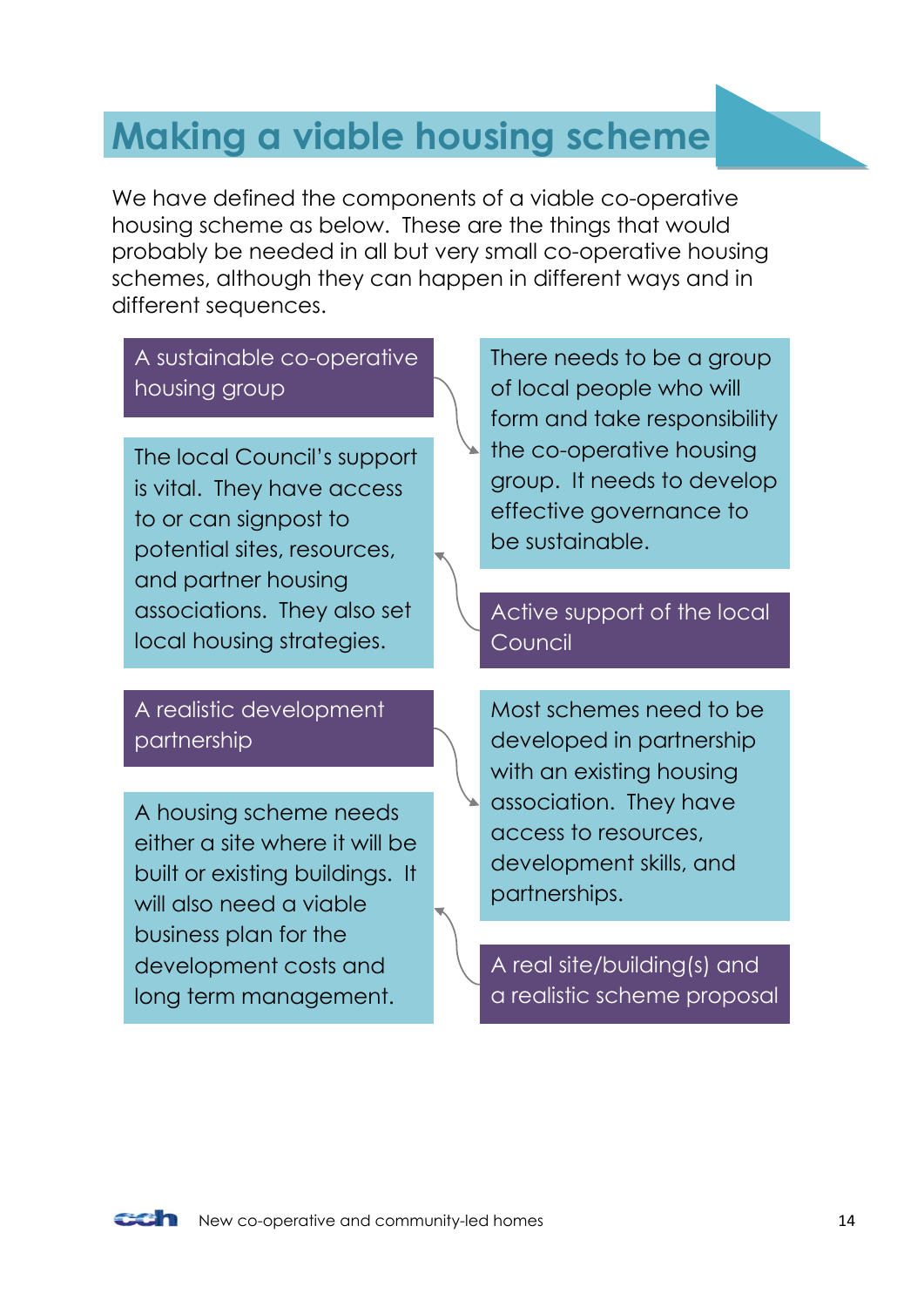# <span id="page-14-0"></span>**A co-operative housing group**

Making a successful and sustainable co-operative housing group may be the most challenging part of developing a co-operative housing scheme. It's about inspiring a group of people to act as a community, work together, take responsibility for their futures, and function as a team. And this is likely to be over several years – initially during the set up period, and more importantly, after the homes have been built and initial enthusiasm might have waned. Right from the outset, there needs to be the means for the group to be renewed and refreshed with new people over time.

### <span id="page-14-1"></span>**Who will be the first members and where do you find them?**

The first challenge is to identify founder members. In many cases, these will be the first people to live in the homes built. The earlier they are identified and become part of the community group, the better and stronger the group that moves into the homes. Where they could come from depends on:

- who has initiated the co-operative housing scheme (ie. a local community group, a housing association or a local council)
- the intended tenure of the homes and the incomes needed for someone to live there
- where the money to build the homes has come from and whether any grant funding comes with requirements to house people in housing need

Possible sources for the founder members might include:

- word of mouth or spreading the word through local community networks
- the local Council's or a housing association's allocations or housing advice systems

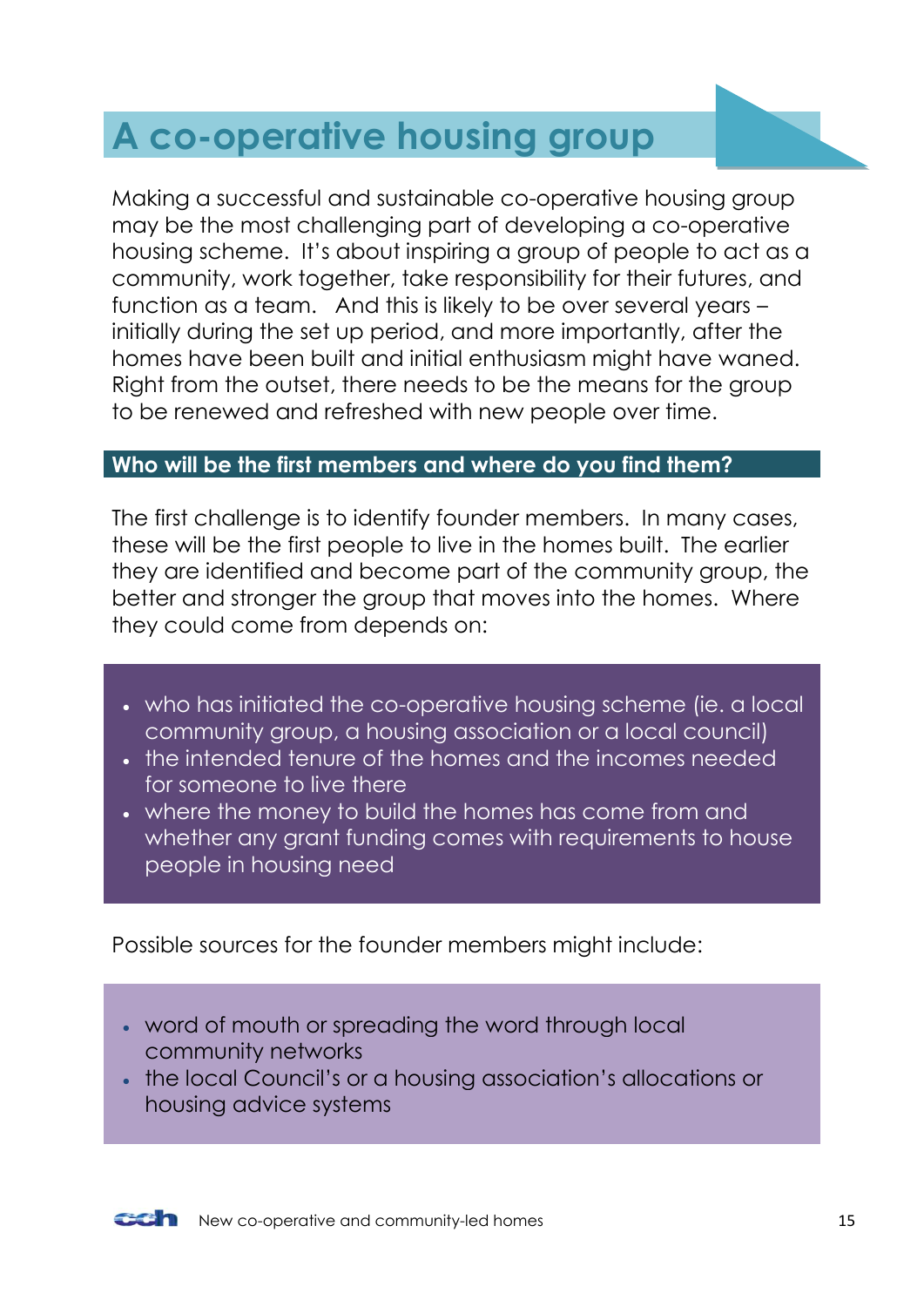If informal means are being used to identify founder members, it is important that at some point a more formal system is developed where the homes are fairly and transparently accessible to anyone who might want to participate.

If using local Council or housing association systems to identify founder members, it is important that:

- it is clearly advertised well in advance that the housing scheme will be co-operative and that successful applicants are expected to become and participate as co-operative members in the co-op development programme and in the running of the co-op.
- . the needs of the developing community group are taken into account when identifying founder members. Where grant funding requires that people in housing need are housed, that housing need needs to be balanced with the willingness of applicants to participate in co-operative housing.
- as many of the founder members as possible need to be identified well before they move into the new homes. This may mean that the Council or housing association will have to "pre-allocate" homes.

### <span id="page-15-0"></span>**Who develops the initial vision for the scheme?**

Who are recruited as the founder members of a group will be dependent on the initial vision for the scheme – in particular the income levels of the people who it is intended will be housed.

There is a lot of chicken and egg involved in developing the initial vision for a co-operative housing scheme! It could be that a community group, made up of people of differing income levels, has come together with a vision for a shared housing scheme. It could be that a local Council is seeking to meet some identified

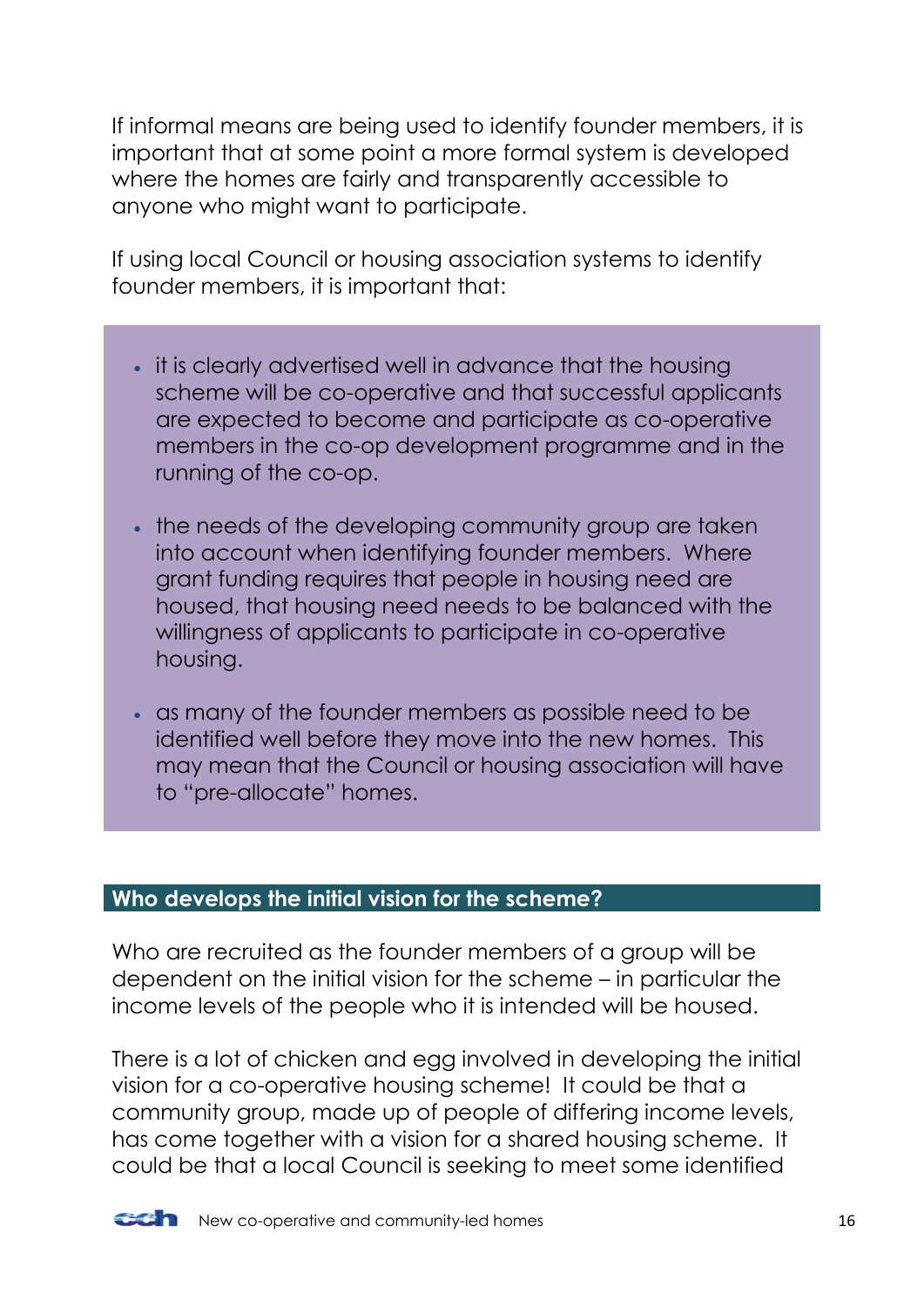local housing need through a co-operative housing scheme. Or it could be that a housing association decides that a new scheme it is developing could be co-operative.

Whoever comes up with the initial vision, there is a need for flexibility.

Funding realities may mean that changes are needed (eg. it may be that the homes can only be accessed by people in particular circumstances, with particular income levels or with access to mortgages or resources.

If the initial vision comes from the Council or a housing association …

… flexibility will help the community group generated take ownership of the vision and develop it in the way that is right for them.

It's good, but not always easy, to work out who can live in the homes at the earliest possible stage.

It's unfortunate if people have participated in the early development of a scheme only to find out later that they can't be part of it because of their circumstances or income levels.

A sustainable community housing scheme needs a reason to co-operate.

It needs decision-making powers over real issues - a reason to come together when the excitement of developing new homes comes to an end.

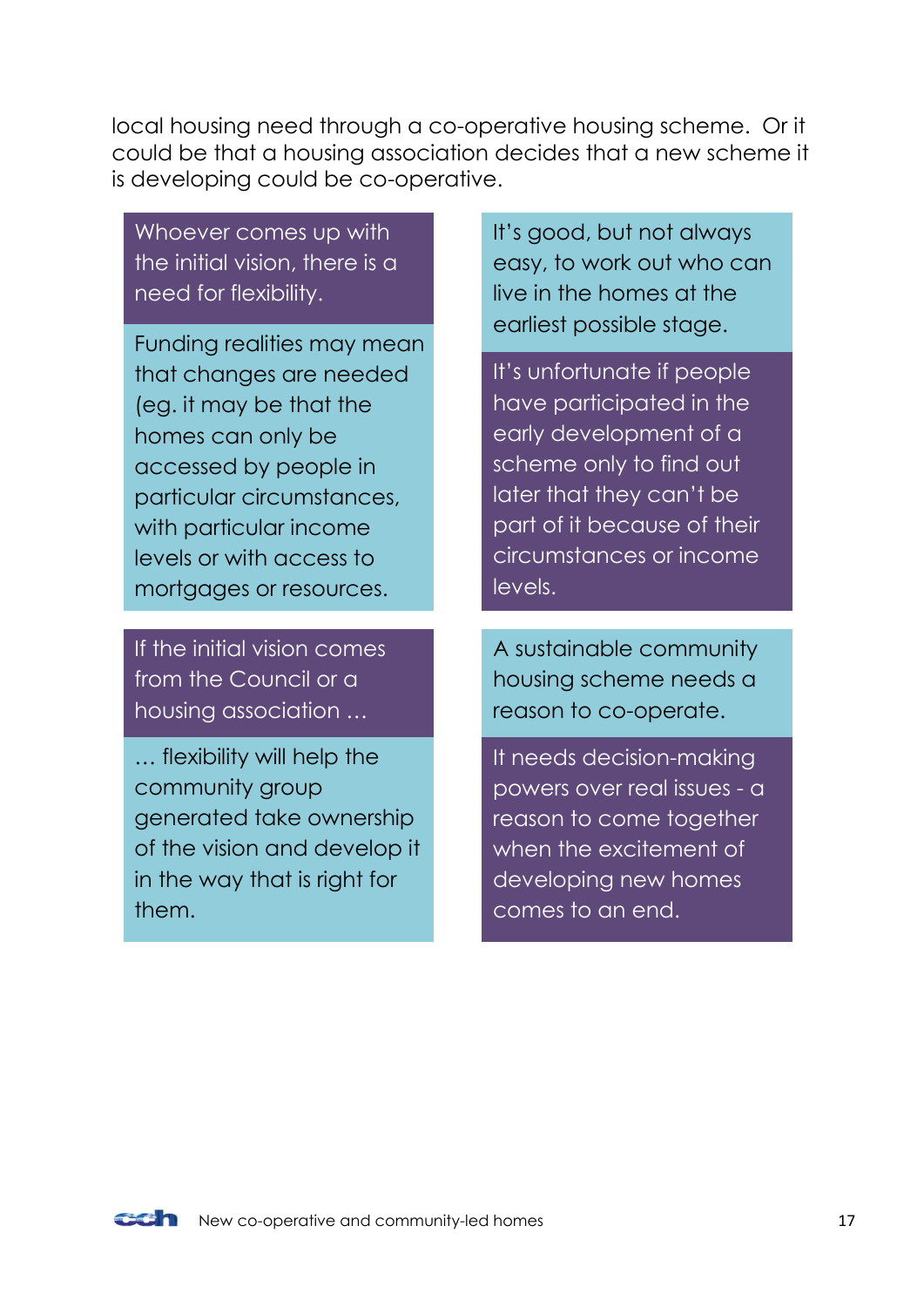### <span id="page-17-0"></span>**Developing the group**

It is not possible to *give* people power. People can only *take*  power. The best that external organisations can do is create the conditions in which people will choose to take power.

Co-operative housing depends on people actively taking on responsibility for decision-making. Without that, you cannot have co-operative housing.

A co-operative housing group needs a group development programme so that it can deliver the responsibilities it takes on. This programme will help the group to develop the skills it needs as well as enabling it to shape how the co-operative housing organisation will operate. The programme will need to be bespoke to the responsibilities that the group will be taking on and to local circumstances, but the following areas are likely to need to be covered:

- . What will the co-operative housing organisation look like?
- Committee skills and officer roles
- What does "governance" mean and how is it done well?
- What does it mean to be a legal organisation?
- Delivering high quality housing and other services
- Duty of care and health and safety
- Managing the money
- Business planning and risk management
- Group dynamics and resolving conflict
- Negotiation skills
- The housing development process

The CCH and others have developed accreditation frameworks for good governance which allow groups to self-assess against a governance checklist as they develop. If they wish to, the CCH framework enables groups to get external independent confirmation that they have what they need to govern.



**COM** New co-operative and community-led homes 18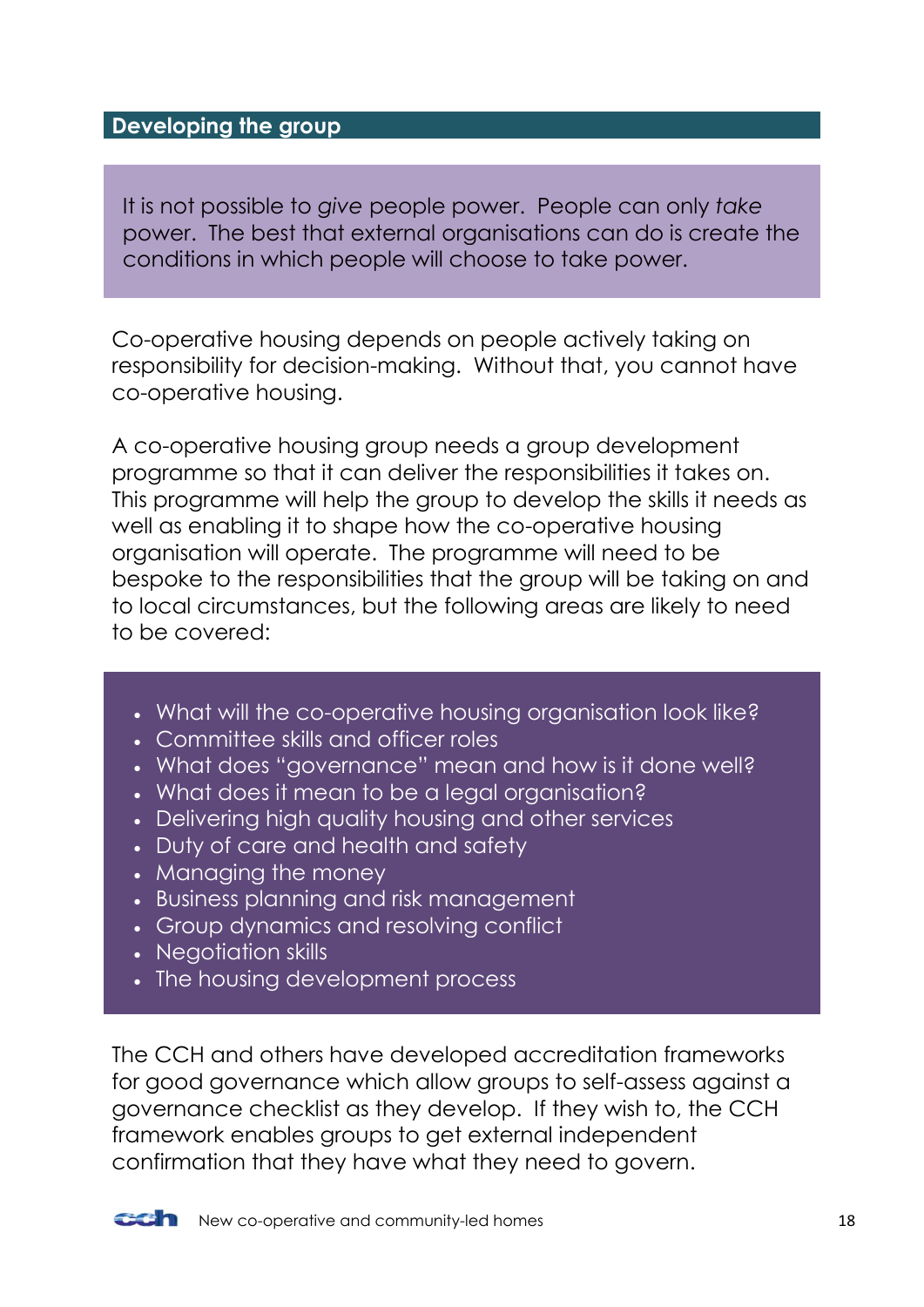### <span id="page-18-0"></span>**Consultancy support**

It is possible that a consultant will work with the developing co-operative housing group, facilitating the development programme and providing general advice to the group and to any housing association partner. The following qualities may be beneficial l in a consultant who is supporting a co-operative housing development programme:

- previous experience of providing successful services to co-operative housing developments or similar
- knowledge of co-operative housing governance and finance or similar
- knowledge of co-operative housing management (dependent on intended co-op responsibilities)
- understanding of co-operative housing models and legal structures and issues
- effective training & development skills for community groups
- previous experience of working with housing associations and local authorities
- general knowledge of the co-operative housing, finance and housing association sectors
- aeneral knowledge of the housing policy environment
- ability to facilitate group development

However, it is important that co-operative housing schemes do not become led by someone who may seem like a well intentioned consultant. The co-operative group will have to manage on their own when the consultant has gone.

It is also important to be wary of consultants (and others) offering their particular off the shelf model. In our experience, whilst there are common features between co-operative housing schemes, no two schemes are the same. The value of co-operative housing is that it enables local communities and stakeholders to develop bespoke housing schemes that are right for them in their local environment.

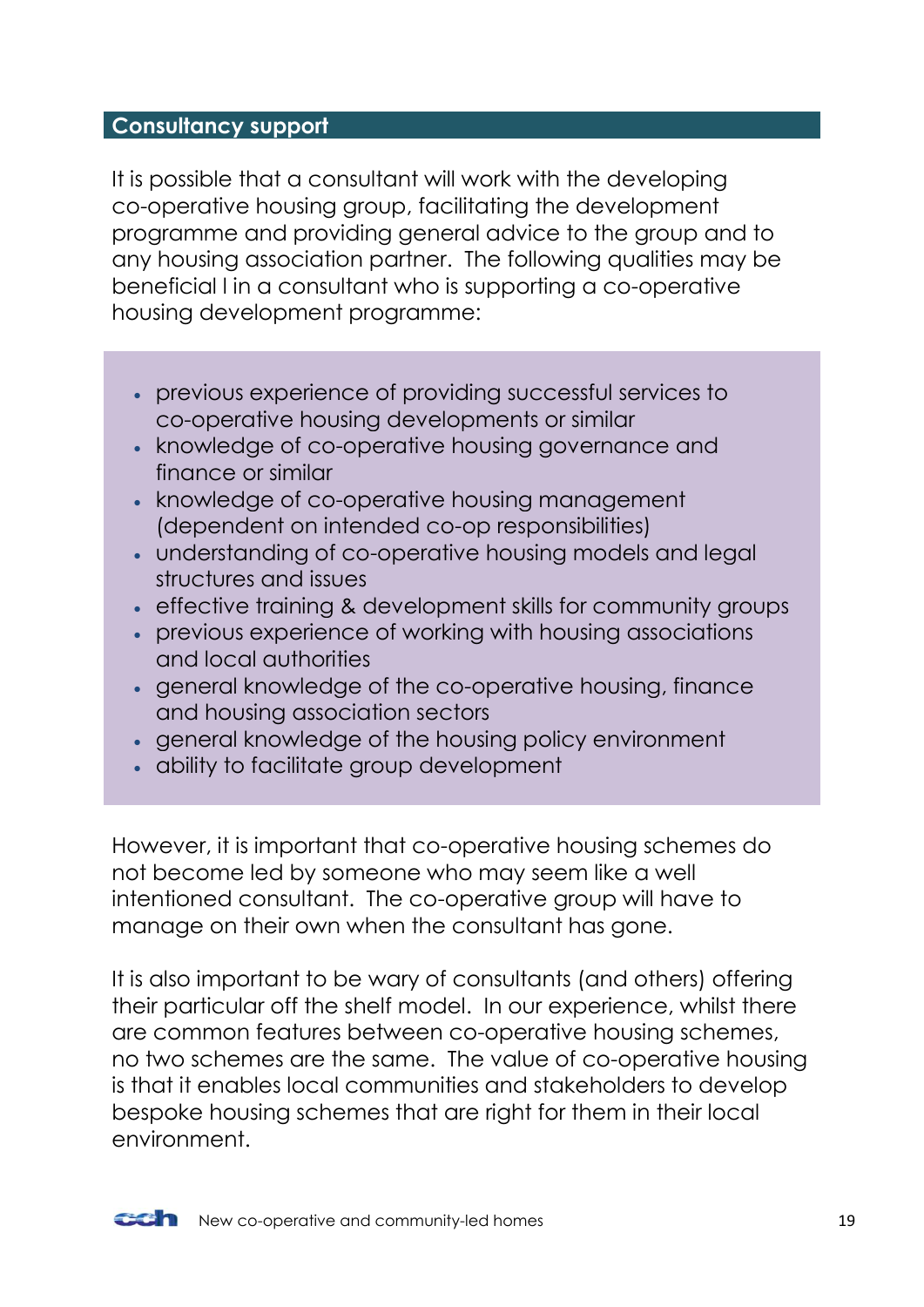### <span id="page-19-0"></span>**Visiting existing schemes**

It is always helpful to visit existing co-operative housing schemes (bearing in mind that you won't find one that will be quite like yours). The CCH (and the other organisations that support community-led housing) can direct you to ones that you may find useful.

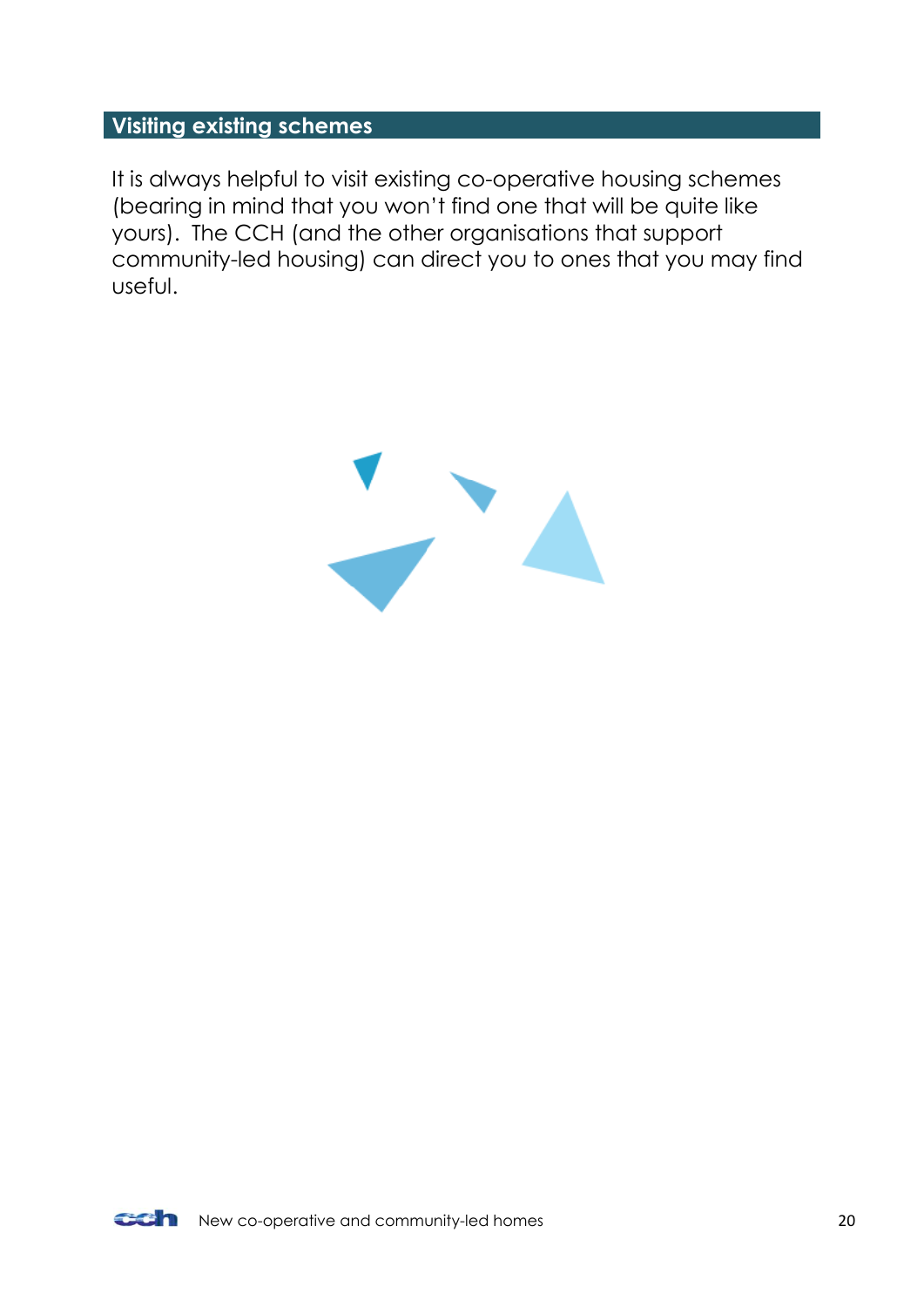# <span id="page-20-0"></span>**Working with the Council**

Local Councils have a statutory responsibility to produce a housing strategy for their local area, setting out how people in housing need in the area will be housed. They usually consult widely on that strategy. Some local Councils include reference to co-operative housing in their housing strategy, or aspects of it. Even if they don't, the last few years have seen increasingly more Councils express interest in supporting the development of co-operative housing schemes. The CCH is usually willing to field requests from Councils for information and presentations about co-operative housing.

Local Councils work in various ways to support housing schemes. Often they work with identified partner housing associations, and they may be able to help find a housing association to support a co-operative housing scheme.

If a housing scheme fits in with their local housing strategies, local Councils may also be able to provide some resources. This is likely to be officer time, but some local Councils have provided some funding. We have heard of local Councils supporting co-operative housing in the following ways:

- They should be able to identify if and how a proposed co-operative housing scheme matches local housing need
- They can help identify potential sites for development and help explain the local planning context and requirements
- They can use their housing advice service to identify potential founder members for a co-operative housing scheme
- They can facilitate and support partnerships between community groups and housing associations
- If they own Council housing or have access to reserves or borrowing, they can use these to provide low cost loans
- Local Councils can adopt active strategies to support co-operative housing, identifying to their housing association partners that they want a scheme to be co-operative

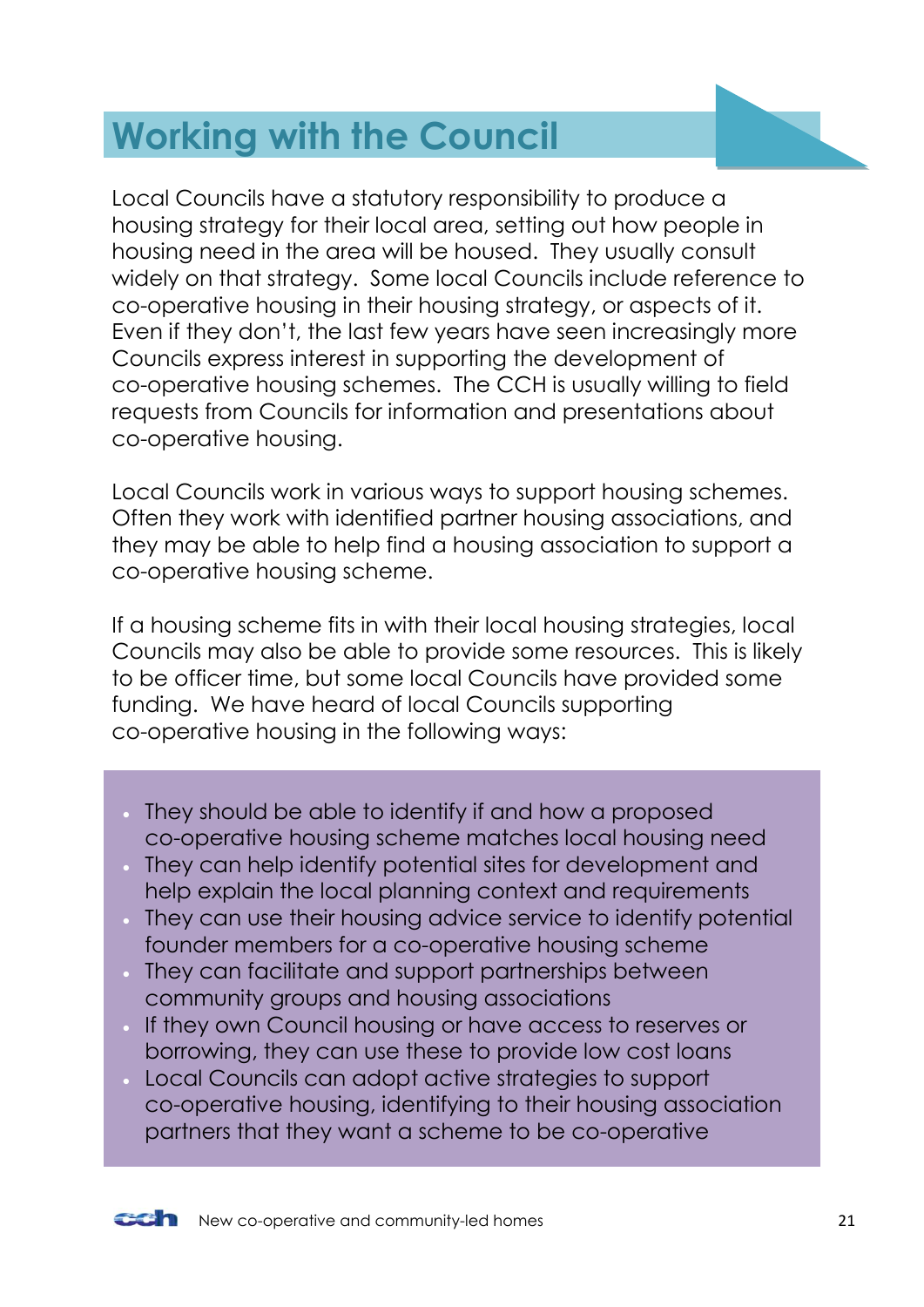The first step for a community group to engage with the local Council might be to approach local councillors or the relevant strategic officers in the Council. Local councillors may be more likely to respond positively to approaches made by their local constituents.

Even where a local Council supports a co-operative housing scheme and wishes to dispose of land, buildings or other assets at sub-market prices in order to make the scheme viable and affordable, there are rules it has to follow about disposal of assets at *[best consideration](http://www.rics.org/uk/knowledge/more-services/guides-advice/local-authority-asset-management/local-authority-asset-management-07-disposal-of-land-at-less-than-best-consideration/)1*. It may be possible, however, that the social value a co-operative housing scheme will bring can be taken into account.

In some cases, local Councils seek to maximise the income they can get from disposal of assets by seeking the highest competitive bid for them. This is understandable in the current financial climate. However, such an approach makes it difficult to realise the social value of co-operative housing schemes, and it is usually difficult for co-operative housing schemes to compete alongside the private sector for sites. The CCH is able to advise local Councils about how they could develop co-operative housing, but we are not in a position to assemble competitive bids for sites.

There has been discussion about transferring the strategic housing function in some areas, and some of the public housing grant giving function, to Local Enterprise Partnerships - regional partnerships between business and local authorities that will have oversight role over local economic development.

<sup>1</sup> Local authorities are normally expected to sell assets at the best market value. However, there are exceptions - the link explains this.



**.**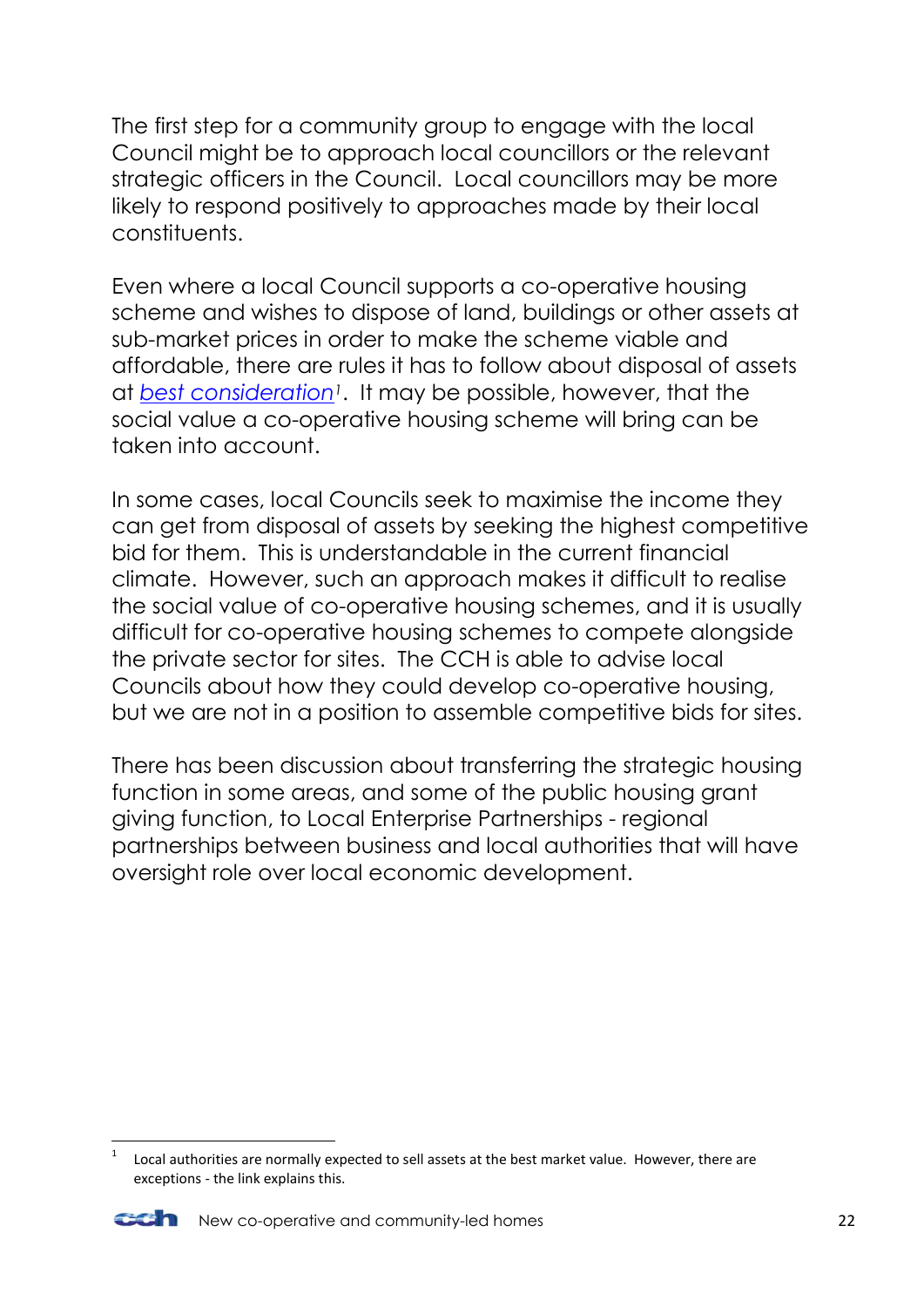# <span id="page-22-0"></span>**Housing association partners**

Housing associations can play important and often essential roles in developing co-operative housing. As the main organisations that have been publicly funded to build homes for people on low incomes since the 1980s, housing associations have assets and resources that can help. They have skills relating to developing homes, building the partnerships needed to make a scheme happen, ensuring schemes achieve planning permission, and assembling finance for housing schemes.

Most are also "Registered Providers" (in England) and "Registered Social Landlords" (in Wales). This means they are registered with the respective Governments or their agencies and may be able to receive public funding to build new homes2.

Working with a housing association partner could make developing new homes a lot easier.

The CCH has worked with housing associations, and staff within them, who are good at understanding community dynamics and facilitating the growth of autonomy and self-responsibility within co-operative housing organisations.

However, the limited examples of co-operative housing within housing associations mean that it is rare that housing associations employ staff with experience of the sector, and often there is a need to help association staff understand what co-operative housing is about. It is also important to understand that housing associations have to comply with requirements placed on them by their lenders and with regulatory standards and other Governmental regulations which sometimes may not seem appropriate to community groups.

**<sup>.</sup>** 2 In England, local Councils and other "for profit" organisations are also able to receive public funding under certain circumstances.

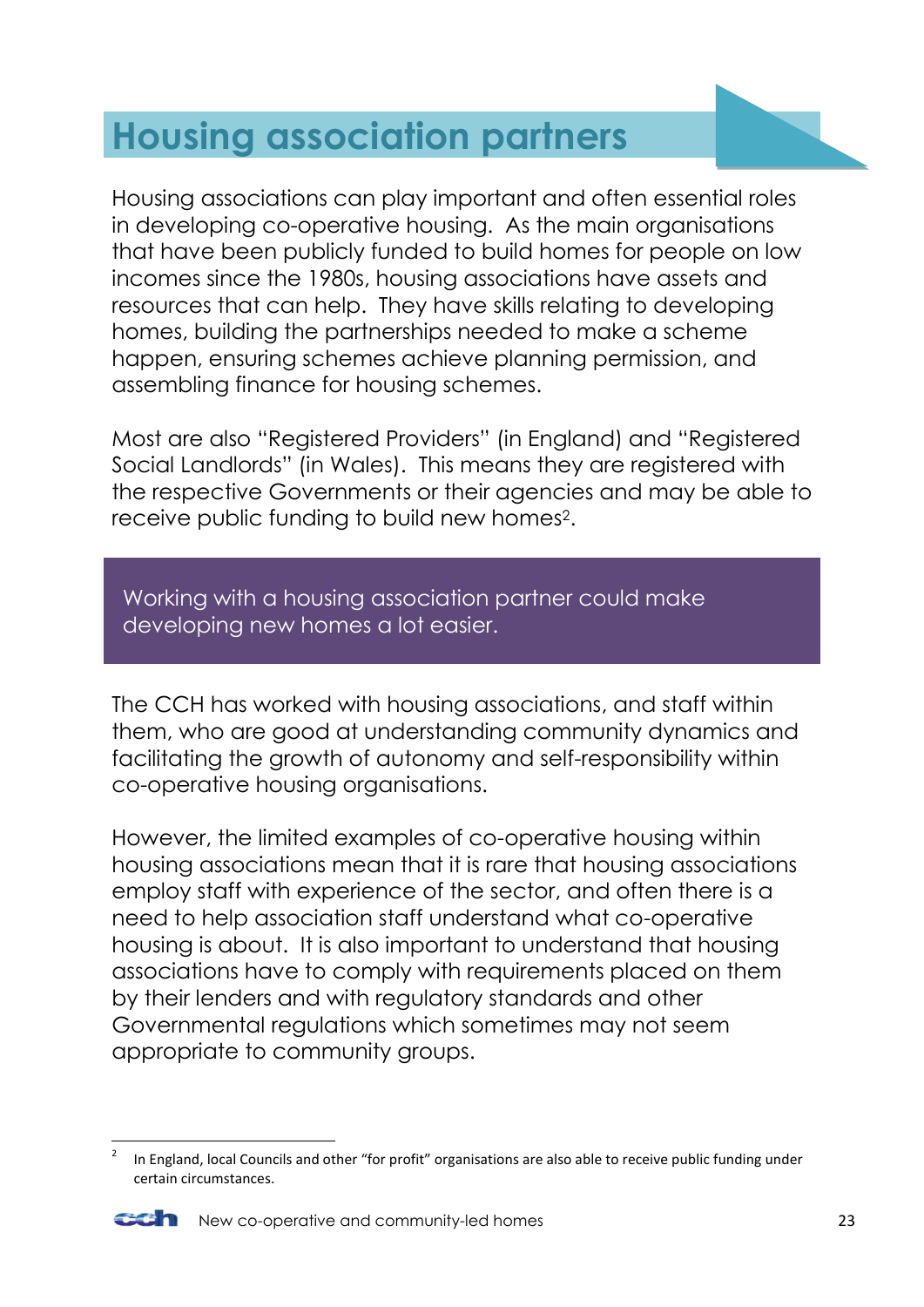Building a partnership between a community group and a housing association is about give and take – compromise to achieve the best fit that will enable development of the co-operative housing scheme.

| Issues the community group                                                                                                                                                                                                                                                                                                                                                                                                                                                                                                                                                          | <b>Issues</b> a housing association                                                                                                                                                                                                                                                                                                                                                                                                                                                                                                                       |
|-------------------------------------------------------------------------------------------------------------------------------------------------------------------------------------------------------------------------------------------------------------------------------------------------------------------------------------------------------------------------------------------------------------------------------------------------------------------------------------------------------------------------------------------------------------------------------------|-----------------------------------------------------------------------------------------------------------------------------------------------------------------------------------------------------------------------------------------------------------------------------------------------------------------------------------------------------------------------------------------------------------------------------------------------------------------------------------------------------------------------------------------------------------|
| may wish to explore with a                                                                                                                                                                                                                                                                                                                                                                                                                                                                                                                                                          | may wish to explore with a                                                                                                                                                                                                                                                                                                                                                                                                                                                                                                                                |
| housing association partner                                                                                                                                                                                                                                                                                                                                                                                                                                                                                                                                                         | community group partner                                                                                                                                                                                                                                                                                                                                                                                                                                                                                                                                   |
| The association's:<br>$\bullet$ development skills – do they<br>build homes the community<br>group likes?<br>• track record of co-operative<br>housing development<br>track record of involving its<br>tenants (perhaps speak to<br>the association's tenants<br>about this)<br>openness and transparency<br>(generally and about<br>development costs & fees)<br>• flexibility about options for<br>models of co-operative<br>housing management<br>• willingness to involve the<br>community group in design<br>of the homes<br>governance and viability<br>rating <sup>3</sup> . | The community group's:<br>commitment, persistence<br>and enthusiasm<br>governance and decision<br>making processes<br>access to and backing of<br>$\bullet$<br>the local community<br>relationship with the local<br>authority<br>appreciation of the trade-<br>offs involved in housing<br>development, and<br>willingness to work together<br>and compromise<br>long term aspirations for<br>owning or managing assets<br>previous community<br>organisation, fund raising<br>experience and skills<br>approach to equal<br>opportunities and diversity |

There are a small number of mutual housing associations in England and Wales<sup>4</sup> who have been set up in accordance with

<sup>&</sup>lt;sup>4</sup> these include four Community Gateway Associations [\(Greenfields Community Homes,](http://www.greenfieldsch.org.uk/) Phoenix Community [Homes,](http://phoenixch.org.uk/) [Preston Community Gateway,](http://www.communitygateway.co.uk/) [Watford Community Housing Trust\)](http://www.wcht.org.uk/), [Rochdale Boroughwide Homes](http://www.rbhousing.org.uk/) and [WATMOS Community Homes](http://www.watmos.org.uk/) in England and four Community Mutual associations in Wales (Bron Afon [Community](http://www.bronafon.org.uk/) Homes, [NPT Homes,](http://www.npthomes.co.uk/) [RCT Homes,](http://www.rcthomes.co.uk/main.cfm) [Tai Calon\)](http://www.taicalon.org/)



<sup>-&</sup>lt;br>3 available at [www.homesandcommunities.co.uk/ourwork/regulatory-judgements](http://www.homesandcommunities.co.uk/ourwork/regulatory-judgements) (England) and [www.wales.gov.uk/topics/housing-and-regeneration/services-and](http://www.wales.gov.uk/topics/housing-and-regeneration/services-and-support/regulation/financialviabilityjudgements)[support/regulation/financialviabilityjudgements](http://www.wales.gov.uk/topics/housing-and-regeneration/services-and-support/regulation/financialviabilityjudgements) (Wales)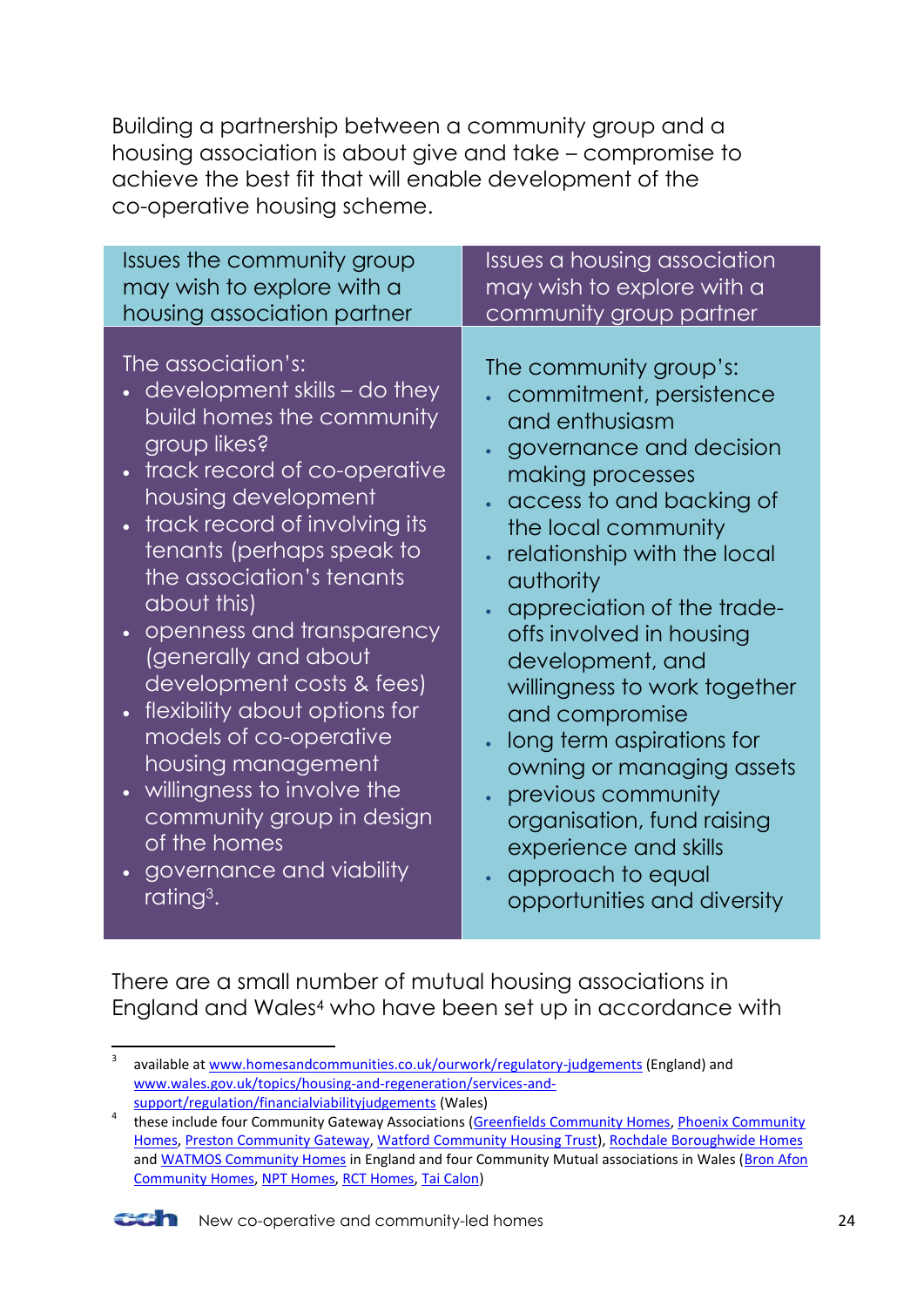co-operative values and principles. They may be particularly inclined to support co-operative housing schemes.

Where a housing association initiates a co-operative housing scheme, it is important that it facilitates the growth of the co-operative community in the right ways. Whilst the aim in this scenario is to develop "bottom up" community control, it is ironically a "top down" approach (ie. the housing association deciding that a scheme will be co-operative from the outset), although no more "top down" than assuming that it will be owned and managed conventionally by the housing association.

It's an approach that can and has worked, but these are some pointers that will make it work more effectively:

- The founder members of the co-operative need to be identified at the earliest possible occasion. It is much harder to inspire people to co-operate once they have moved into their homes.
- Initially, it's likely that the potential co-operators will be bewildered to be told that the scheme will be a co-op. Chances are their initial motivation will be to live in an affordable home. It being a co-op will be alien to them.
- Stick with it. If the co-op development programme is done right, the incoming members will become inspired and become a community by the time they move in. However, at various stages it will make sense to assess whether the scheme will succeed as a co-operative.
- The co-operative needs to have something to co-operate about. It has to be in a position to make its own decisions about real issues that make a difference to the services the members receive.
- The role of the housing association is to facilitate the co-operative to make its own decisions.

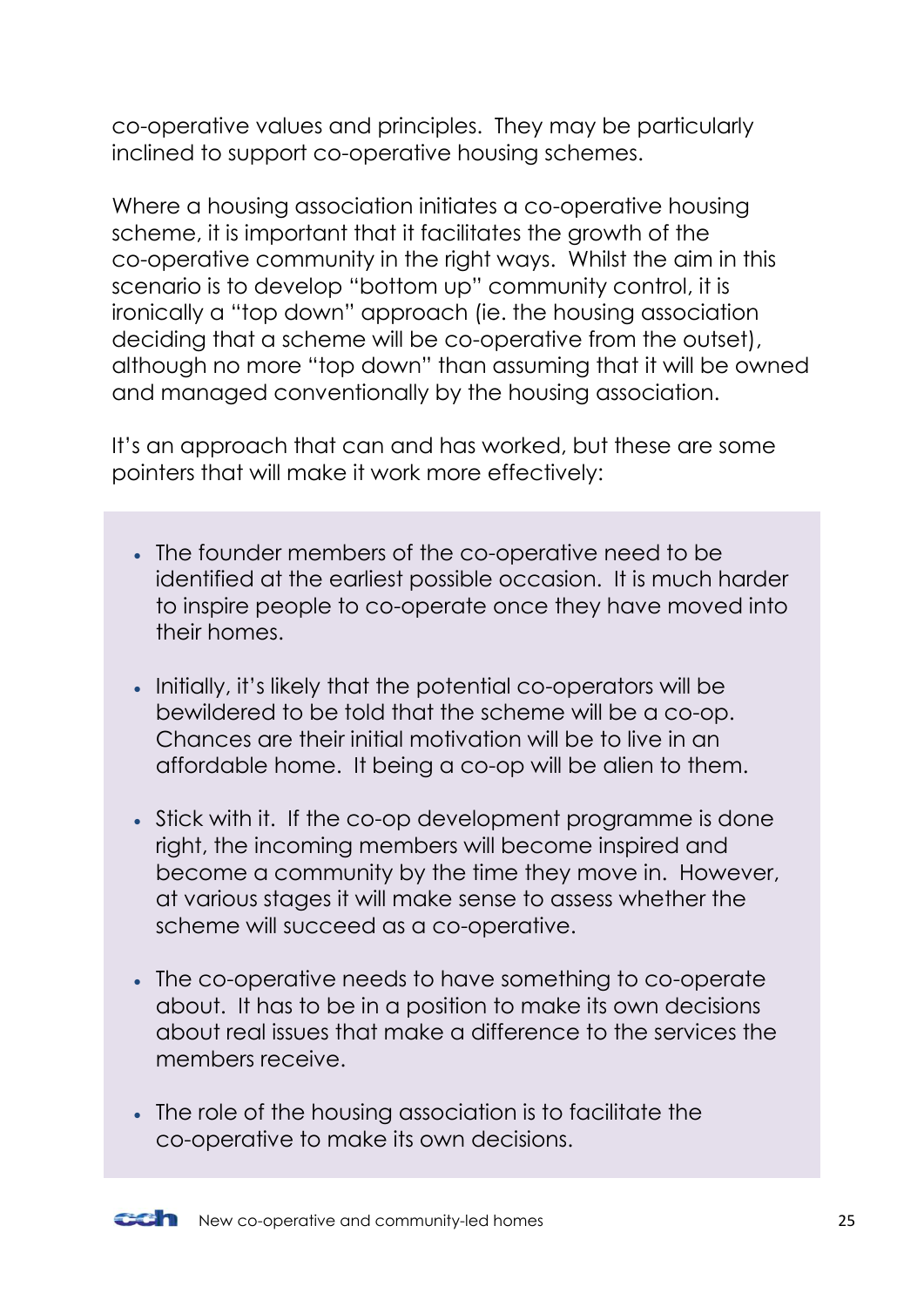The housing association needs to be flexible about how the co-operative decides to do things. It can't just tell the co-operative that it has to do things in the same way that the association does them. That would defeat the point of setting up a co-operative.

### <span id="page-25-0"></span>**Possible roles for housing associations**

There are various roles that a housing association can play to support co-operative housing. The co-operative group and the association need to negotiate what roles will be played and how (even where the group is initiated by the housing association).

| Possible roles for                                   | Co-operative housing initiated by                                                                                                                                       |                                                                     |  |
|------------------------------------------------------|-------------------------------------------------------------------------------------------------------------------------------------------------------------------------|---------------------------------------------------------------------|--|
| housing associations                                 | Community or local<br>Council                                                                                                                                           | Housing association                                                 |  |
| Conceptualising the<br>scheme with local<br>Council  |                                                                                                                                                                         | Yes-but needs to<br>be flexibility to<br>enable change              |  |
| Facilitating<br>development of<br>co-operative group | Housing association<br>could provide some<br>support                                                                                                                    | Housing association<br>will need to provide<br>facilitation support |  |
| The housing<br>development<br>process                | Housing association<br>could be paid to<br>provide support                                                                                                              | Housing association<br>would be paid to<br>provide support          |  |
| Owning the homes                                     | It may be necessary for a housing<br>association to own the homes (at least for a<br>period of time) for finance or other reasons                                       |                                                                     |  |
| Legal agreement<br>with co-operative                 | Needed if the homes are owned by the<br>association                                                                                                                     |                                                                     |  |
| Housing<br>management                                | The co-operative may decide that some<br>housing management services would be<br>best provided by a housing association but<br>this should be negotiated with the co-op |                                                                     |  |

There should be clarity from the outset regarding what fees the housing association charges for development and other services.

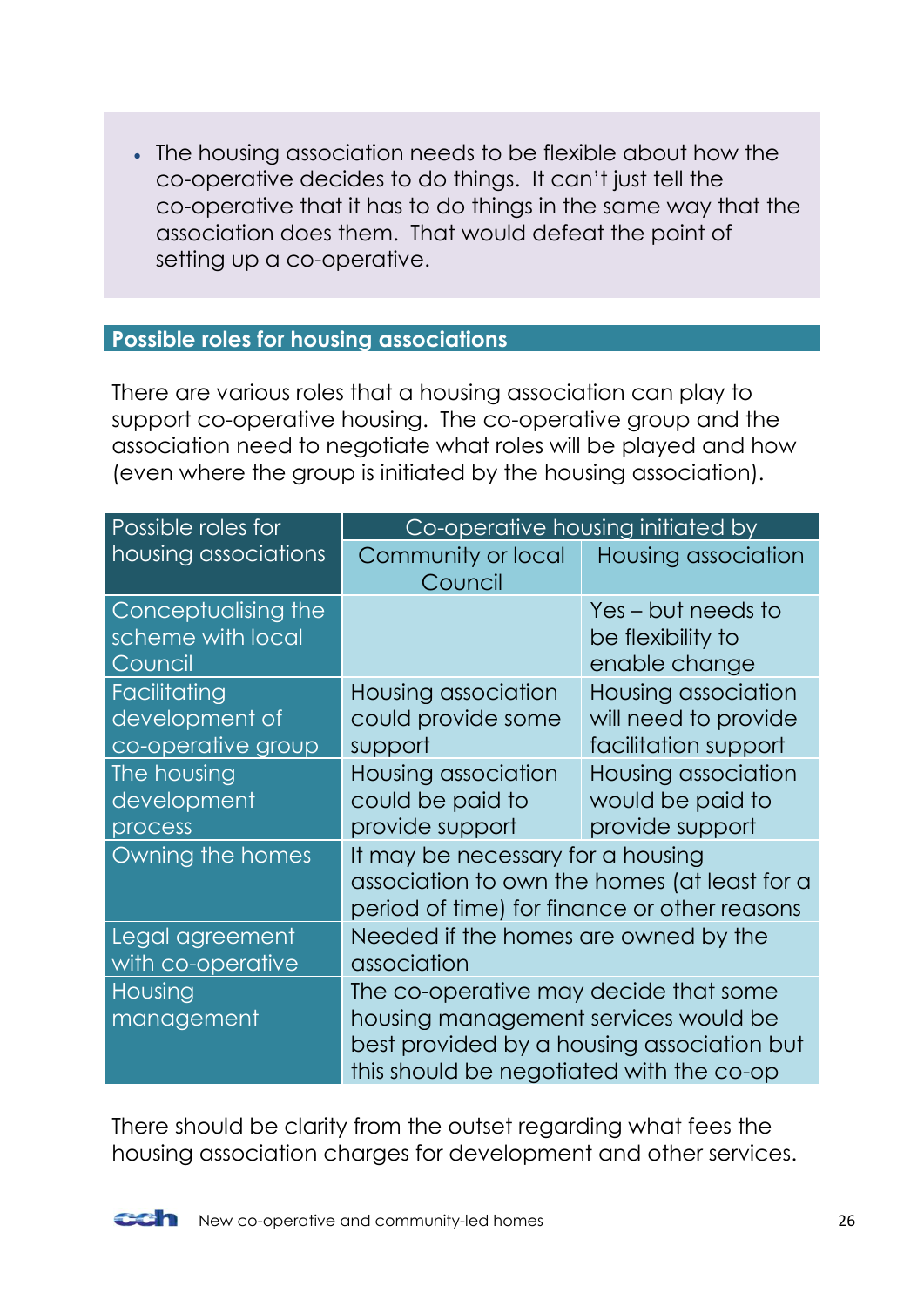# <span id="page-26-0"></span>**Existing housing co-operatives**

The CCH is coming across increasing numbers of housing co-operatives who want to explore building new co-operative homes. In several cases, housing co-operatives have substantial assets, either in their existing homes and/or as cash in the bank, which would enable them to raise finance to build new homes.

Existing co-operatives with assets could use their assets to develop new homes, either as part of their existing co-operative or through supporting the development of a different and/or new co-operative housing organisation.

If existing co-operatives just use the money they have in the bank, even in partnership with other co-ops, this would not lead to the development of more than a tiny number of new homes. The CCH estimates that there is the capacity across the housing co-operative sector as a whole to raise finance that could build over 5,000 homes. This is mainly because most housing co-ops have not developed homes for some time and have either paid off their housing loans or are close to doing so. This means they have assets which they can use to borrow money against. Some may own land on which new homes could be built and reduce the cost of developing them.

Various organisations (the CCH, housing co-operative service providers, and potential housing association partners) can advise co-operatives on the following:

- whether they have assets that could be used to raise finance by examining their accounts
- how best to conceptualise a new build development that would fit in with the ethos of the co-operative
- who they can work with to develop a new scheme

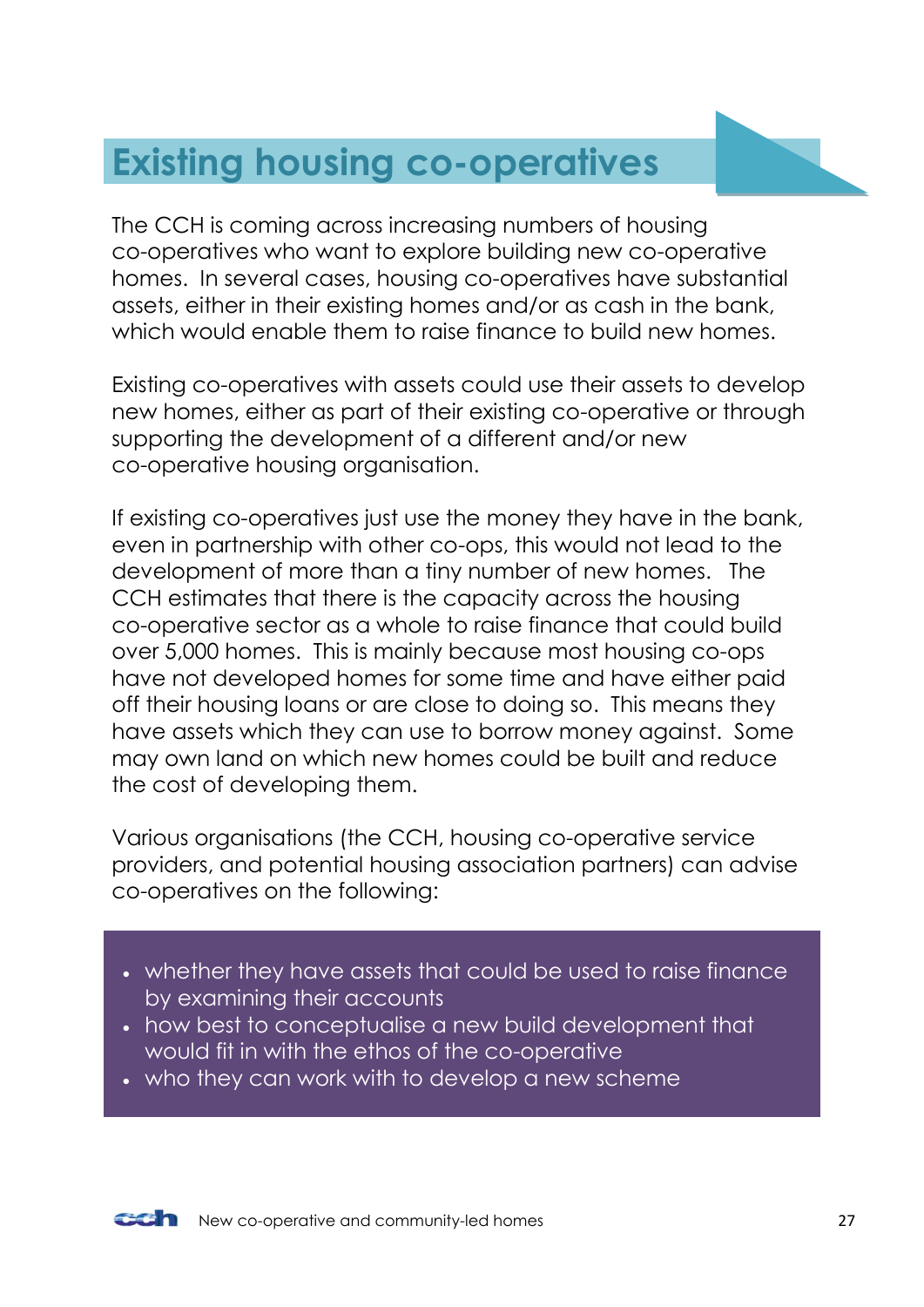# <span id="page-27-0"></span>**A realistic scheme proposal**

Making a realistic scheme proposal involves identification of:

- a development site or buildings which are able to achieve planning permission for the intended co-op housing scheme
- a development model and funding plan setting out what is needed to raise the finances for the scheme
- a long term business plan for managing the scheme that includes costs for long term maintenance

[Locality](http://locality.org.uk/) is currently developing a finance tool that may help in the assessment of viability of new co-operative housing schemes.

### <span id="page-27-1"></span>**The development site/buildings**

Identifying sites or buildings to develop co-operative housing schemes can be challenging, particularly where land is usually in short supply. In urban areas, existing buildings (or land where existing buildings were) could be developed into new homes. In rural areas, it may be a case of working with local landowners and/or local council who support the idea of co-operative housing to develop homes on greenfield or specific *exception*  sites. The local Council may be able to help identify potential sites or buildings, and there are various lists and websites identifying land or development opportunities that are currently publicly owned5.

Obtaining planning permission for the co-operative housing scheme will be an important hurdle on greenfield sites or where change of use is proposed. In England, it may be helpful to be aware of recent Government policy changes which are aimed at enabling local communities to have more control over planning decisions. [Neighbourhood planning](https://www.gov.uk/government/policies/giving-communities-more-power-in-planning-local-development/supporting-pages/neighbourhood-planning) groups enable local people to get involved in shaping local neighbourhood plans.

**<sup>.</sup>** 5 including sites and/or buildings owned or being sold by the Homes & Communities Agency. The Welsh Government also holds a similar register.



New co-operative and community-led homes 28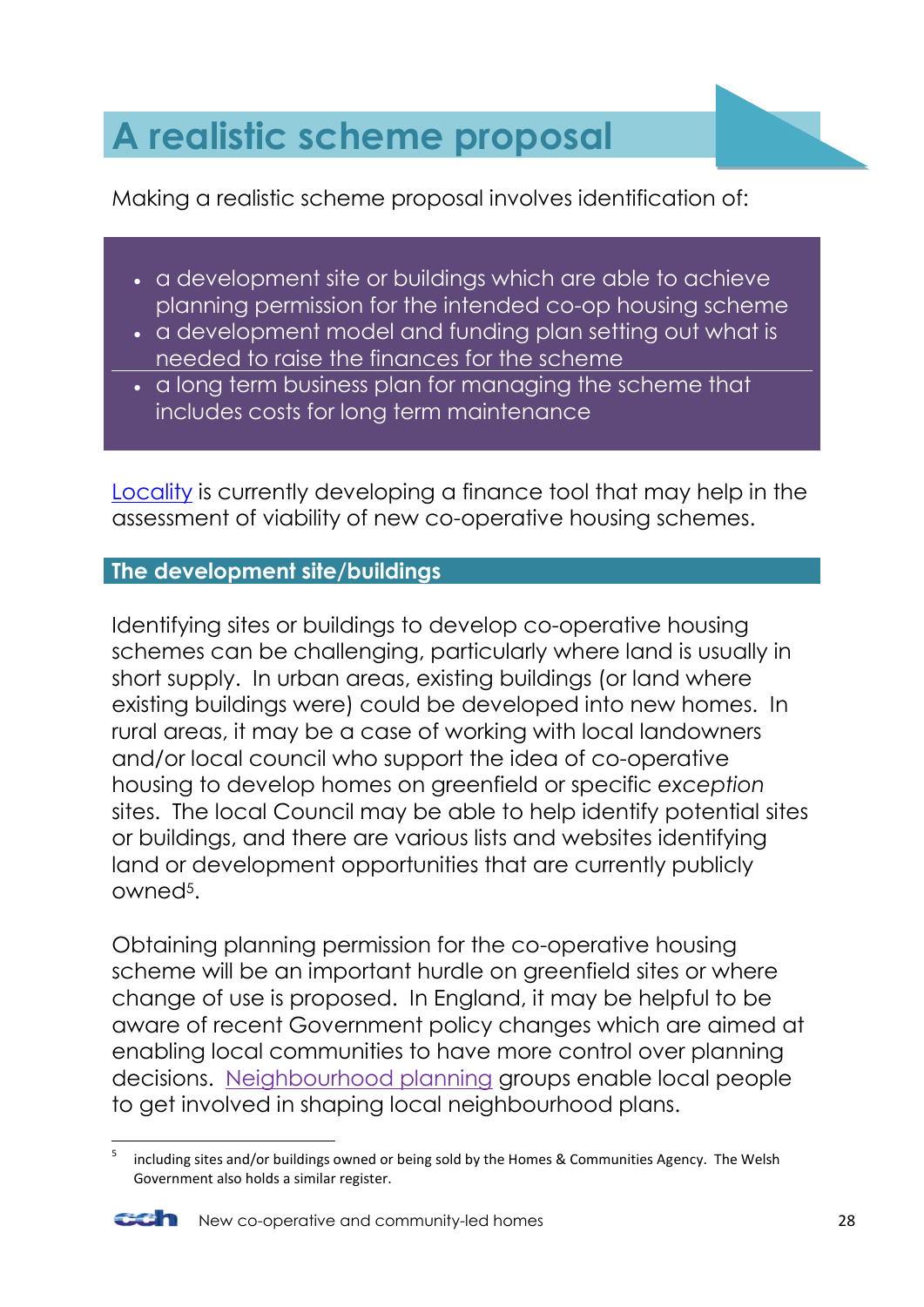[Community Right to Build](https://www.gov.uk/government/policies/giving-people-more-power-over-what-happens-in-their-neighbourhood/supporting-pages/community-right-to-build) provisions enable local people achieve planning permission through local referenda particular where local homes are needed in rural areas.

A housing association partner will usually be well versed in the processes to achieve planning permission, but strong support from local communities will always be helpful.

### <span id="page-28-0"></span>**The development model - where does the money come from?**

The crunch issue is where the money comes from to build the homes in a co-operative housing scheme. There may be a number of potential sources for the necessary funding:

- loans from financial institutions
- loans through local Council borrowing facilities
- loanstock and community shares from private investors (individuals or organisations)
- personal investment from the co-operative housing members (dependent on the type of scheme being developed)
- grant or loan funding from national or local Government, charitable or other institutions
- land, buildings or other resources from public or private sources (some provided at less than market value)

### <span id="page-28-1"></span>**Insitutional loans**

The majority of the development costs are likely to come from loan funding, probably from financial institutions. This loan funding is usually split into two categories:

- short term funding (eg. five to seven years) that enables the homes to be built
- long term funding (eg. of perhaps thirty years) that enables the costs of the development to be fully repaid over time from rents and/or other sources

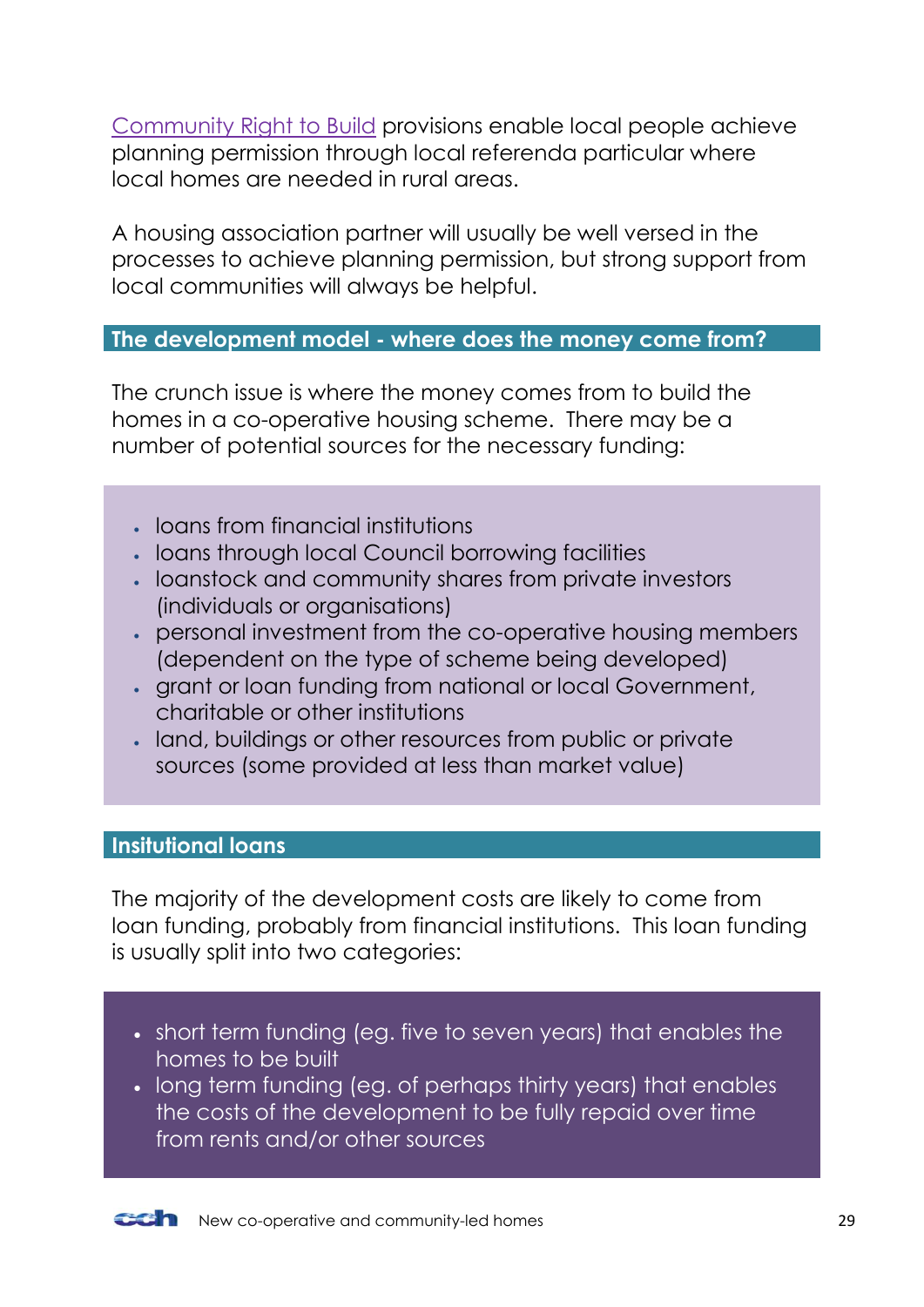Most of the financial institutions that have traditionally provided funding for housing schemes now only provide short term funding. In so doing, they want to know where the organisation would obtain long term funding so that their loans can be paid off.

Many lenders will only lend to landlords who are registered with either the Homes and Communities Agency in England (where they are known as *Registered Providers*) or the Welsh Government in Wales (where there are known as *Registered Social Landlords*) and who have a track record of raising development loan finance.

Most developing housing associations raise development loan finance in various different ways. They may then have the means to lend to co-operative housing schemes, but to do so they may want or need to own the homes (and have a lease or some other agreement with the co-operative) until the co-operative housing organisation can raise its own finance. Such arrangements would need to be clearly defined at the outset and the relationship between the partners given careful thought.

Smaller *ethical* banks are particularly keen to lend to small scale co-operative housing schemes that have viable business plans, and some can provide both short and long term financing.

With most housing schemes costing significant amounts of money, it should be noted that the interest rate at which lending is made can have a significant impact on the scheme costs. Financial institutions will usually base the interest rates they charge on their perception of risk in the loan (ie. the likelihood of them being repaid). *Traditional* financial institutions tend to view co-operative housing schemes as higher risk and therefore if they were lending to them would charge more for their money. However, this may not be the case with some ethical financial institutions.

### <span id="page-29-0"></span>**Loanstock and community shares**

A model used by some co-operative housing organisations is to raise *loanstock* from private individuals or organisations (ie. providing probably what will be small sums of withdrawable share

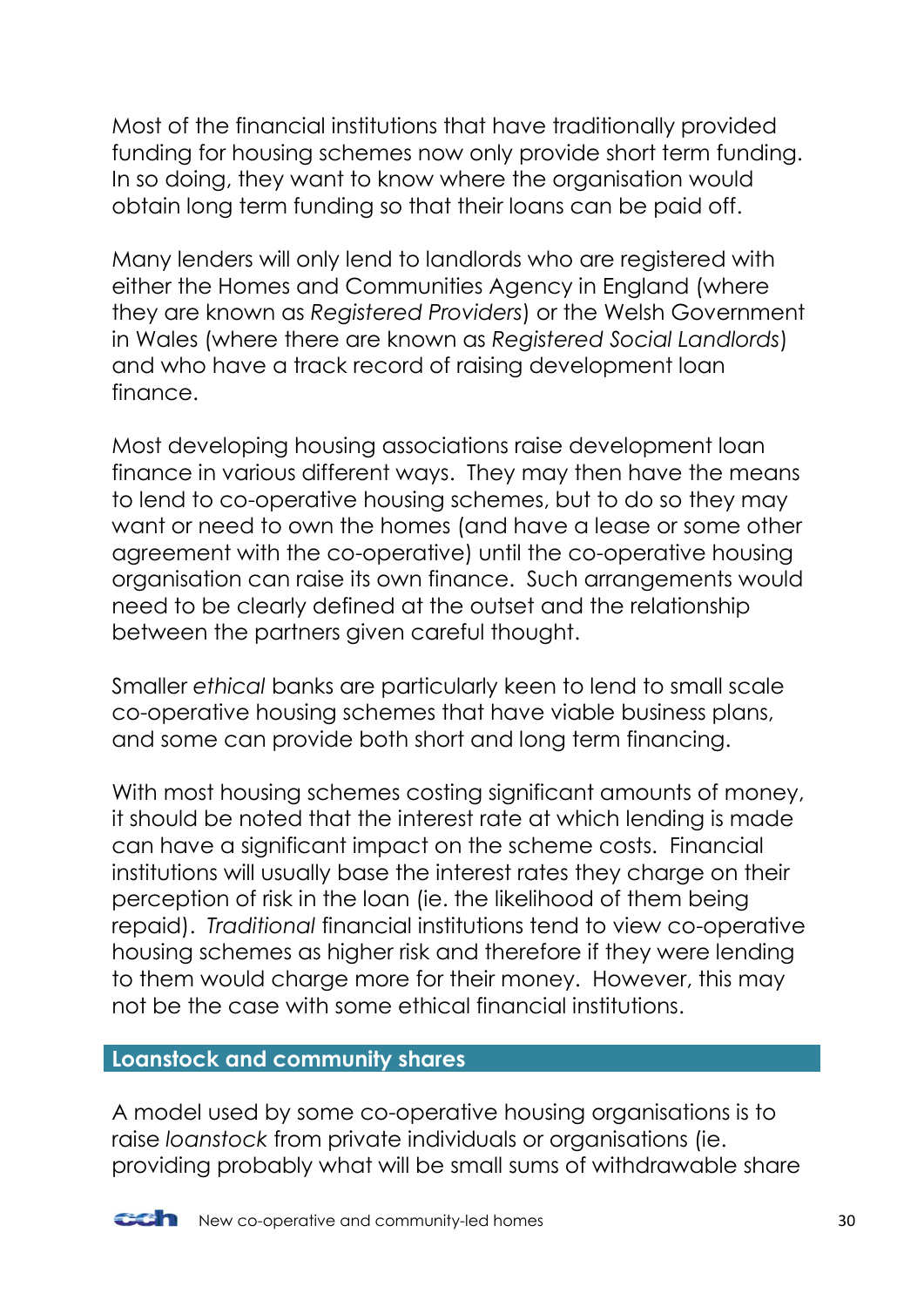capital that will earn a dividend to the investor). This is usually to top up their financing requirements (ie. in addition to what they are borrowing from finance institutions) and is usually done on the basis of the individuals and organisations lending because they wish to support the scheme rather than just for a financial return<sup>6</sup>.

### <span id="page-30-0"></span>**Member personal equity**

Some co-operative housing schemes are being established to enable the members and residents of the schemes to invest their own equity and resources in the scheme.

This could be either through them investing at the outset (ie. either through personal savings or a mortgage or a mixture of both), or through gradually buying equity as their personal circumstances enable them to. The models that enable this approach are discussed below, but where this approach is taken, this income would be factored into the co-operative's financial modelling.

#### <span id="page-30-1"></span>**Public grant and loan funding**

The English and Welsh Governments (and the Greater London Authority in London) currently provide some housing grant funding for co-operative and community-led housing development to provide a contribution to build costs. Some resources are also being provided to help in the development and training of community groups in co-operative housing.

### **In England:**

- . the Homes and Communities Agency (HCA) and the Greater London Authority (GLA) in London provide funding to enable development of affordable *community-led* homes
- . the HCA and GLA also manage Community Led Project Support funding which can be used to help community groups achieve planning permission for housing schemes

<sup>6</sup> Information on loanstock is available in Radical Routes guide on setting up a housing co-op available at [www.radicalroutes.org.uk/publications-and-resources](http://www.radicalroutes.org.uk/publications-and-resources) and information on community shares at [www.communityshares.org.uk](http://www.communityshares.org.uk/)



**.**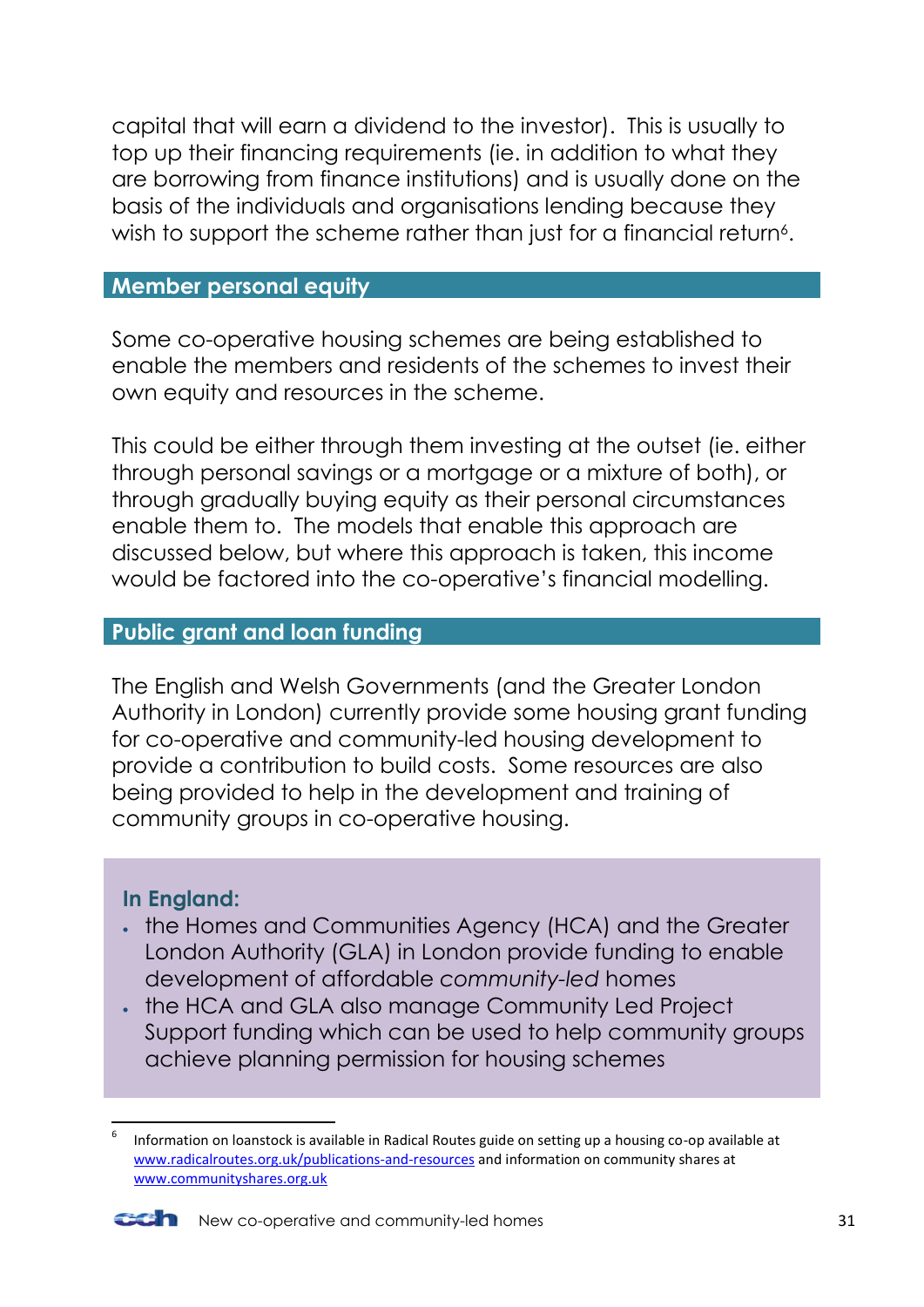- some resources have been provided to enable community groups bring empty homes back into use
- HCA *local champions* can advise on available support<sup>7</sup>

### **In Wales:**

- the Welsh Government (WG) is providing support to *pioneer*  schemes as part of their commitment to develop 500 co-operative homes during the current administration
- . the WG has also provided funding to enable training and development of community groups through the Wales Co-operative Centre

Government support is only intended as a limited contribution to make housing schemes more affordable, and existing Government programmes are time limited.

Government funding to support the costs of building homes can only be accessed through organisations that are *registered* with respective Government regulators – *Registered Providers* in England and *Registered Social Landlords* in Wales. These registered organisations include housing associations, and in England, housing co-operatives, local authorities and other organisations. The Homes & Communities Agency has simplified their registration process for new community-led housing organisations. The Welsh Government is exploring how to do the same in Wales.

Being *registered* means that any co-operative housing organisation that receives grant funding from Government (either directly or through a *partner* organisation) has to comply with Government defined regulatory standards, such as who can live in the homes built, what rent levels can be charged, and what service standards are expected. As well as this, to provide comfort to financial institutions lending money to housing organisations, Government regulators also set standards about

<sup>7</sup> Information on HCA funding programmes is available a[t www.homesandcommunities.co.uk/community-led-development](http://www.homesandcommunities.co.uk/community-led-development) and on GLA funding programmes a[t www.london.gov.uk/priorities/housing-land/increasing-housing-supply/build-your-own-home-the](http://www.london.gov.uk/priorities/housing-land/increasing-housing-supply/build-your-own-home-the-london-way)[london-way](http://www.london.gov.uk/priorities/housing-land/increasing-housing-supply/build-your-own-home-the-london-way)



 $\overline{a}$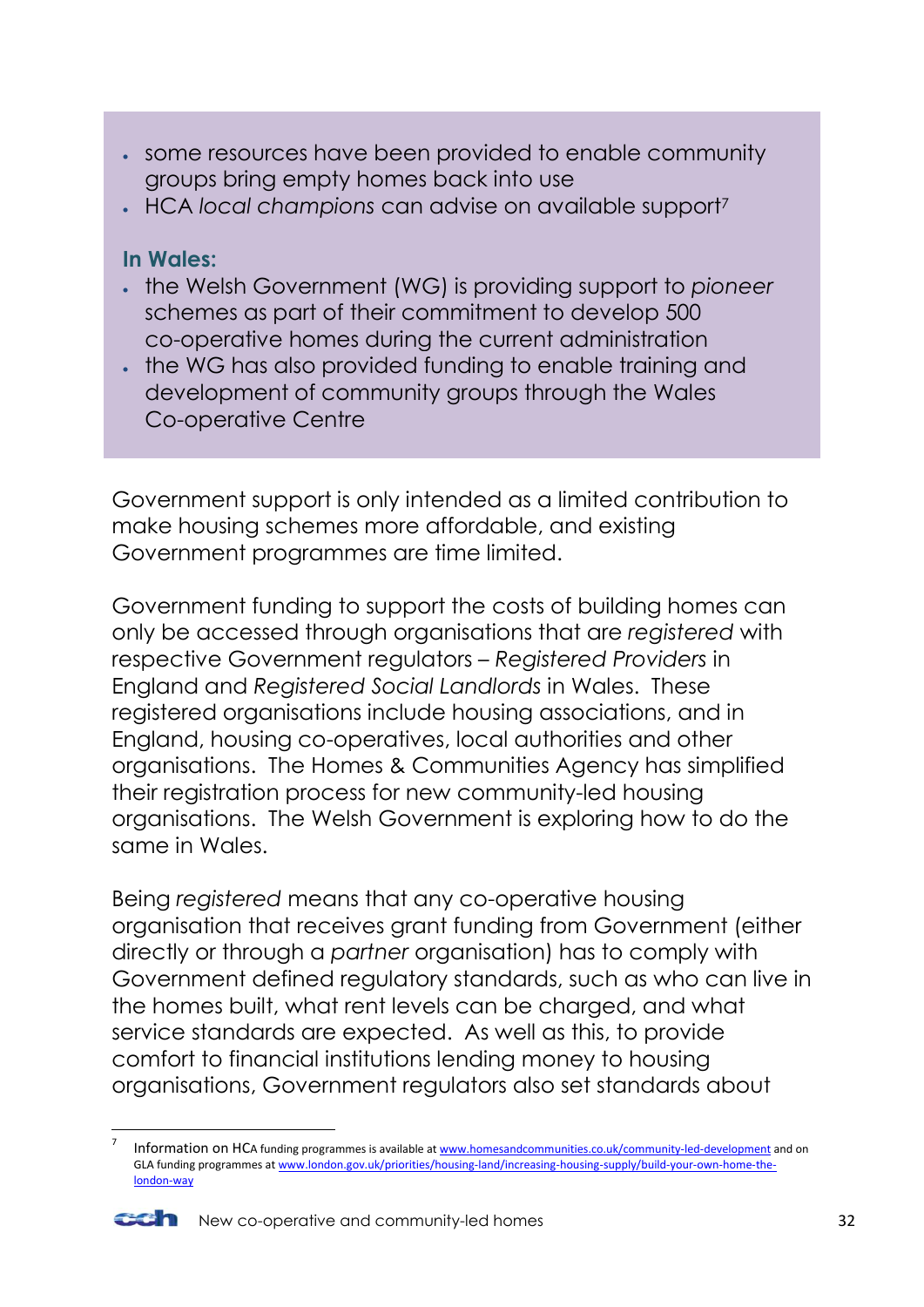how registered housing organisations are governed, including their financial and business decisions. The impact all regulatory standards will have on co-operative housing schemes need to be carefully considered.

Some public funding is grant funding aimed at making schemes more affordable and which do not have to be repaid (unless the homes are sold on the open market). Some public funding is loan funding which has to be repaid, such as *revolving* loan funds for self-build or market rented schemes.

#### <span id="page-32-0"></span>**Other resources**

Other resources that can make housing schemes viable could come from various sources.

Local Councils may release land or buildings, sometimes at submarket costs, in order to enhance the affordability of a new housing scheme (although there are rules about if and how they can do this).

Local landowners in rural areas have been known to sell land at sub-market prices to support housing development for local people. It should be noted that change of use from agricultural land to housing land greatly increases its value, meaning that local support for planning permission for housing schemes could result in potential benefits for both the local community and local landowners.

And there could be a plethora of local grant and trust funds that may make a contribution for particular reasons – particularly in relation to environmental activities.

#### <span id="page-32-1"></span>**A long term business plan**

Before putting a spade in the ground to build homes, there needs to be a long term business plan that will enable the co-operative housing organisation to manage the scheme over at least a thirty year period.

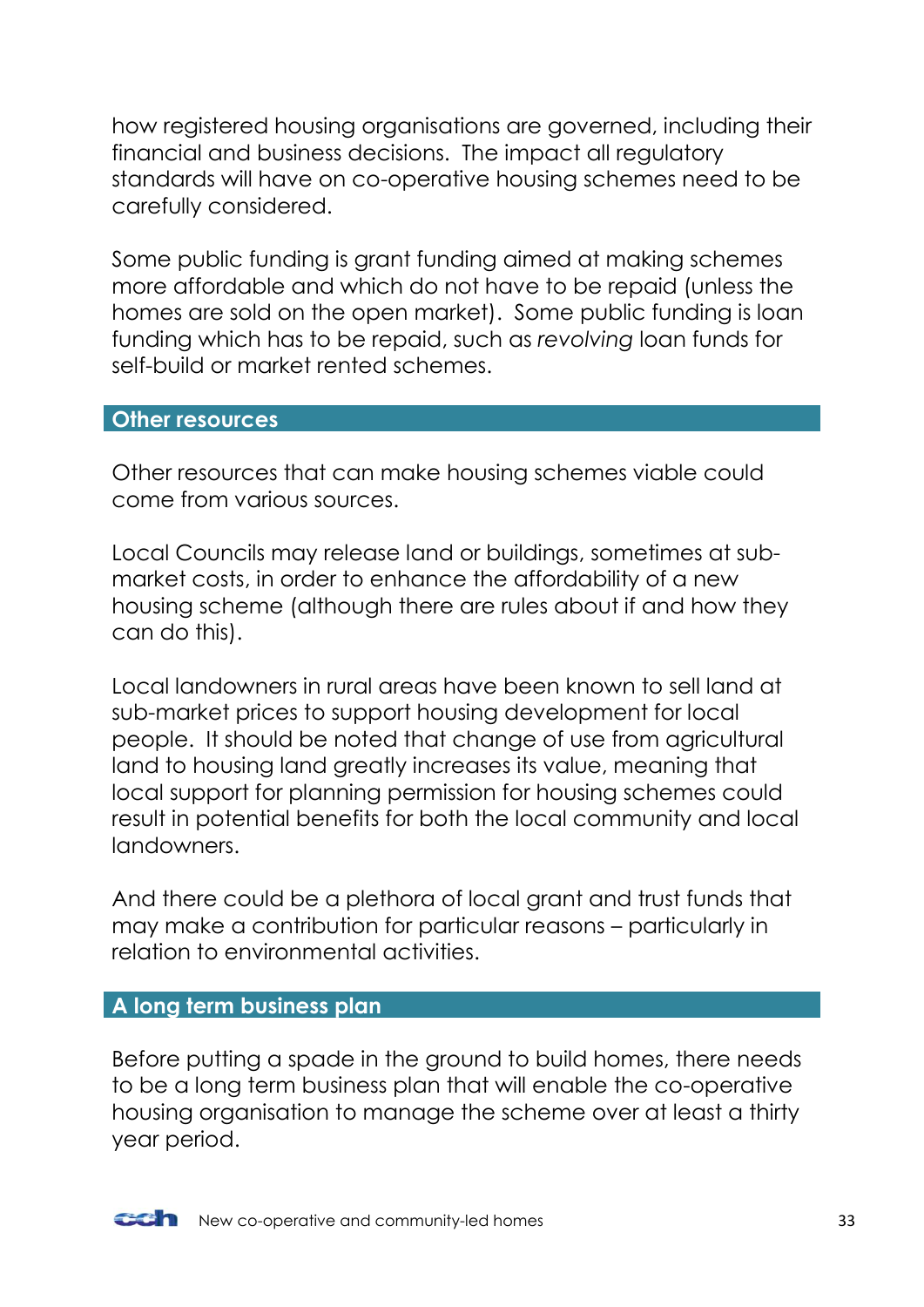The main costs that would need to be accommodated in the long term business plan (dependent on the nature of the scheme) would include:

- costs of repayment of loan finance
- costs of long term maintenance and replacement of components of the homes
- costs of day to day repairs
- any staffing or agency costs
- insurance costs (buildings, public liability, others)
- legal, audit, training, social and administration costs
- contingency costs for homes being empty for short periods

These costs are particularly important for schemes intended to include rented homes. Some management costs would be the responsibility of the individual members if they are full or shared home owners, although those home owners may decide that their personal liabilities might best and most economically be met through the collective means that their co-operative housing scheme provides.

Clearly the aim of the long term business plan is to show that the rental and other income will be sufficient to meet the co-operative housing schemes costs over the thirty year period. This business plan will be needed to raise long term finance for the scheme.

### <span id="page-33-0"></span>**Funding to develop the group**

Getting what is known as *revenue* funding<sup>8</sup> to support the development and training of the co-operative group is not easy. This is particularly the case at the early stages of conceptualising the scheme.

Co-operative housing groups are likely to require skilled facilitation support that can be quite expensive. This might be at least

**<sup>.</sup>** 8 Funding to develop the homes is known as *capital* funding



**COM** New co-operative and community-led homes 34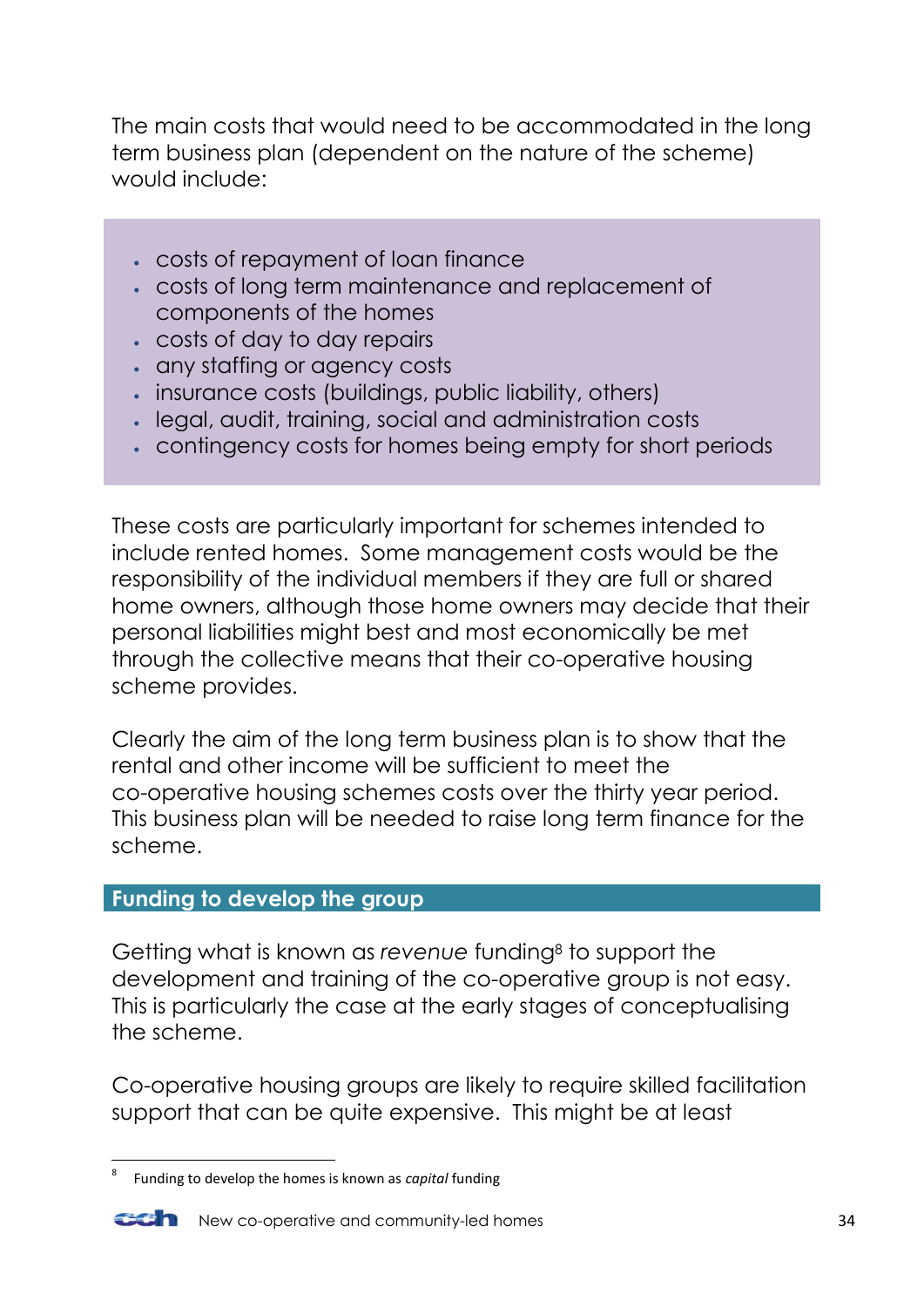£10,000 to develop and train each co-operative group, although it may be possible to stretch some of these resources over different schemes, and some housing associations may be able to provide some in-house facilitation support.

Both the Welsh and English Government and the Greater London Authority are currently providing some revenue funding. In Wales, the Welsh Government and the co-operative movement has provided funding to the [Wales Co-operative Centre](http://www.walescooperative.org/) to provide resources to support new co-operative housing development. In England, funding is available to community groups to help them develop housing schemes to the point of achieving planning permission. The CCH and the other community-led housing network organisations may be able to advise on where other sources of revenue funding may come from.

As a scheme develops a viable business plan, revenue costs to support the development and training of the co-operative housing group can sometimes be *capitalised* – ie. they can be added into the costs of the housing scheme. This will add a comparatively small sum to the development costs of the scheme, but the co-operative management of the scheme is likely to recoup these costs over time.

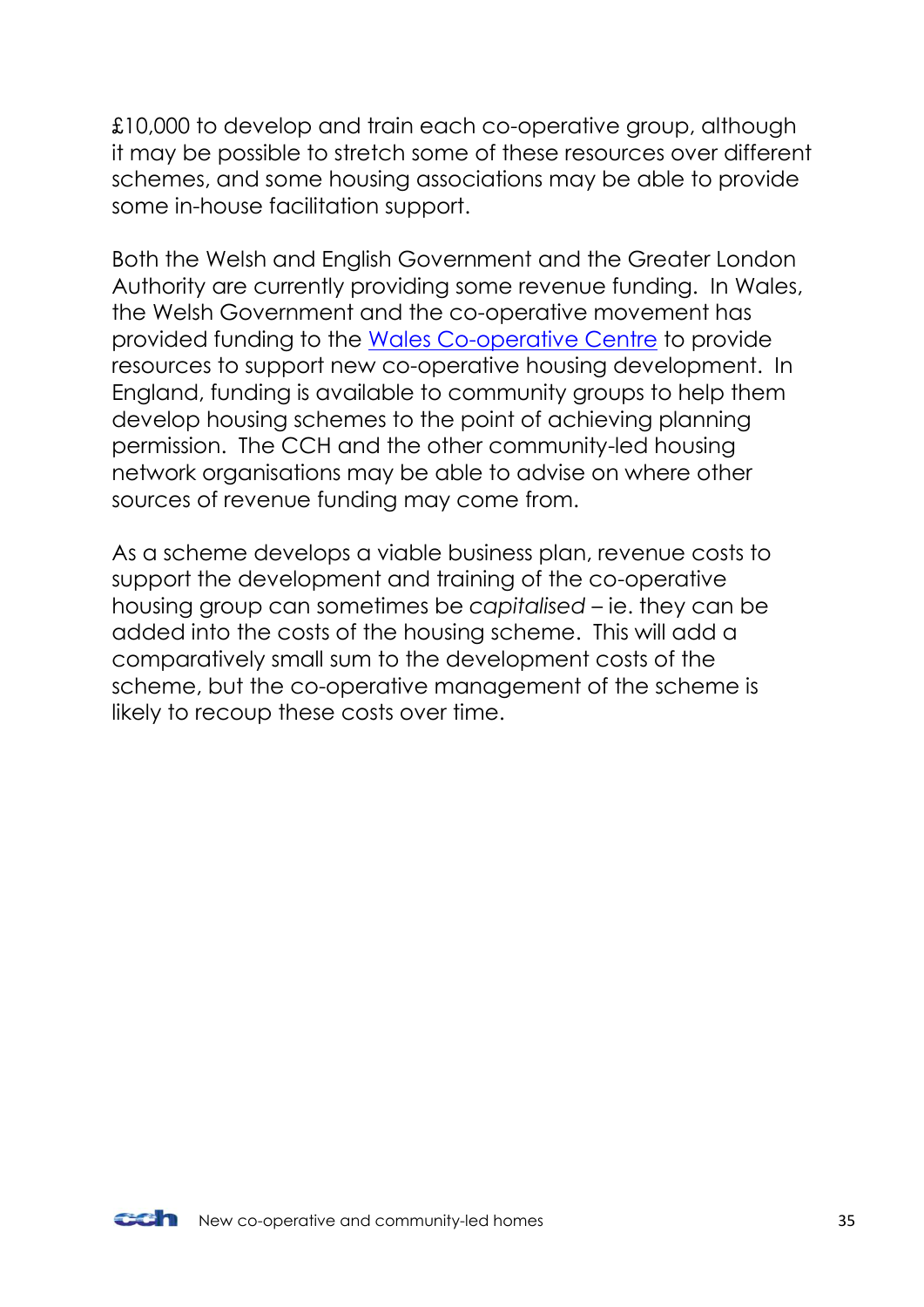# <span id="page-35-0"></span>**Ways and means**

#### <span id="page-35-1"></span>**The models available**

The primary message we want to give about models of co-operative housing available is … **don't choose a model!** Work out what you want to do and fit the model around your aims and aspirations. The beauty of co-operative and community-led housing is that it is a highly localised method for communities to develop the bespoke solution that is right for them. We have yet to come across two co-operative housing schemes that are the same. They've all been developed to meet the needs of local people.

Be aware that there have long been consultants, organisations, solicitors and others operating in the co-operative housing sector who want to persuade you to choose a particular model for various reasons, regardless of whether that model is right for you.

The truth is that, whilst there are potentially lots of detailed differences between how a co-operative housing scheme is implemented, there are few fundamental differences in the principles behind all of the co-operative housing models.

The factors below are the main areas which will determine the detailed differences that will shape your scheme:

- . the aims and aspirations of the participants
- the intended tenure of the homes
- . the income levels of the potential members
- the local environment
- consequences of the funding needed to build the homes

Over the next few pages, we have set out the models of co-operative housing that we are aware of.

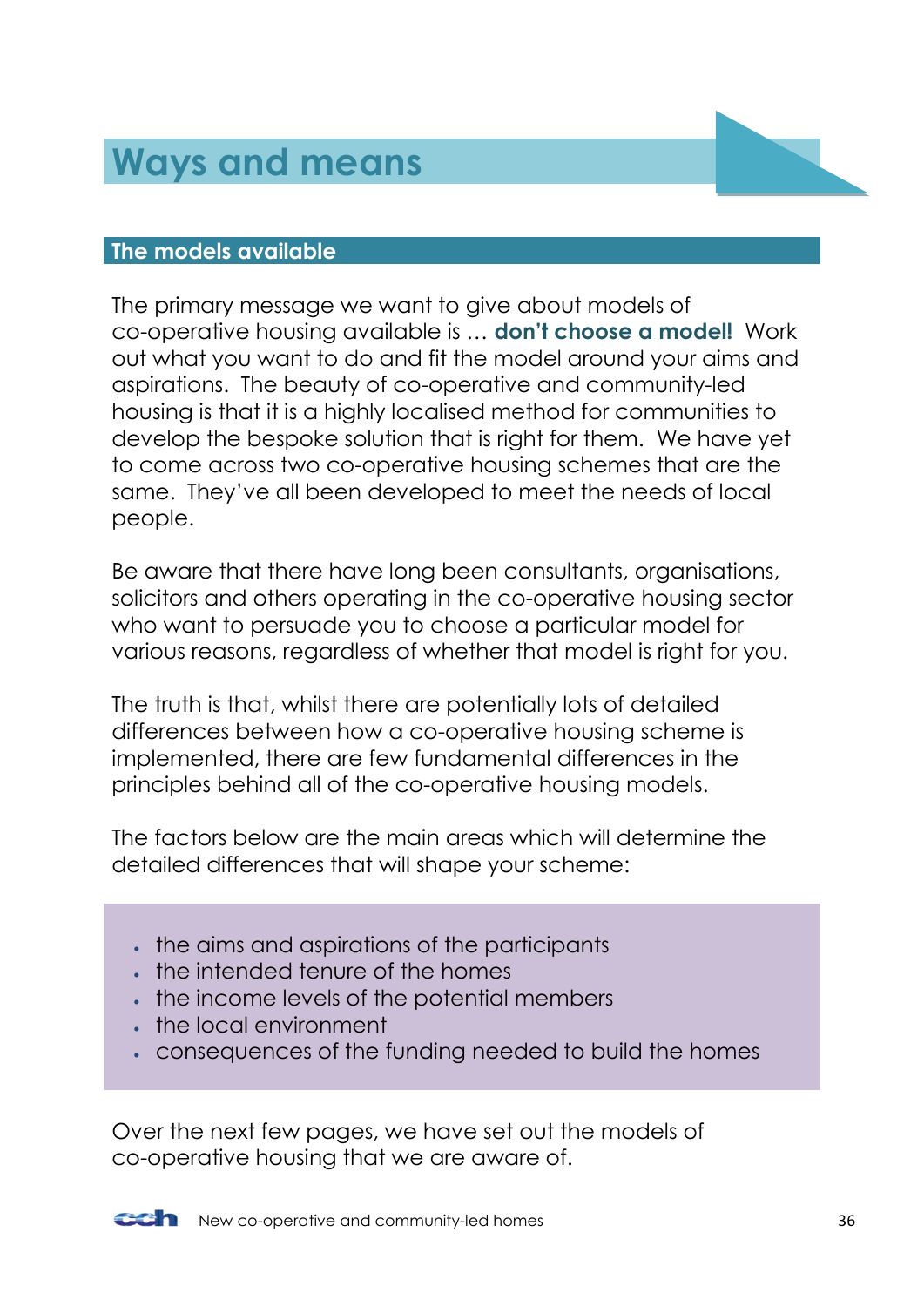### <span id="page-36-0"></span>**Current models of co-operative and community-led housing**



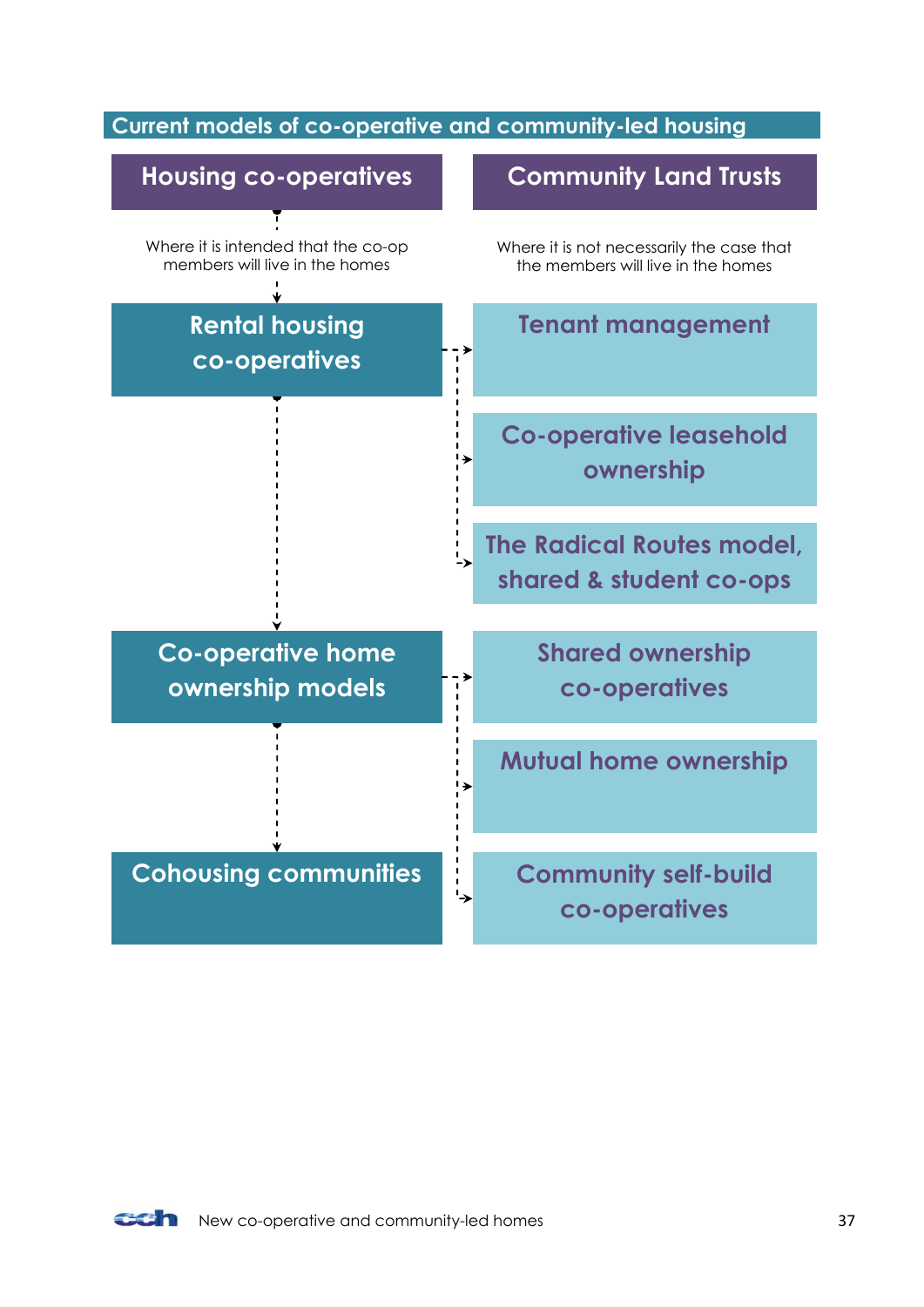### <span id="page-37-0"></span>**Rental housing co-operatives**

There are various examples of rental housing co-operatives. The tenants who live in rental housing co-operatives are (or in some cases, can choose to be) members of the housing co-operatives and participate in governance of the co-operative through their membership.

A new rental housing co-operative could own the freehold of the homes that its members live in if the financial arrangements for the scheme permit it. Over 400 existing UK rental housing co-operatives successfully own and manage the homes their members live in. However, except in very small shared housing co-operatives developed in existing buildings, it may be difficult for a new housing co-op to get private loan funding, and difficult to become registered with the Government regulator if the co-op wishes to receive public funding.

It may be easier for the homes developed to be owned (at least initially) through an existing housing co-op, a housing association, a local Council or through a private landlord and for the housing co-operative to manage the homes, either through a legal management agreement (known as tenant management) or a lease. Terms in either agreement could be included that set out how a housing co-operative could subsequently transfer the full ownership of the homes to itself (which would require the housing co-operative registering with the regulator if public grant has been involved).



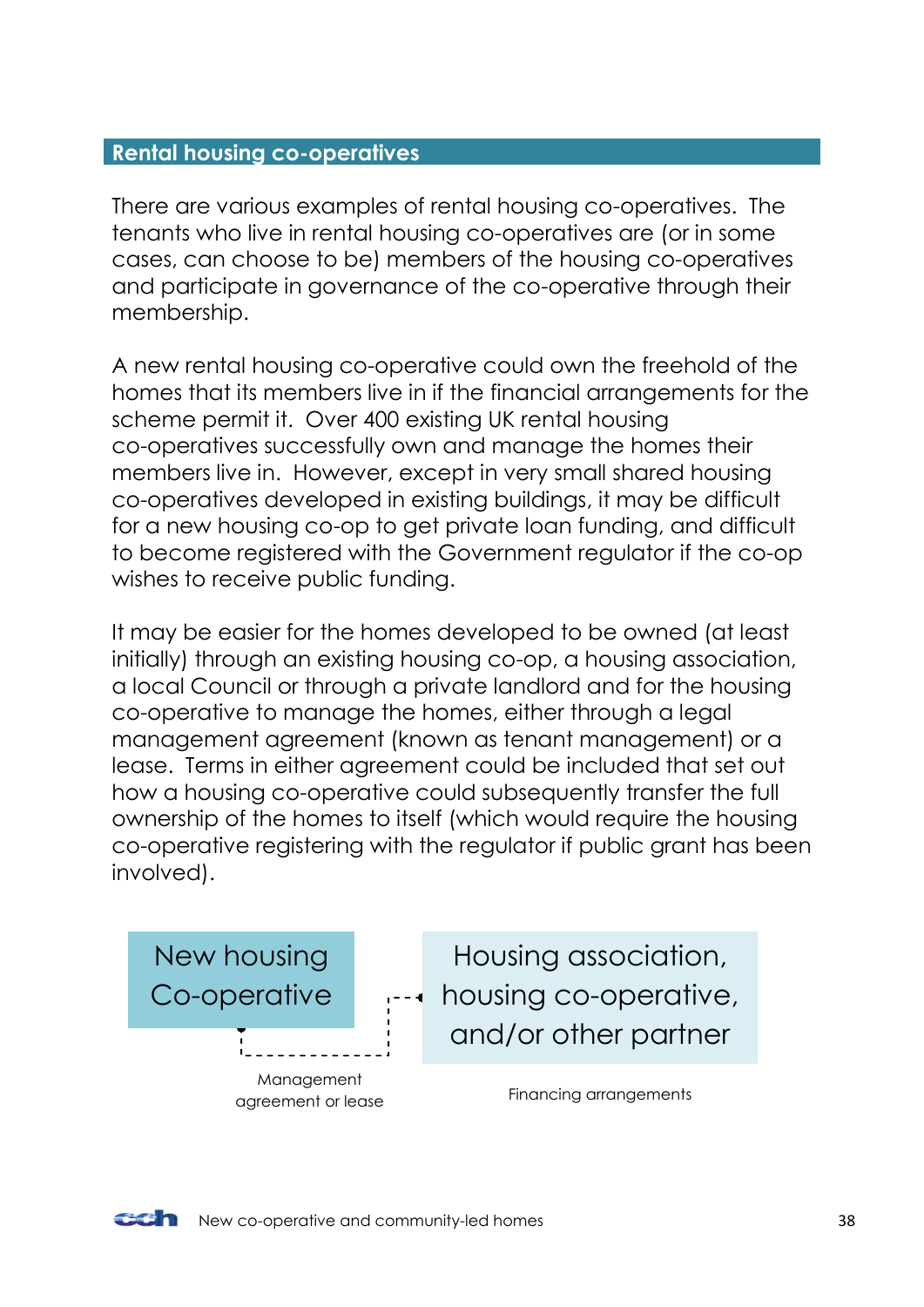**Tenant management** - there are over 200 tenant management organisations (TMOs) managing Council homes in England, and a smaller but growing number in housing association homes.

Ownership remains with the landlord which has a legal agreement<sup>9</sup> with the co-op to provide management services. The landlord provides a management allowance to the co-op to enable them to provide the services they have responsibility for. The co-op can choose to take on the level of responsibilities that are right for it, with services it does not take responsibility for provided by the landlord. Because the homes remain owned by the landlord, legal landlord and regulatory responsibilities remain with the housing association, which consequently needs to ensure that the co-op delivers a level of service that enables the landlord to comply with its obligations.



**Leasehold ownership** – alternatively, the co-operative could be set up as a leasehold ownership co-operative, where the landlord owns the freehold of the properties and grants a lease to the housing co-operative.

The lease could be of various lenaths. A lease of over seven years would transfer the assets to the co-op's balance sheet, and this would transfer legal and regulatory responsibility for the properties and tenancies to the co-op. With a lease of under seven years, the assets would remain on the landlord balance sheet. Legal and regulatory responsibility would rest with the landlord and the

<sup>9</sup> There are existing model management agreements that could be adapted for this purpose. There are various methods for calculating management allowances.



**.** 

New co-operative and community-led homes 39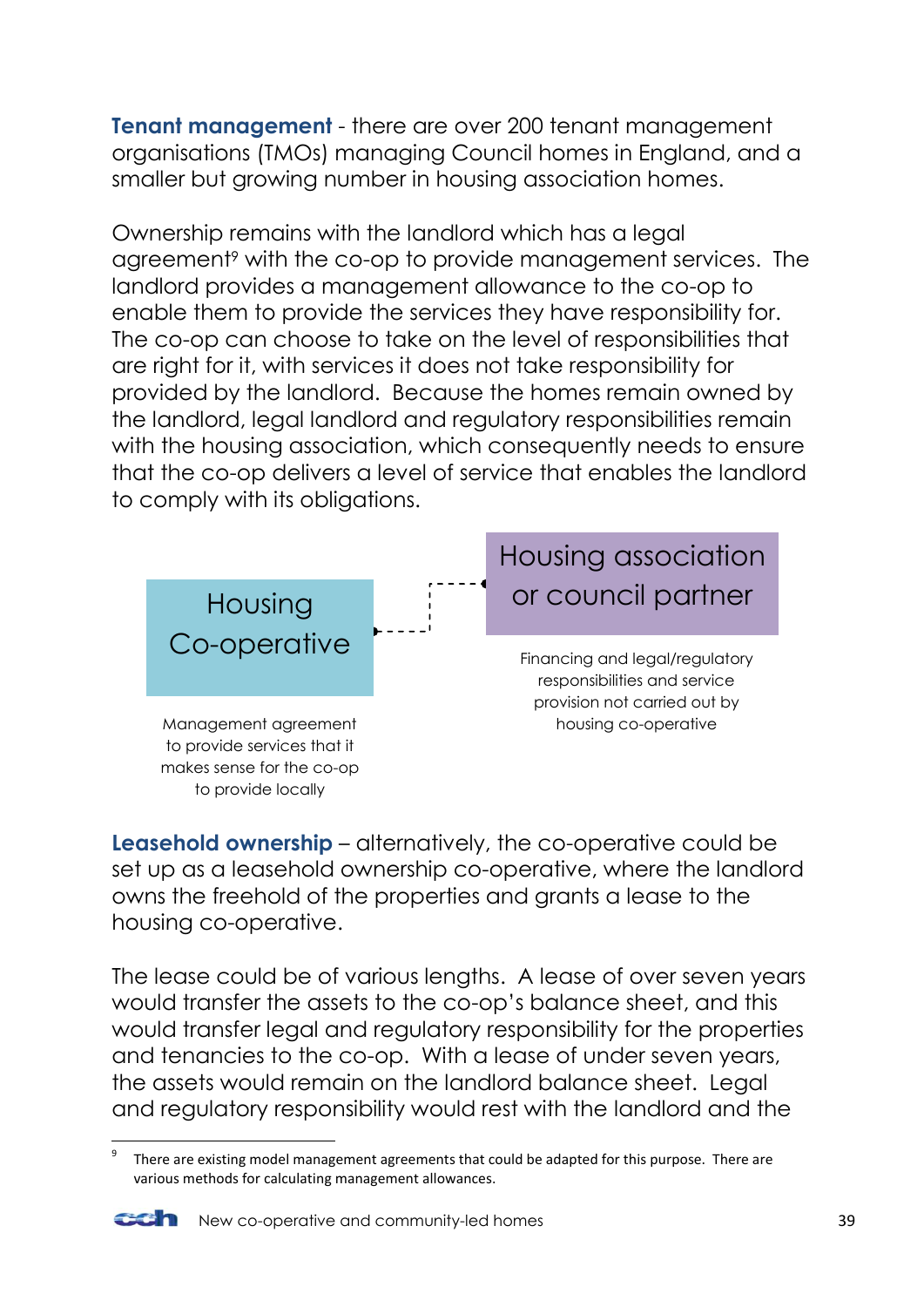terms of the lease would need to enable the landlord's responsibilities to be met through the co-op.



If public funding has been provided and the lease is longer than seven years, the co-operative would need to be registered with and regulated by the Government regulator. A choice could be made to register the co-operative if the lease is less than seven years. Under a lease, the co-op could issue tenancies in its own right. This would be helpful if it is intended that freehold ownership will be transferred to the co-operative at a later date. A leasehold model would enable the co-op to develop and potentially raise its own funding in the future to buy the properties.

**The Radical Routes model** – an organisation called Radical Routes has pioneered a particularly effective model to raise finance for small rental housing co-operatives in existing buildings where perhaps 70% of the capital finance needed is raised through an institutional mortgage with the remaining 30% being financed through *loan stock* where individuals or organisations lend sums of money to the organisation.

This approach has been particularly effective in shared housing (ie. where one or two homes are bought and co-op members live communally in rooms in the homes). There has been recent interest in this model from potential student housing co-operatives.

For further information, contact [Radical Routes](http://www.radicalroutes.org.uk/)

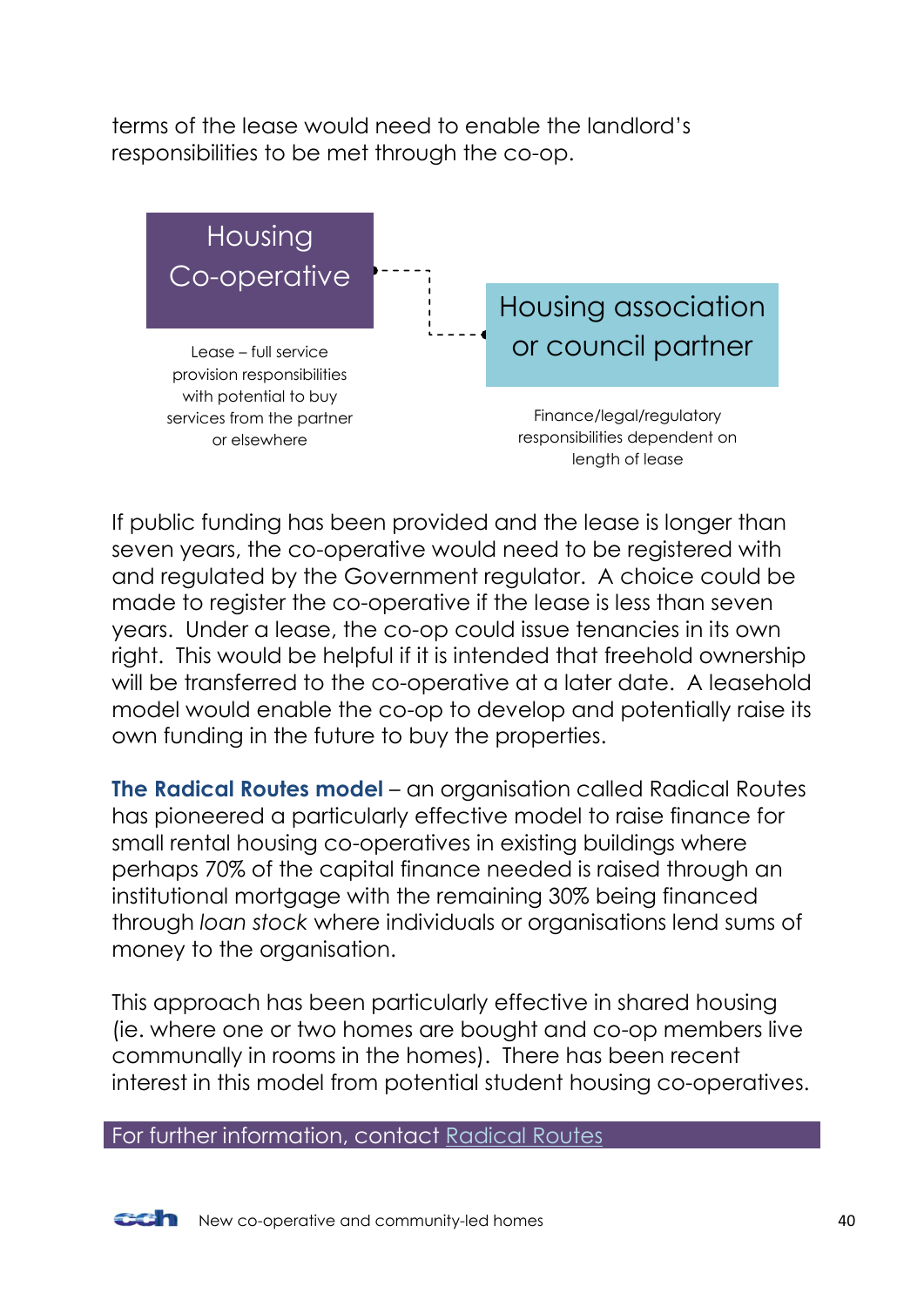### <span id="page-40-0"></span>**Co-operative home ownership models**

**The shared ownership model** – a shared ownership housing co-operative is established where co-op members buy a proportion of their homes dependent on their income levels through standard shared ownership leases, and make *rental* payments to a co-operative in relation to the proportion of the homes they do not own. These *rental* payments could cover:

- (a) the private finance costs of developing the scheme
- (b) the management costs of the co-operative (not expected to be particularly significant)
- (c) additional costs for services (such as gas servicing, energy saving measures or planned maintenance costs) that co-op members agree would be beneficial for them to provide collectively

Under this model, the co-operative or a housing association partner would have individual 99 year leases with shared home owners which would refer to the co-operative and require the shared home owners to be members of it. Where using a housing association partner, the leases would also refer to a management agreement between them and the co-operative to provide management and other services relating to the co-op (as shown in the diagram below).

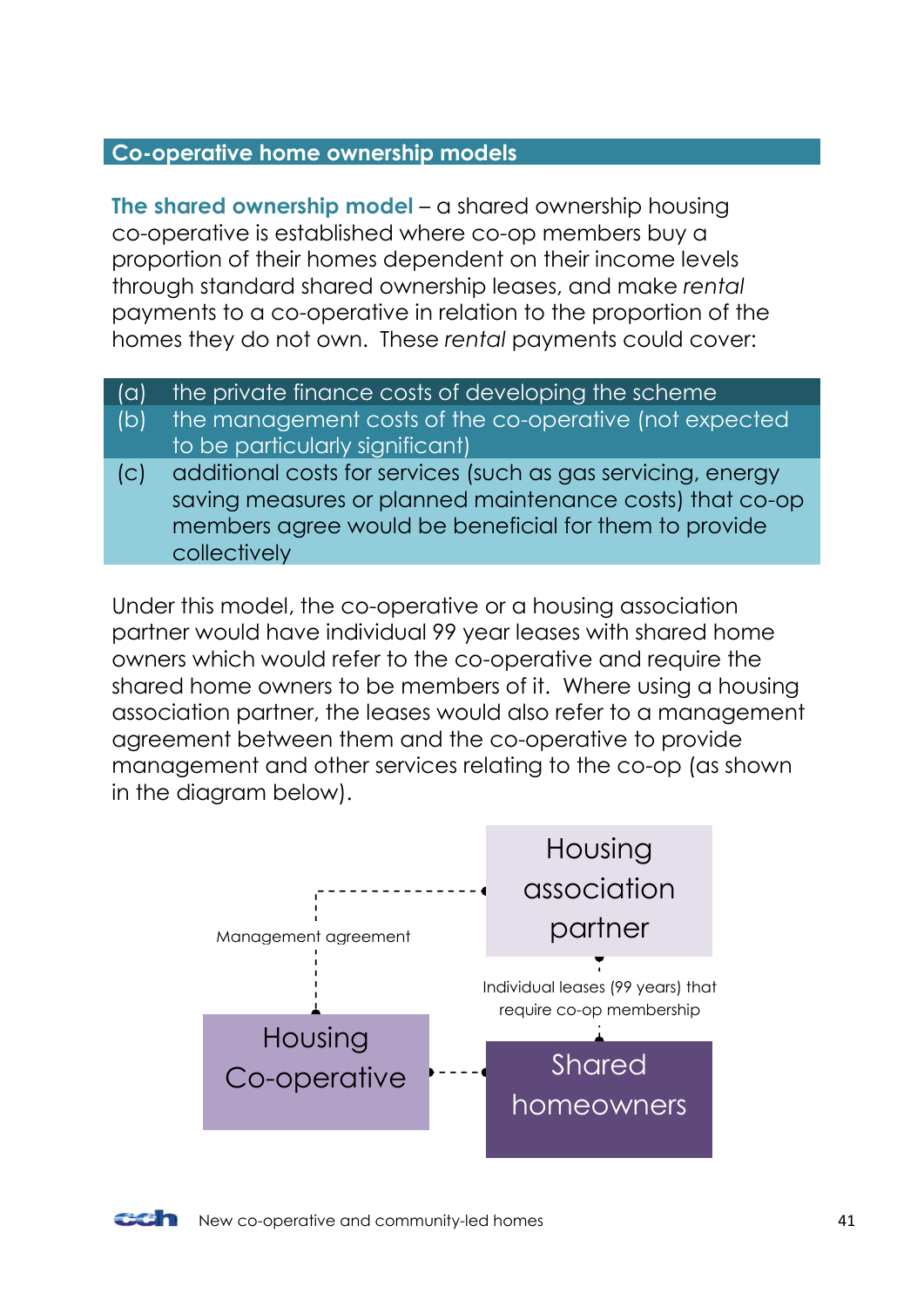In this model, it is important that the management agreement to the housing co-operative does not give the co-op a legal interest in the properties developed, although it could be possible that the co-op could buy freehold ownership at a later date if it charged sufficient rent to enable the income to be raised to pay for the housing association's financing and other costs.

Under this model, means would need to be enshrined to prevent leaseholder enfranchisement, especially if public grant had been used to enable the scheme to be permanently affordable. This would need to be done both where using a housing association partner or to a subsequent freehold owning co-operative.

**The mutual home ownership model** - mutual home ownership is a means by which co-operative housing can enable its members to own equity shares in the co-operative Mutual Home Ownership Society (MHOs). The number of the shares that members buy is dependent on what they can afford, and shares bought would increase or decrease in value according the value of the co-op's properties. Two models have been developed to enable mutual home ownership:

**The [CDS Co-operatives](http://www.cds.coop/about-us/mutual-home-ownership/a-consumers-guide-to-mutual-home-ownership) model** envisages an MHOs as a co-operatively owned "property unit trust", where residents buy equity shares in the co-op. The land on which MHOs homes are built are owned by a Community Land Trust, whilst the homes built on the land are owned by the MHOs, whose members are the people living in the homes built. Each member has a lease which gives the right to occupy their home and to democratically control the MHOs. Each member makes monthly payments to the MHOs which, after the deduction of management, maintenance and other costs pays the loan that enabled the homes to be built. The cost of building the homes is divided into equity shares with a value of £1,000 which members would be able to buy and sell dependent on their personal circumstances.

**The [Accord](http://bchs.coop/) model** envisages an MHOs which arranges finance to develop its homes, and then rents its homes to members from which the MHOs services the housing loans and pays for the costs of managing and maintaining the co-op. Members would be

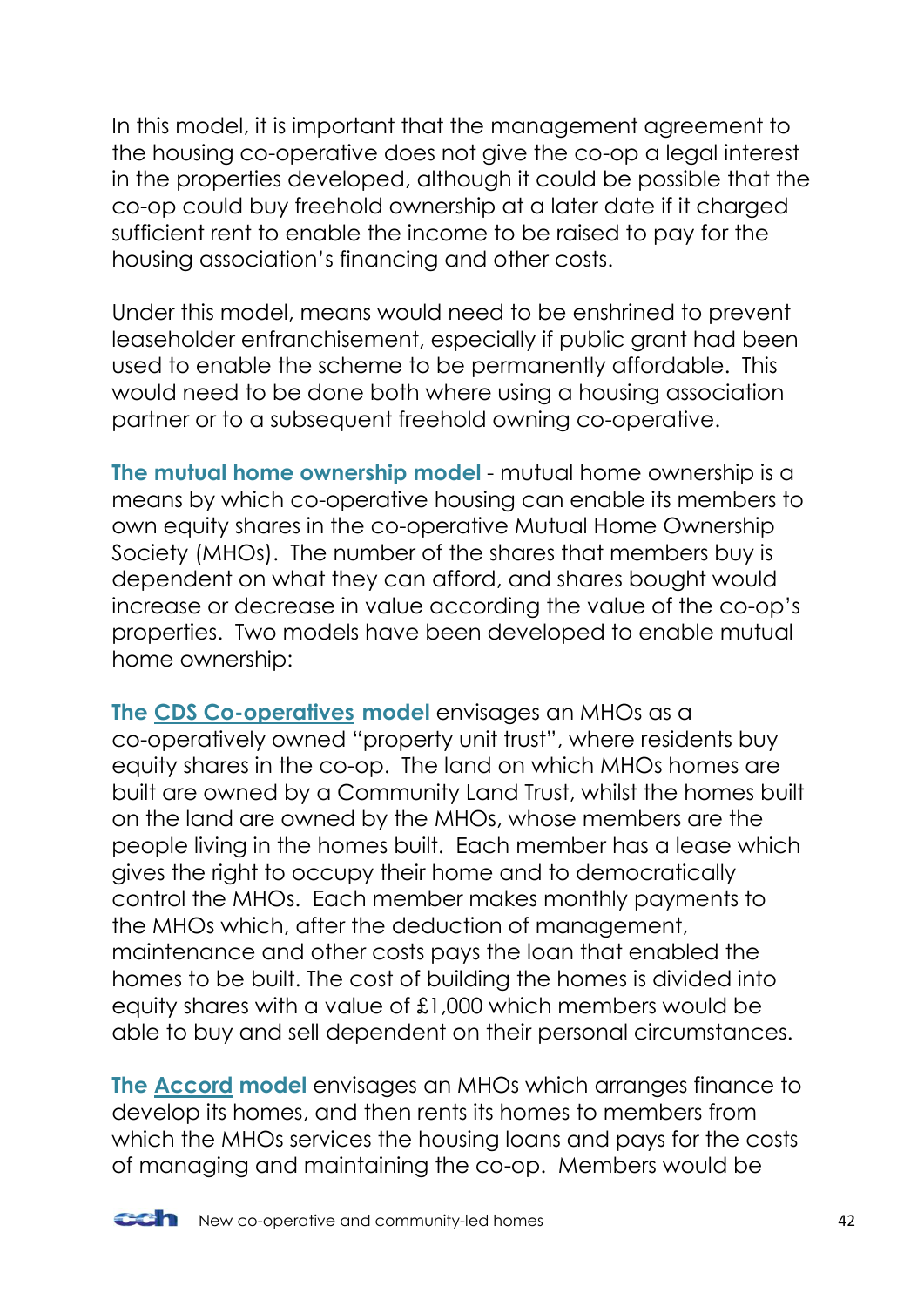offered an annual opportunity to buy shares in the co-op (up to a defined maximum level) enabling them to share in equity gains made by the co-op.

**Community self-build** – Community self-build is a co-operative method for communities to build their own homes. A community self-build scheme can be initiated by a local community who want to build their own homes on a local site or by a housing association wishing to support the development of a community self-build group. There are different ways to develop community self-build. In some schemes, an agreement is made regarding how many hours self-builders devote to a scheme and those involved can achieve building qualifications from their involvement. In other schemes, the self-builders buy allocated plots of land and then make their own decisions about how they will build or self-commission their homes.

What makes community self-build co-operative are the ongoing arrangements to manage communal elements of the scheme as a community10.

#### For further information, go to [NASBA's self](http://www.selfbuildportal.org.uk/supported-community-self-build-group)-build portal

**Cohousing communities** - cohousing communities are a form of housing co-operative that are designed to be *intentional communities*. Each household has a self-contained, personal and private home but co-operative members come together to manage their community, share activities and eat together. To facilitate the intentional community element of cohousing communities, it is important that the community is developed at an early stage of developing a cohousing scheme. The design of the scheme is also particularly important with regards facilitating community, as is having a common house within the scheme.

Subject to funding arrangements, cohousing can provide ownership, shared ownership, mutual home ownership and rental tenures. Senior cohousing initiatives are particularly on the

**<sup>.</sup>**  $10$  There has also been a long tradition in the UK supporting individuals "self-building" their homes. The CCH supports any such self-help approach, but we have not focussed on individual self-build here because it does not deliver a co-operative housing solution.

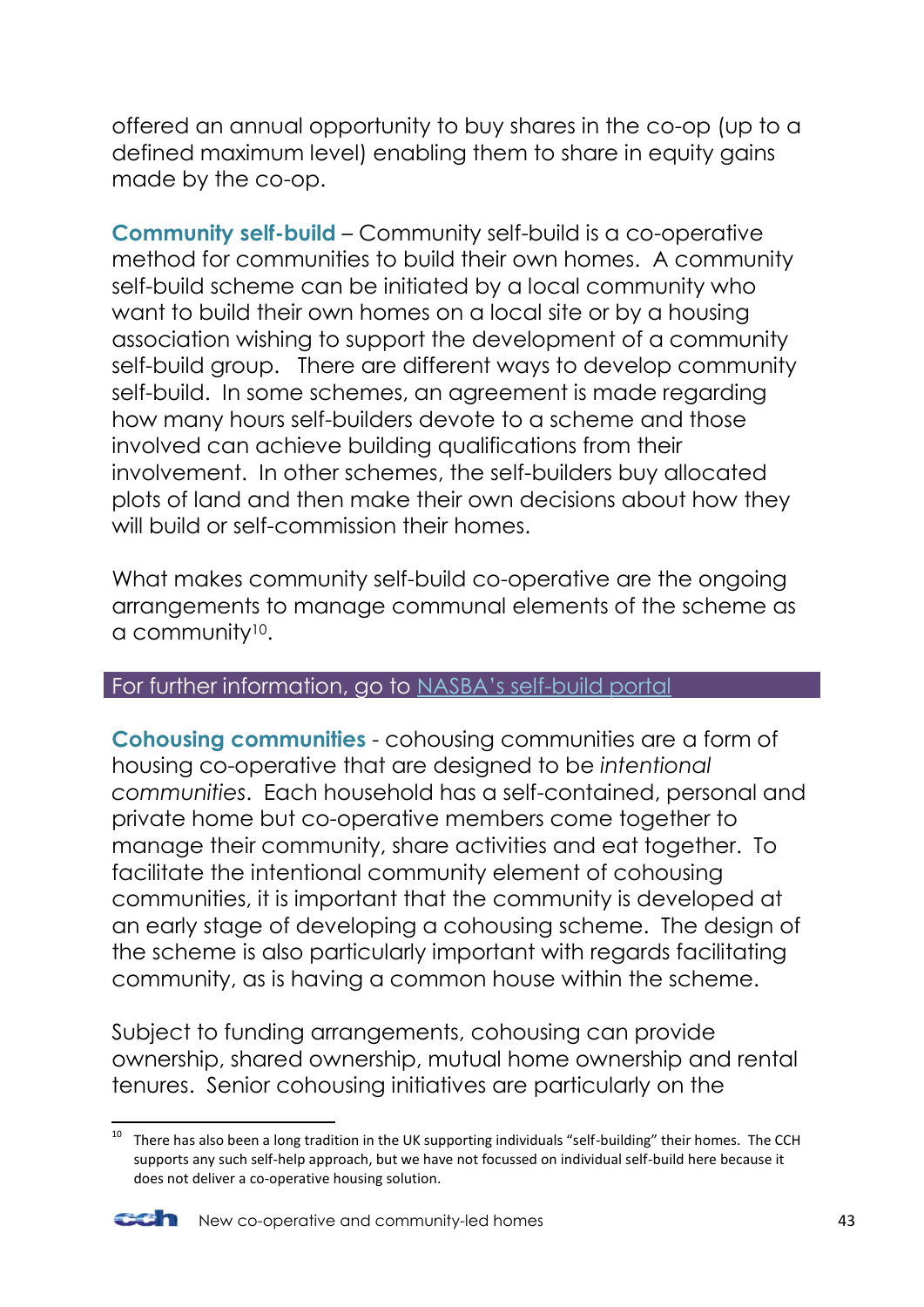increase in the UK (either through inter-generational or similar age range schemes) given the emphasis on neighbourly and mutually supportive relationships.

#### For further information, go to the [Cohousing Network](http://www.cohousing.org.uk/)

### <span id="page-43-0"></span>**Community Land Trusts**

Community Land Trusts are community-based co-operatives run by their members that develop housing, workspaces, community facilities or other assets that meet the needs of the community.

Whilst they are owned and controlled by the community, they differ from housing co-operatives in that the Trust's membership is potentially open to all the people who live and work in the defined community area, which could include those who live in homes built by the Trust. They range in size, can be rural or urban and provide a variety of housing tenures as well as other community facilities, including workspaces, energy generation, community food and farming.

The assets of a Community Land Trust are controlled by the community. They endeavour to keep homes or other assets developed permanently affordable. They do this by at least retaining the freehold of assets developed, but they could also act as a landlord to rental homes.

In some cases, particularly in rural areas, Community Land Trusts particularly aim to provide affordable homes for local people, and having achieved that aim, management of the homes is through a local housing association. In other cases, Community Land Trusts support self-build, housing co-ops or other methods of involving tenants directly in the management of their homes.

#### For further information, go to the [National CLT Network](http://www.communitylandtrusts.org.uk/home)

These are the models of co-operative and community-led housing we are currently aware of, but it is important to note that new models are springing up all the time, responding to local needs and aspirations.

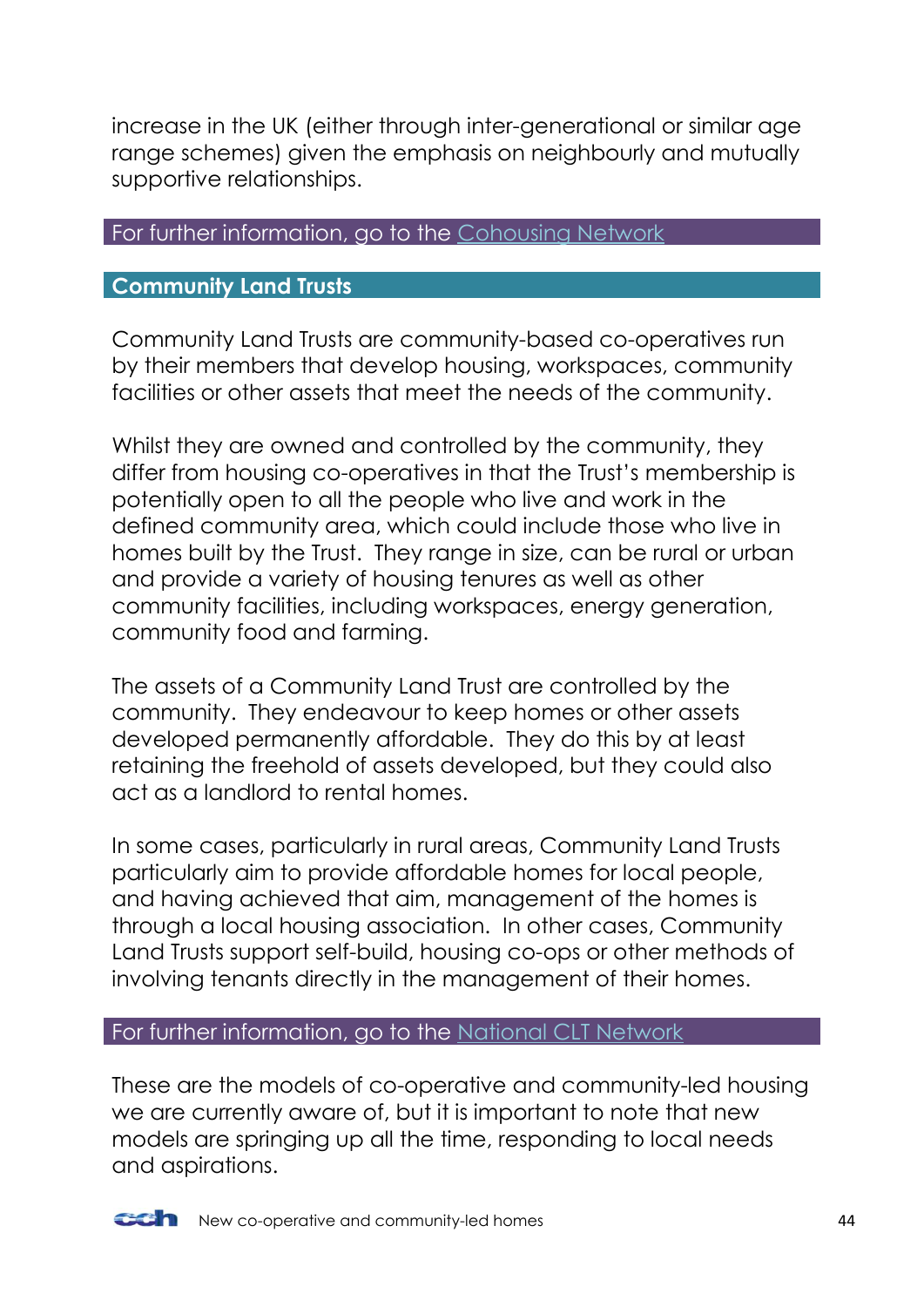# <span id="page-44-0"></span>**Methods of management**

Establishing a co-operative housing scheme, whichever of the above options is chosen, will also require decisions to be made about how the housing scheme is managed. Again bespoke arrangements are likely to be needed that are suitable for the co-operative and any partner organisations. There are perhaps three possible overarching options:

| <b>Voluntary service delivery</b>                                                                                                                                            |                                                                                                                                                                                                         |  |
|------------------------------------------------------------------------------------------------------------------------------------------------------------------------------|---------------------------------------------------------------------------------------------------------------------------------------------------------------------------------------------------------|--|
| Several co-ops (usually smaller ones) use some voluntary service                                                                                                             |                                                                                                                                                                                                         |  |
| delivery, where co-op members deliver particular services.                                                                                                                   |                                                                                                                                                                                                         |  |
| Advantages                                                                                                                                                                   | <b>Disadvantages</b>                                                                                                                                                                                    |  |
| a hands on approach may<br>mean that co-op members<br>develop effective localised<br>and personal service delivery<br>likely to cost less to deliver the<br>service          | this approach requires<br>voluntary commitment and<br>long term sustainability and<br>succession may be issues<br>there may be conflicts<br>$\bullet$<br>between governance and<br>operational delivery |  |
| <b>Staff employment</b>                                                                                                                                                      |                                                                                                                                                                                                         |  |
| Some co-ops (usually larger ones) directly employ staff.                                                                                                                     |                                                                                                                                                                                                         |  |
| Advantages                                                                                                                                                                   | Disadvantages                                                                                                                                                                                           |  |
| the co-op enjoys the<br>professional services of<br>dedicated members of staff                                                                                               | staff management<br>responsibility which co-ops<br>have often not been good at<br>staff cover issues<br>dependent on staff qualities<br>not viable for many schemes                                     |  |
| Agency or housing association employment                                                                                                                                     |                                                                                                                                                                                                         |  |
| Some co-ops buy services from service providers or a housing<br>association partner.                                                                                         |                                                                                                                                                                                                         |  |
| Advantages                                                                                                                                                                   | Disadvantages                                                                                                                                                                                           |  |
| the service provider is<br>responsible for the staff<br>relationship and provides<br>cover as appropriate<br>agencies have access to staff<br>trained in various disciplines | if a staff relationship with an<br>agency is not properly<br>designed, staff and tenants<br>may lose sight of the reason<br>for establishing the co-op<br>possible VAT implications                     |  |

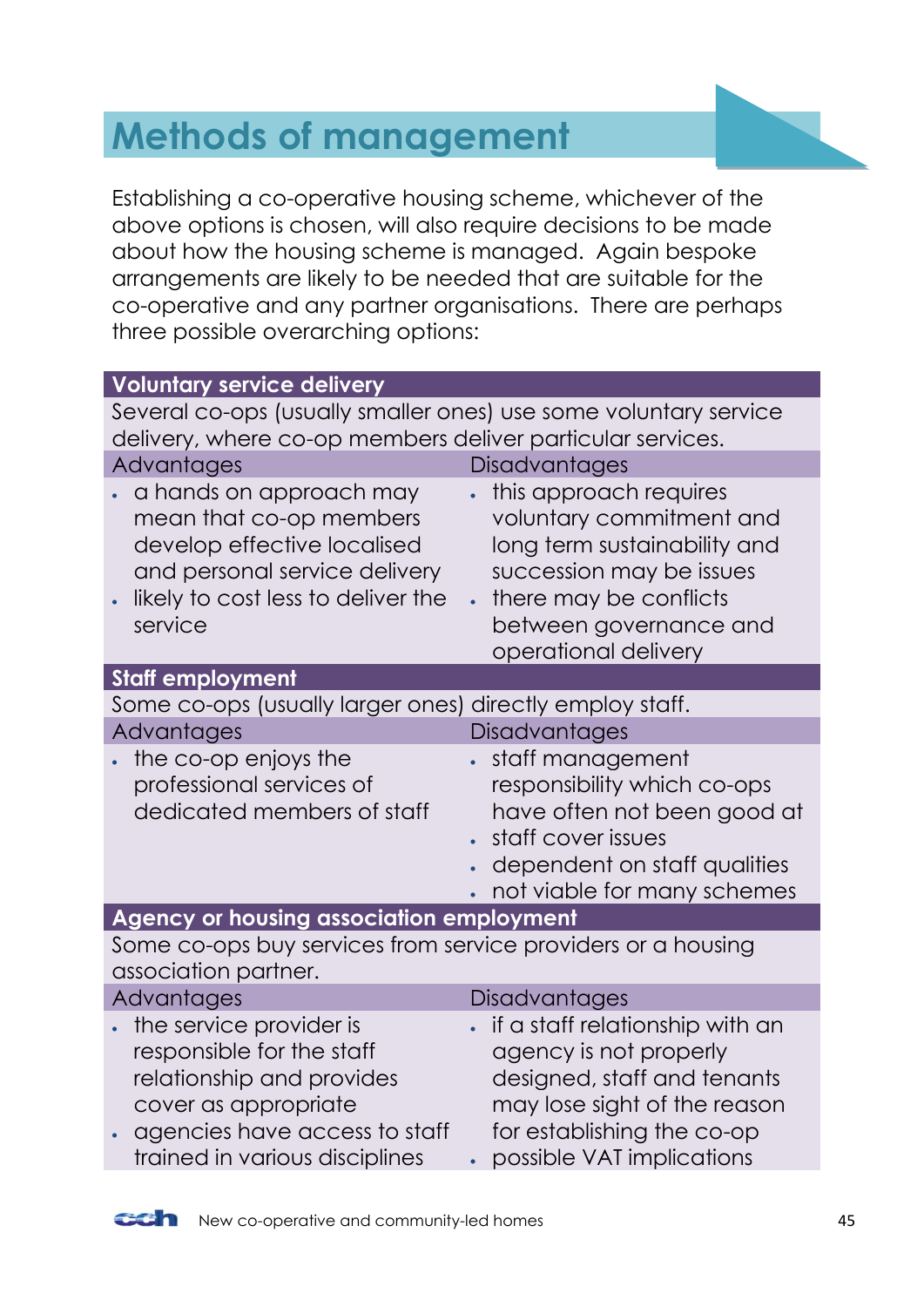In all probability, establishing co-operative housing schemes will consist of permutations between voluntary involvement and staff or agency provision of services. Defining these relationships effectively will be critical to the success of the co-operative scheme. The CCH has developed an accreditation system for organisations providing services to housing co-operatives. All of the organisations providing services to significant numbers of co-operatives have now been accredited.

### <span id="page-45-0"></span>**Access to the homes**

Successful co-operative housing schemes rely on the establishment of a strong local community identity and support infrastructure. Where public grant funding supports the development of a co-operative housing scheme, those providing the grant are doing so in order that people who cannot afford to be housed through other means can be housed. Given that there is extreme housing need in England and Wales, it is right and proper that public grant funding for housing enables homes to be built for those that need it most.

Local Councils usually define the categories of people who have the most priority for *social housing*. They are meant to do this having consulted widely in their boroughs. Those who have the most priority are usually families, but there are other categories of people who may be housed. People in housing need may also include people with multiple social problems, who may find it challenging to participate in co-operative housing.

Where a co-operative housing scheme includes grant funded affordable rented housing, negotiations will need to be had with the local Council about who will be housed initially in the scheme and who would be housed in the future:

1 Given that the initial membership of the co-operative needs to be identified and a development programme started with them well before the scheme starts, discussions need to be had with the local Council about pre-allocations, possibly as much as 18 months before people are due to move in.

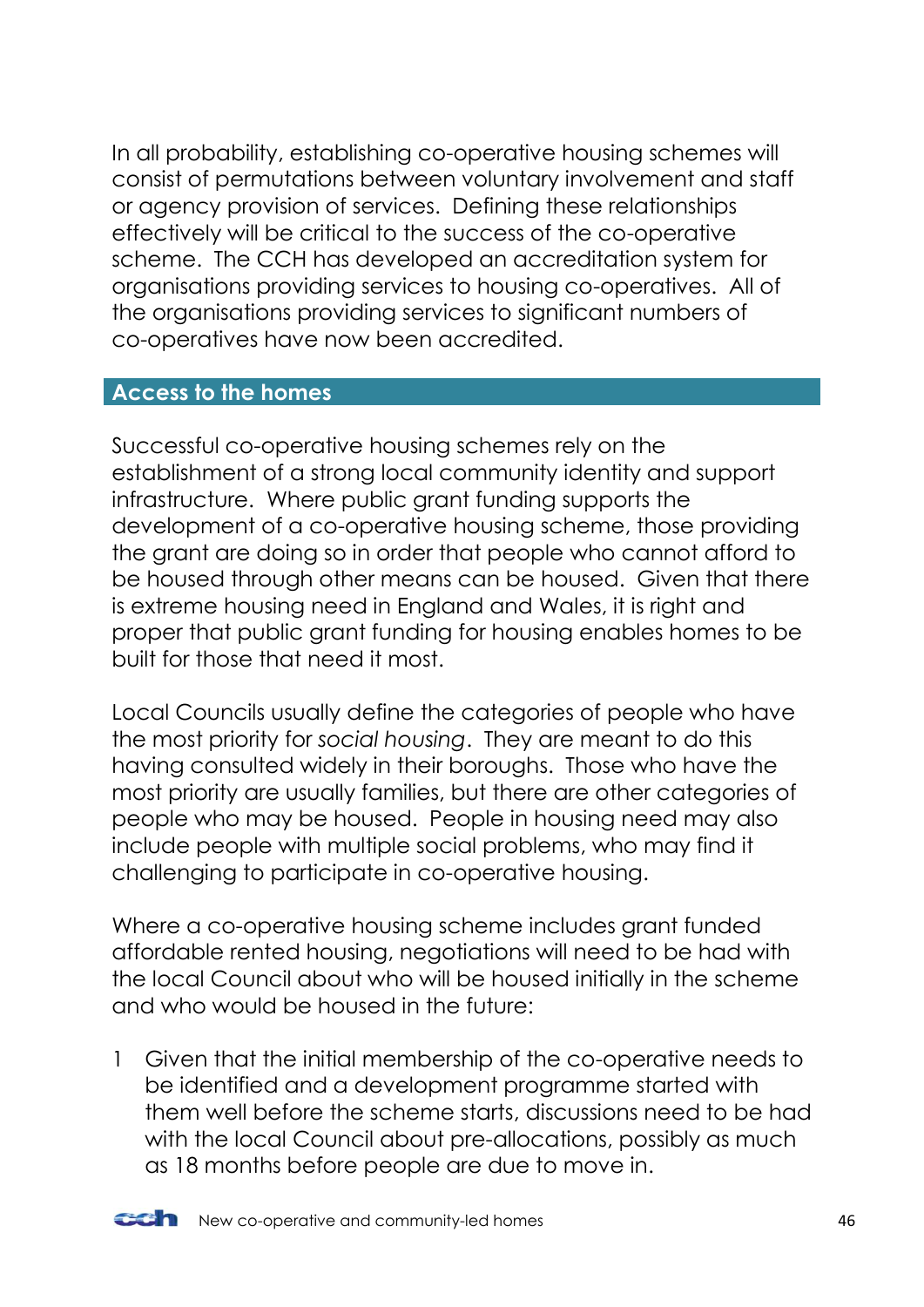Whilst the homes will have to be let to people in housing need, the local Council will need to agree that statutory homeless people in immediate housing need will not be part of the initial scheme and to the co-op's requirement that incoming tenants are expected to participate in the running of the co-operative and in the development programme. Allocations will need to include some form of "co-operability" test, although in practice this will only highlight to potential members the different nature of the housing.

Non affordable rented housing may well be attractive to those on Council waiting lists who are never likely to be housed in *social housing*. Any affordability could be an added incentive for people wanting to be part of a co-operative (although recent research<sup>11</sup> in Wales showed the importance of the community aspect of co-operatives for potential co-operative members).

2 consideration will also need to be given to how affordable grant funded rental housing is relet in the future to ensure that new tenants have some interest in living in a co-operative and discussions had with the local Council about this. There are various models being used in England – such as local Councils offering three nominations who the co-op then interview and make a choice from.

It is very important that those developing co-operative housing schemes do not come across in a way that suggests that they do not want to house people in housing need in their scheme. Homelessness is perhaps the most frequently raised issue in local Councillors' surgeries and co-operative housing organisations, especially where they have received public grant, need to be prepared to house a fair percentage of people who may have multiple social problems when they are housed. Co-operative housing organisations should be proud of how well they can help people tackle those social problems.

 $\frac{1}{11}$  "Research into the potential demand for co-operative housing in Wales" - Wales Co-operative Centre 2013 – available a[t www.walescooperative.org/co-operative-housing-a-model-for-accessing-homes](http://www.walescooperative.org/co-operative-housing-a-model-for-accessing-homes)

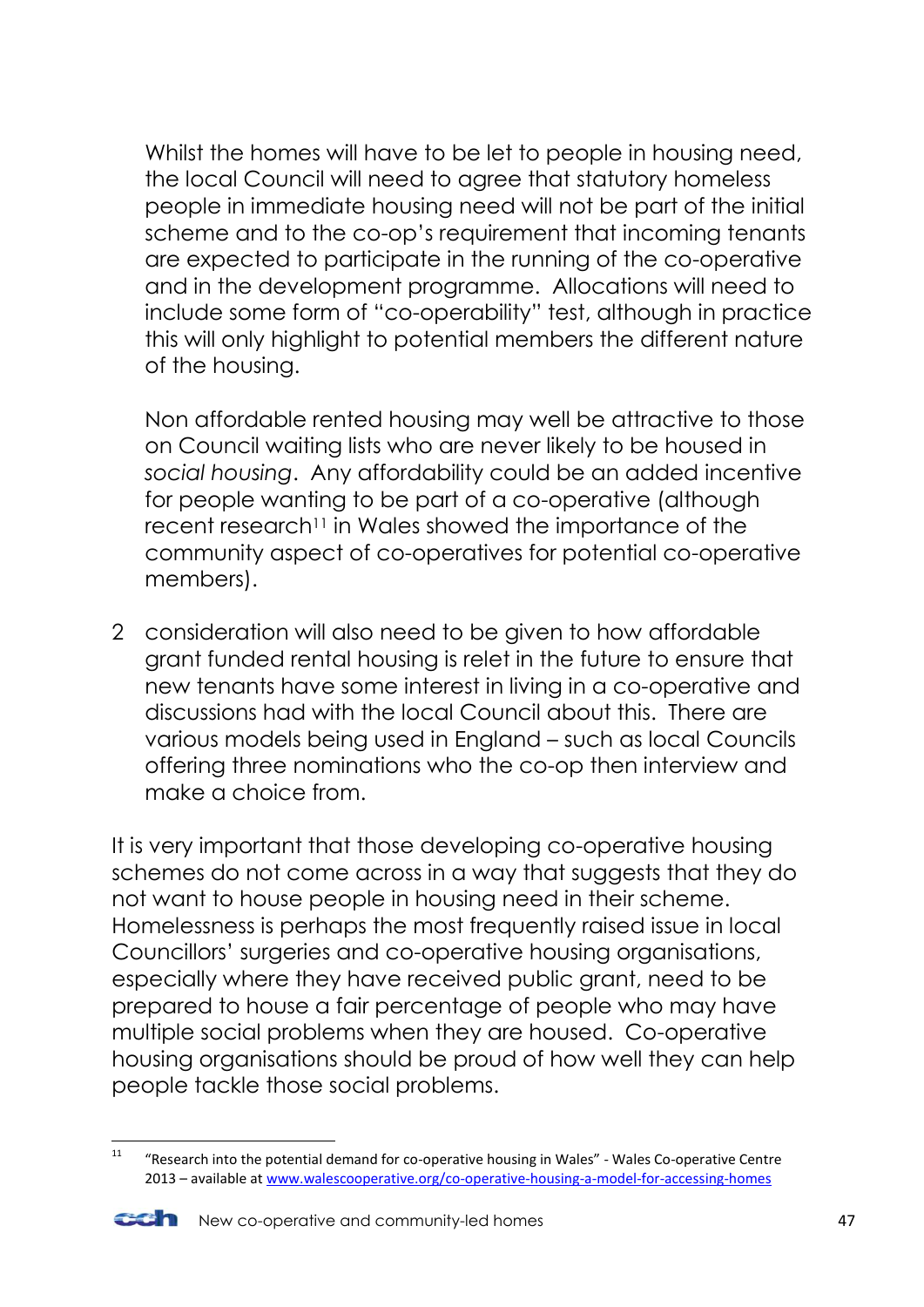### <span id="page-47-0"></span>**Some legal questions**

There are various legal issues that need to be considered in setting up a co-operative housing organisation that go beyond what would be appropriate to include within a basic guide. These are complex issues that will require proper advice in the development stage of setting up a co-operative housing organisation.

The co-op will need to be registered as a legal entity either as a Co-operative Society, a Community Benefit Society, a Company Limited by Guarantee or a Community Interest Company. There are advantages and disadvantages to each model. Model rules usually exist for each type of legal structure.

The term *fully mutual* refers to housing co-operatives where all of its tenants are members and all members are tenants or prospective tenants12. Full mutuality is perceived by some to strengthen co-operative identity. Decisions would need to be taken as to whether a co-operative housing scheme should be fully mutual and what this will mean in practice.

Where rental housing is involved, consideration will need to be given to the type of tenancies issued. A fully mutual co-op cannot issue tenancies that are *assured13,* which means that the rights of fully mutual co-operative tenants are based on the decisions that the co-op makes rather than in statute.

<sup>&</sup>lt;sup>13</sup> In its forthcoming Housing Bill, the Welsh Government is proposing to permit fully mutual co-operatives to issue assured tenancies



**.** 

<sup>12</sup> In this legal context, the term tenant could also apply to leaseholders, and so full mutuality could also apply to co-operative housing scheme members who occupy their homes on the basis of a lease.